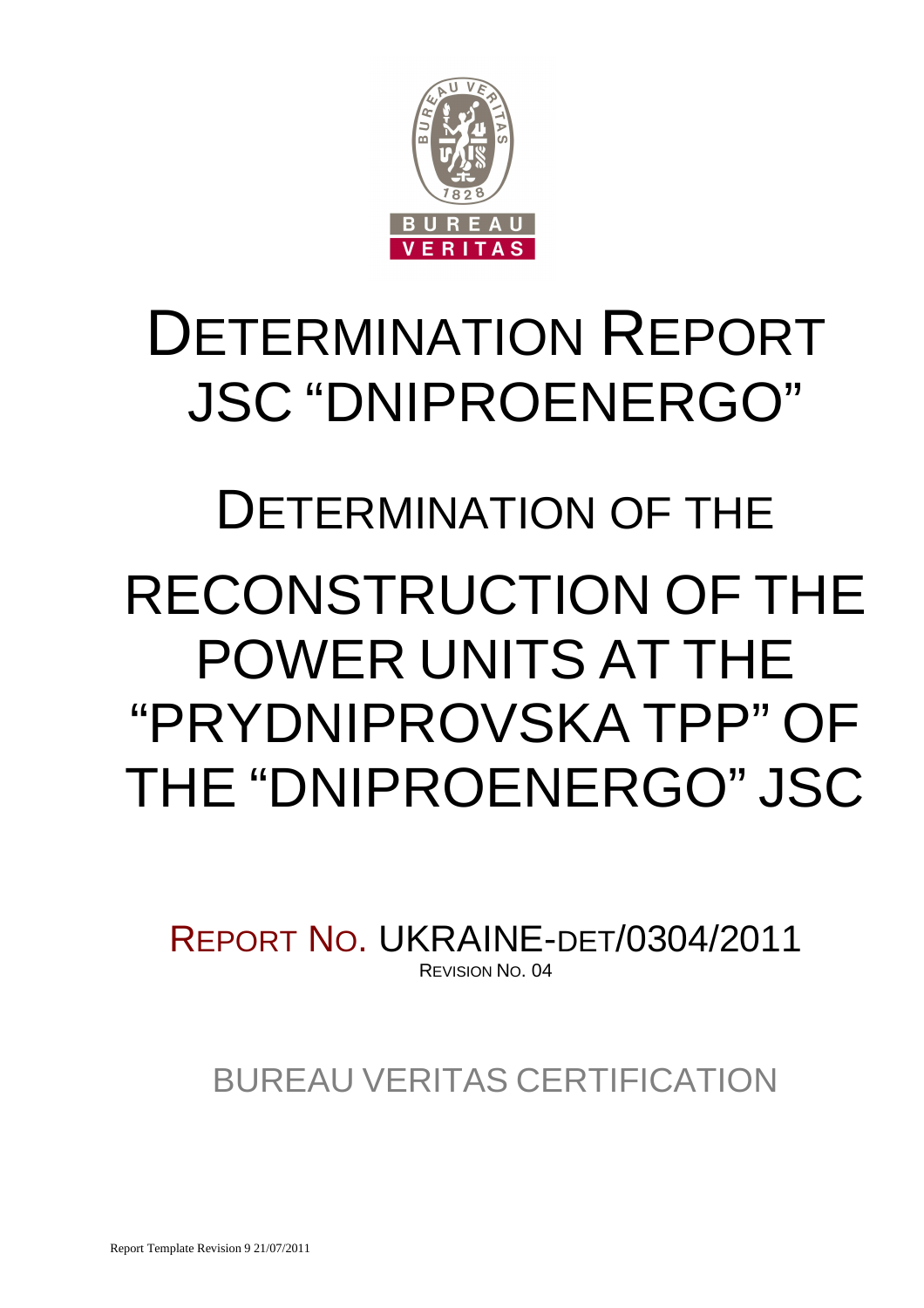#### DETERMINATION REPORT: "RECONSTRUCTION OF THE POWER UNITS AT THE "PRYDNIPROVSKA TPP" OF THE "DNIPROENERGO" JSC"



| Date of first issue:<br>16/08/2011                                                                                                                         | Organizational unit:<br><b>Holding SAS</b> | <b>Bureau Veritas Certification</b>                                                                                                                                                                                                                                                                                                                                                                                                                                                                                                                                                                                                                                                                                                                                                                                                                                                                                                                                                                                                                                                                                                                                                                                                                                             |  |
|------------------------------------------------------------------------------------------------------------------------------------------------------------|--------------------------------------------|---------------------------------------------------------------------------------------------------------------------------------------------------------------------------------------------------------------------------------------------------------------------------------------------------------------------------------------------------------------------------------------------------------------------------------------------------------------------------------------------------------------------------------------------------------------------------------------------------------------------------------------------------------------------------------------------------------------------------------------------------------------------------------------------------------------------------------------------------------------------------------------------------------------------------------------------------------------------------------------------------------------------------------------------------------------------------------------------------------------------------------------------------------------------------------------------------------------------------------------------------------------------------------|--|
| Client:<br>JSC "Dnirpoenergo"                                                                                                                              | Client ref.:<br>Yurii Magera               |                                                                                                                                                                                                                                                                                                                                                                                                                                                                                                                                                                                                                                                                                                                                                                                                                                                                                                                                                                                                                                                                                                                                                                                                                                                                                 |  |
| Summary:<br>the host country criteria.<br>conducted using Bureau Veritas Certification internal procedures.                                                |                                            | Bureau Veritas Certification has made the determination of the "Reconstruction of the power units at the<br>"Prydniprovska TPP" of the "Dniproenergo" JSC" project of JSC "Dnirpoenergo" located in Dnipropetrovsk city,<br>Dnipropetrovsk region, Ukraine on the basis of UNFCCC criteria for the JI, as well as criteria given to provide<br>for consistent project operations, monitoring and reporting. UNFCCC criteria refer to Article 6 of the Kyoto<br>Protocol, the JI rules and modalities and the subsequent decisions by the JI Supervisory Committee, as well as<br>The determination scope is defined as an independent and objective review of the project design document,<br>the project's baseline study, monitoring plan and other relevant documents, and consisted of the following<br>three phases: i) desk review of the project design and the baseline and monitoring plan; ii) follow-up interviews<br>with project stakeholders; iii) resolution of outstanding issues and the issuance of the final determination report<br>and opinion. The overall determination, from Contract Review to Determination Report & Opinion, was<br>The first output of the determination process is a list of Clarification and Corrective Actions Requests (CL and |  |
| design document.<br>country criteria.                                                                                                                      |                                            | CAR), presented in Appendix A. Taking into account this output, the project proponent revised its project<br>In summary, it is Bureau Veritas Certification's opinion that the project correctly applies Guidance on criteria for<br>baseline setting and monitoring and meets the relevant UNFCCC requirements for the JI and the relevant host                                                                                                                                                                                                                                                                                                                                                                                                                                                                                                                                                                                                                                                                                                                                                                                                                                                                                                                                |  |
| Report No.:<br>UKRAINE-det/0304/2011                                                                                                                       | Subject Group:<br>JI                       | Indexing terms                                                                                                                                                                                                                                                                                                                                                                                                                                                                                                                                                                                                                                                                                                                                                                                                                                                                                                                                                                                                                                                                                                                                                                                                                                                                  |  |
| Project title:<br>"Reconstruction<br>of the<br>"Prydniprovska TPP" of the "Dniproenergo" JSC"                                                              | units<br>power<br>at<br>the                |                                                                                                                                                                                                                                                                                                                                                                                                                                                                                                                                                                                                                                                                                                                                                                                                                                                                                                                                                                                                                                                                                                                                                                                                                                                                                 |  |
| Work carried out by:<br>Oleg Skoblyk - Team Leader, Lead Verifier<br>Vyacheslav Yeriomin - Team Member, Verifier<br>Denis Pischalov - financial specialist |                                            | $ \!\!\times\!\! $<br>No distribution without permission from the<br>Client or responsible organizational unit                                                                                                                                                                                                                                                                                                                                                                                                                                                                                                                                                                                                                                                                                                                                                                                                                                                                                                                                                                                                                                                                                                                                                                  |  |
| Work reviewed by:<br>Leonid Yaskin - Internal Technical Reviewer<br>Work approved by:                                                                      | Pillt<br><del>iértification</del>          | Limited distribution                                                                                                                                                                                                                                                                                                                                                                                                                                                                                                                                                                                                                                                                                                                                                                                                                                                                                                                                                                                                                                                                                                                                                                                                                                                            |  |
| Ivan Sokolov - Operationality analog<br>Date of this revision:<br>Rev. No.:<br>18/10/2012<br>04                                                            | Number of pages:<br>61                     | Unrestricted distribution                                                                                                                                                                                                                                                                                                                                                                                                                                                                                                                                                                                                                                                                                                                                                                                                                                                                                                                                                                                                                                                                                                                                                                                                                                                       |  |
|                                                                                                                                                            |                                            |                                                                                                                                                                                                                                                                                                                                                                                                                                                                                                                                                                                                                                                                                                                                                                                                                                                                                                                                                                                                                                                                                                                                                                                                                                                                                 |  |

1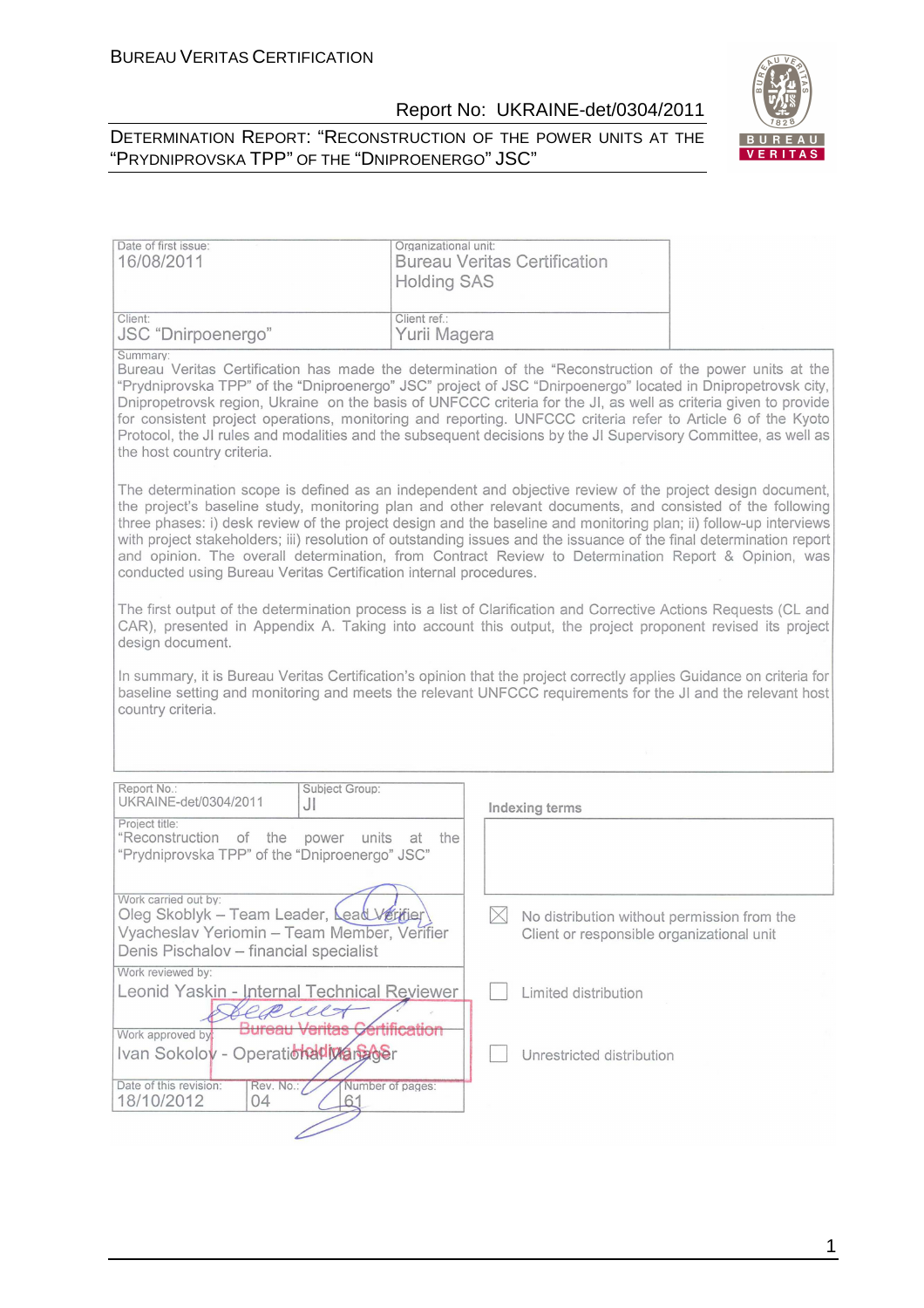DETERMINATION REPORT: "RECONSTRUCTION OF THE POWER UNITS AT THE "PRYDNIPROVSKA TPP" OF THE "DNIPROENERGO" JSC"

# **Table of Contents Page 2014**

| $\mathbf{1}$   |                                                                                     |                |
|----------------|-------------------------------------------------------------------------------------|----------------|
| 1.1            | Objective                                                                           | 3              |
| 1.2            | Scope                                                                               | 3              |
| 1.3            | Determination team                                                                  | 3              |
| 2              |                                                                                     | $\overline{4}$ |
| 2.1            | <b>Review of Documents</b>                                                          | $\overline{4}$ |
| 2.2            | Follow-up Interviews                                                                | 5              |
| 2.3            | <b>Resolution of Clarification and Corrective Action Requests</b>                   | 5              |
| 3              |                                                                                     |                |
| $\overline{4}$ |                                                                                     |                |
| 4.1            | Project approvals by Parties involved (19-20)                                       | 10             |
| 4.2            | Authorization of project participants by Parties involved (21)                      | 10             |
| 4.3            | Baseline setting (22-26)                                                            | 11             |
| 4.4            | Additionality (27-31)                                                               | 13             |
| 4.5            | Project boundary (32-33)                                                            | 14             |
| 4.6            | Crediting period (34)                                                               | 14             |
| 4.7            | Monitoring plan (35-39)                                                             | 14             |
| 4.8            | Leakage (40-41)                                                                     | 18             |
| 4.9            | Estimation of emission reductions or enhancements of net removals<br>$(42-47)$      | 18             |
| 4.10           | Environmental impacts (48)                                                          | 20             |
| 4.11           | Stakeholder consultation (49)                                                       | 20             |
| 4.12           | Determination regarding small scale projects (50-57)                                | 21             |
| 4.13           | Determination regarding land use, land-use change and forestry                      |                |
|                | (LULUCF) projects (58-64)                                                           | 21             |
| 4.14           | Determination regarding programmes of activities (65-73)                            | 21             |
| 5              | SUMMARY AND REPORT OF HOW DUE ACCOUNT WAS<br>TAKEN OF COMMENTS RECEIVED PURSUANT TO |                |
| 6              |                                                                                     |                |
| $\overline{7}$ |                                                                                     |                |
|                |                                                                                     |                |

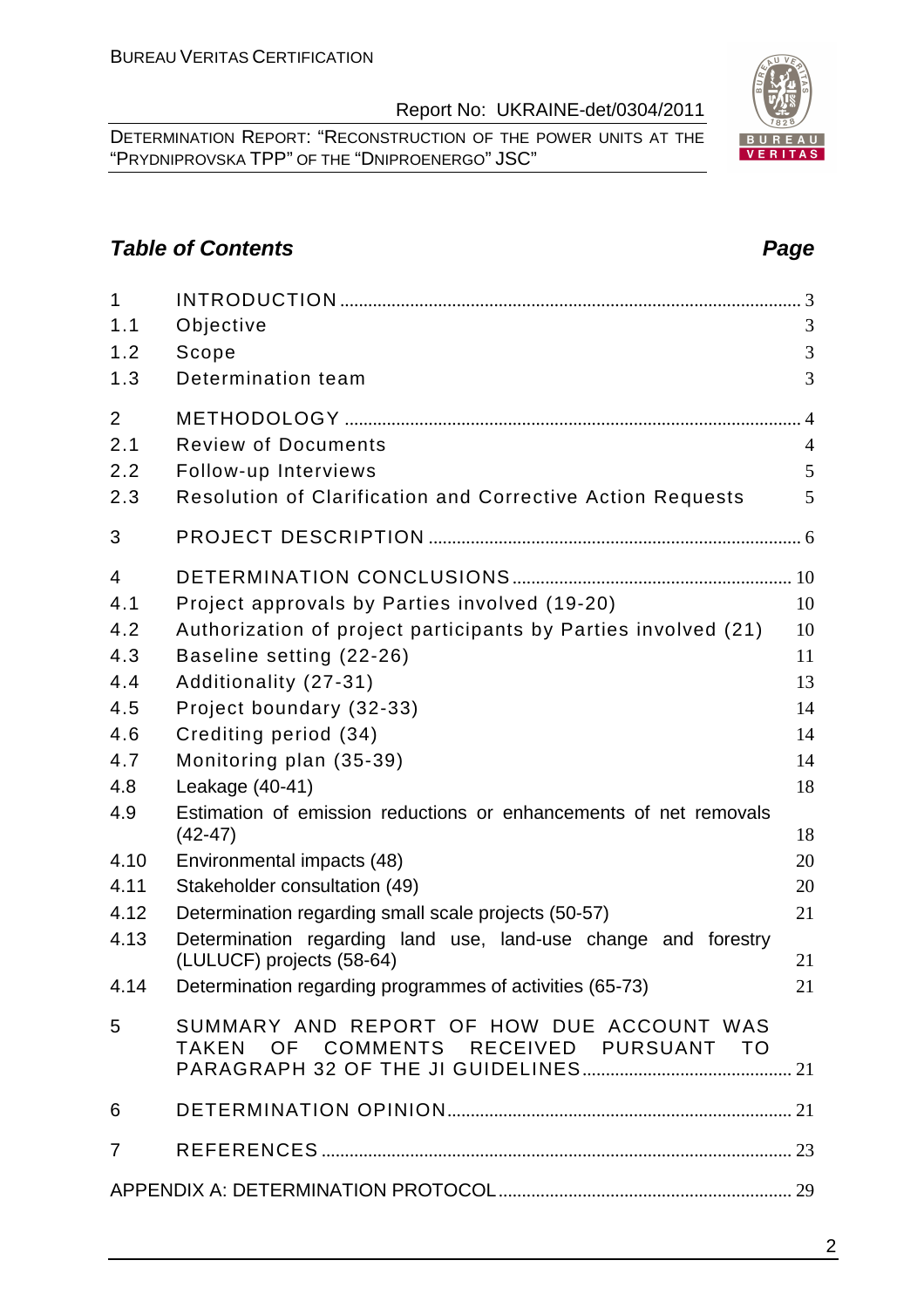DETERMINATION REPORT: "RECONSTRUCTION OF THE POWER UNITS AT THE "PRYDNIPROVSKA TPP" OF THE "DNIPROENERGO" JSC"



# **1 INTRODUCTION**

JSC "Dniproenergo" has commissioned Bureau Veritas Certification to determine its JI project "Reconstruction of the power units at the "Prydniprovska TPP" of the "Dniproenergo" JSC" (hereafter called "the project") at Dnipropetrovsk city, Dnipropetrovsk region, Ukraine.

This report summarizes the findings of the determination of the project, performed on the basis of UNFCCC criteria, as well as criteria given to provide for consistent project operations, monitoring and reporting.

# **1.1 Objective**

The determination serves as project design verification and is a requirement of all projects. The determination is an independent third party assessment of the project design. In particular, the project's baseline, the monitoring plan (MP), and the project's compliance with relevant UNFCCC and host country criteria are determined in order to confirm that the project design, as documented, is sound and reasonable, and meets the stated requirements and identified criteria. Determination is a requirement for all JI projects and is seen as necessary to provide assurance to stakeholders of the quality of the project and its intended generation of emission reduction units (ERUs).

UNFCCC criteria refer to Article 6 of the Kyoto Protocol, the JI rules and modalities and the subsequent decisions by the JI Supervisory Committee, as well as the host country criteria.

# **1.2 Scope**

The determination scope is defined as an independent and objective review of the project design document, the project's baseline study and monitoring plan and other relevant documents. The information in these documents is reviewed against Kyoto Protocol requirements, UNFCCC rules and associated interpretations.

The determination is not meant to provide any consulting towards the Client. However, stated requests for clarifications and/or corrective actions may provide input for improvement of the project design.

# **1.3 Determination team**

The determination team consists of the following personnel:

Oleg Skoblyk

Bureau Veritas Certification Team Leader, Climate Change Verifier

Vyacheslav Yeriomin

Bureau Veritas Certification Climate Change Verifier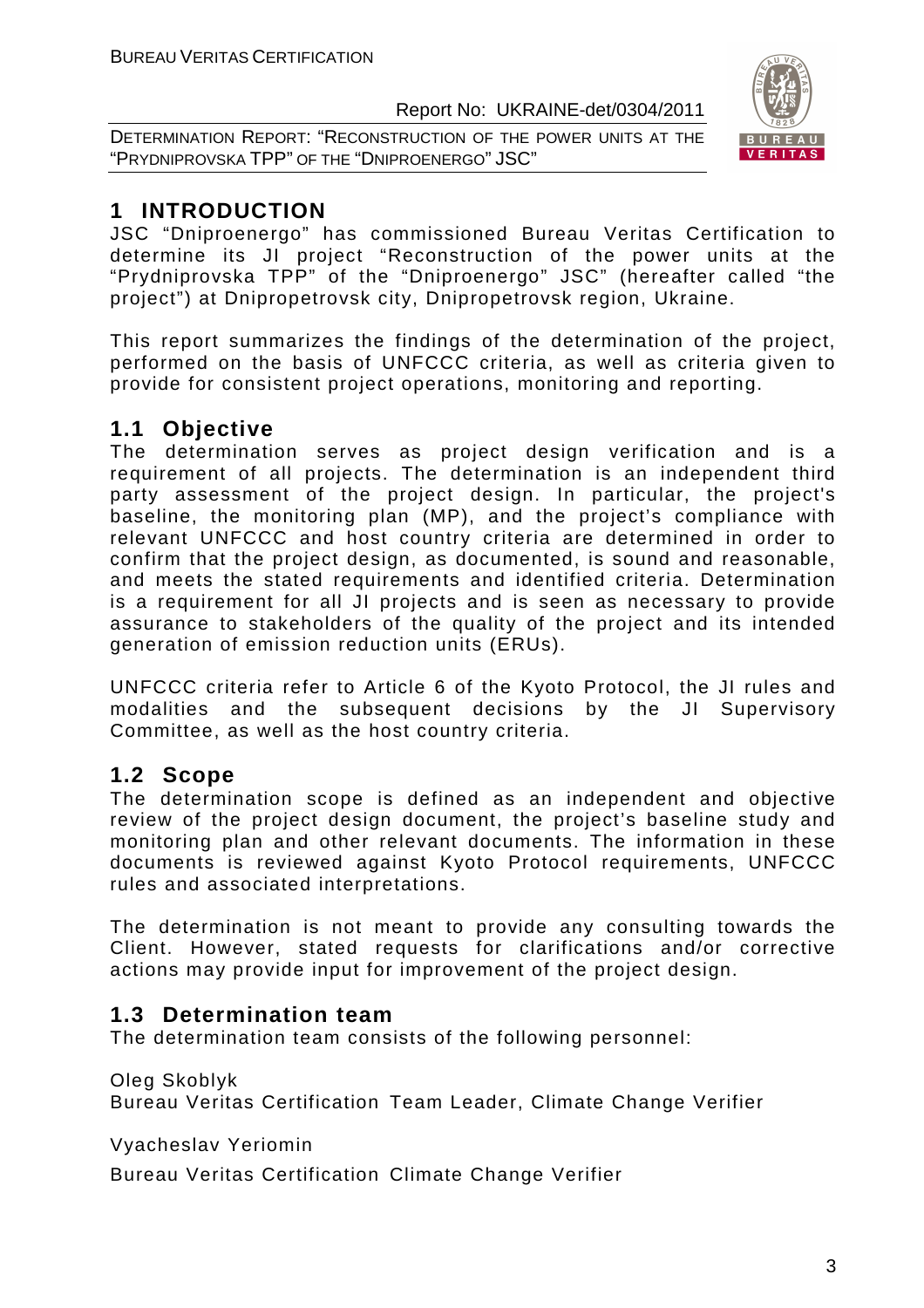DETERMINATION REPORT: "RECONSTRUCTION OF THE POWER UNITS AT THE "PRYDNIPROVSKA TPP" OF THE "DNIPROENERGO" JSC"



Denis Pischalov

Bureau Veritas Certification Financial Specialist

This determination report was reviewed by:

Leonid Yaskin

Bureau Veritas Certification, Internal Technical Reviewer

#### **2 METHODOLOGY**

The overall determination, from Contract Review to Determination Report & Opinion, was conducted using Bureau Veritas Certification internal procedures.

In order to ensure transparency, a determination protocol was customized for the project, according to the version 01 of the Joint Implementation Determination and Verification Manual, issued by the Joint Implementation Supervisory Committee at its 19 meeting on 04/12/2009. The protocol shows, in a transparent manner, criteria (requirements), means of determination and the results from determining the identified criteria. The determination protocol serves the following purposes:

- It organizes, details and clarifies the requirements a JI project is expected to meet;
- It ensures a transparent determination process where the determiner will document how a particular requirement has been determined and the result of the determination.

The completed determination protocol is enclosed in Appendix A to this report.

#### **2.1 Review of Documents**

The Project Design Document (PDD) submitted by "Elta-Eco" LLC and additional background documents related to the project design and baseline, i.e. country Law, Guidelines for users of the joint implementation project design document form, Approved CDM methodology and/or Guidance on criteria for baseline setting and monitoring, Kyoto Protocol, Clarifications on Determination Requirements to be Checked by an Accredited Independent Entity were reviewed.

To address Bureau Veritas Certification corrective action and clarification requests, "Elta-Eco" LLC revised the PDD and resubmitted it on 31/01/2012.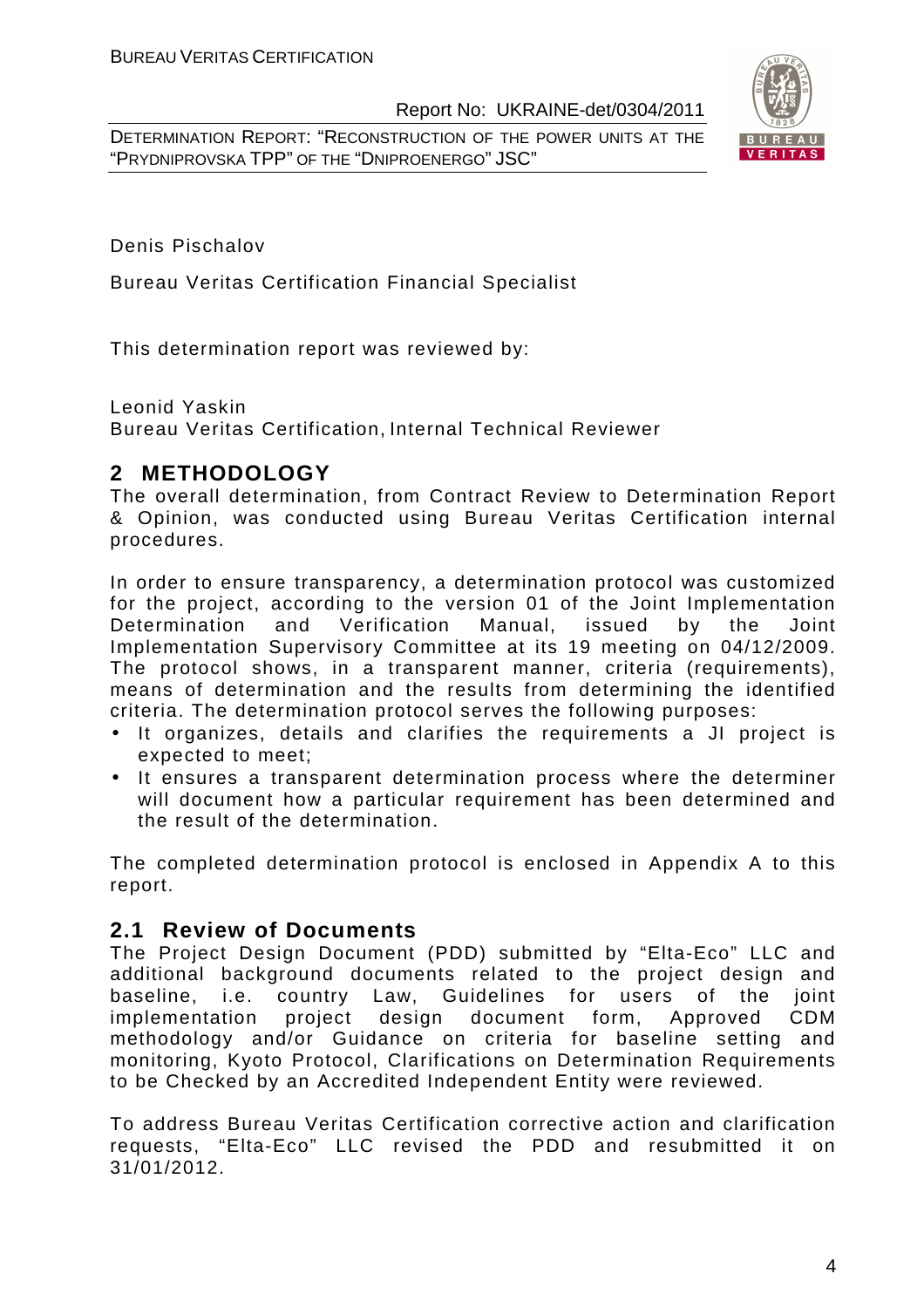DETERMINATION REPORT: "RECONSTRUCTION OF THE POWER UNITS AT THE "PRYDNIPROVSKA TPP" OF THE "DNIPROENERGO" JSC"



The determination findings presented in this report relate to the project as described in the PDD versions 1.0, 1.1, 1.2, 1.3, 1.3.1.

# **2.2 Follow-up Interviews**

On 18/07/2011 Bureau Veritas Certification performed on-site interviews with project stakeholders to confirm selected information and to resolve issues identified in the document review. Representatives of JSC "Dniproenergo" were interviewed (see References). The main topics of the interviews are summarized in Table 1.

| <b>Interviewed</b><br>organization | <b>Interview topics</b>                                           |
|------------------------------------|-------------------------------------------------------------------|
| <b>JSC</b>                         | Project history<br>$\bullet$                                      |
| "Dniproenergo"                     | Project approach                                                  |
|                                    | Project boundary                                                  |
|                                    | Implementation schedule<br>$\bullet$                              |
|                                    | Organizational structure                                          |
|                                    | Responsibilities and authorities<br>$\bullet$                     |
|                                    | Training of personnel<br>$\bullet$                                |
|                                    | Quality management procedures and technology<br>$\bullet$         |
|                                    | Rehabilitation/Implementation of equipment (records)<br>$\bullet$ |
|                                    | Metering equipment control<br>$\bullet$                           |
|                                    | Metering record keeping system, database<br>$\bullet$             |
|                                    | <b>Technical documentation</b>                                    |
|                                    | Monitoring plan and procedures                                    |
|                                    | <b>Permits and licenses</b>                                       |
|                                    | Local stakeholder's response.                                     |
| "Elta-Eco" LLC                     | Baseline methodology<br>$\bullet$                                 |
|                                    | Monitoring plan<br>$\bullet$                                      |
|                                    | <b>Additionality proofs</b><br>$\bullet$                          |
|                                    | Calculation of emission reduction.                                |

#### **Table 1 Interview topics**

#### **2.3 Resolution of Clarification and Corrective Action Requests**

The objective of this phase of the determination is to raise the requests for corrective actions and clarification and any other outstanding issues that needed to be clarified for Bureau Veritas Certification positive conclusion on the project design.

If the determination team, in assessing the PDD and supporting documents, identifies issues that need to be corrected, clarified or improved with regard to JI project requirements, it will raise these issues and inform the project participants of these issues in the form of: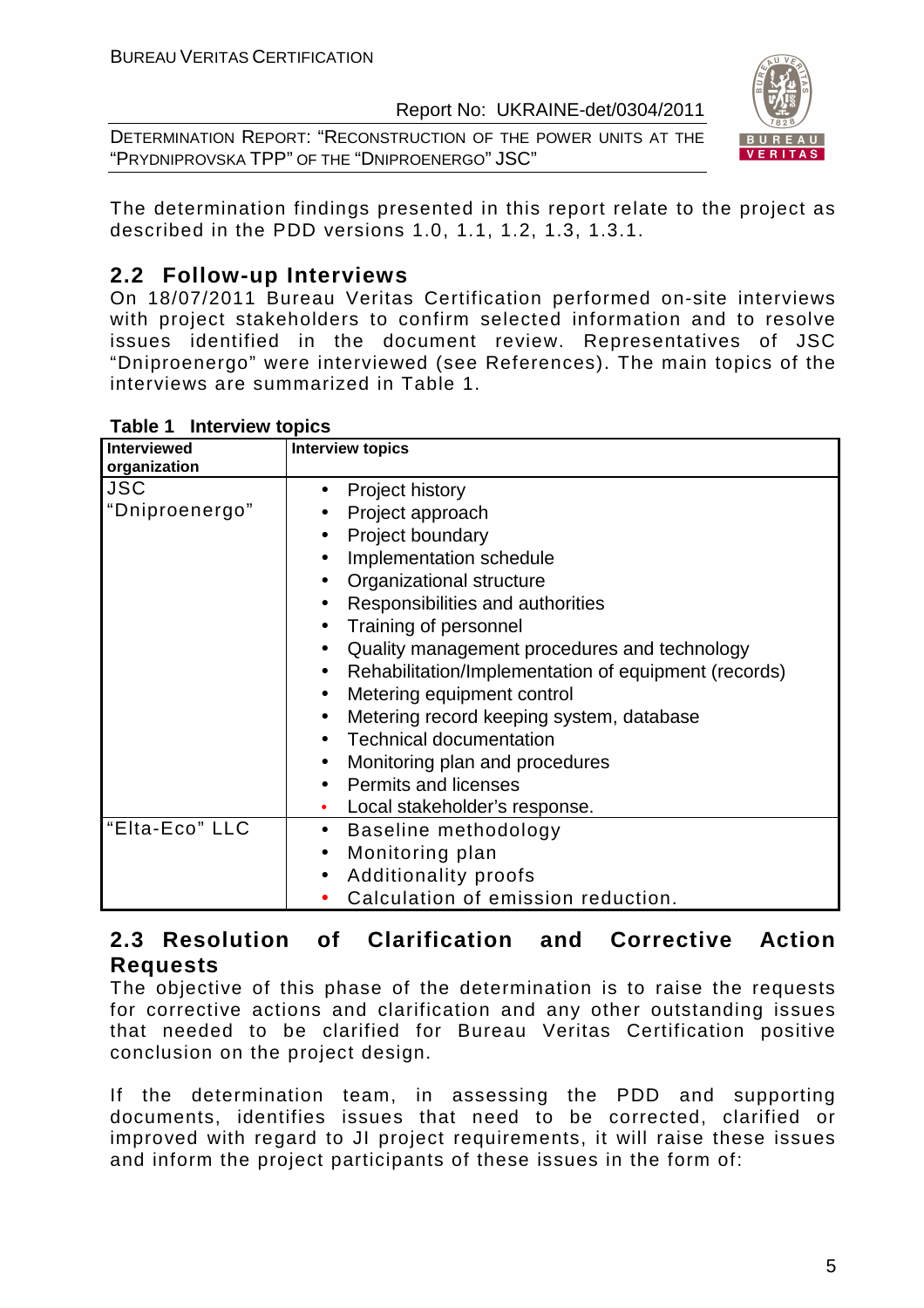DETERMINATION REPORT: "RECONSTRUCTION OF THE POWER UNITS AT THE "PRYDNIPROVSKA TPP" OF THE "DNIPROENERGO" JSC"



(a) Corrective action request (CAR), requesting the project participants to correct a mistake in the published PDD that is not in accordance with the (technical) process used for the project or relevant JI project requirement or that shows any other logical flaw;

(b) Clarification request (CL), requesting the project participants to provide additional information for the determination team to assess compliance with the JI project requirement in question;

(c) Forward action request (FAR), informing the project participants of an issue, relating to project implementation but not project design, that needs to be reviewed during the first verification of the project.

The determination team will make an objective assessment as to whether the actions taken by the project participants, if any, satisfactorily resolve the issues raised, if any, and should conclude its findings of the determination.

To guarantee the transparency of the determination process, the concerns raised are documented in more detail in the determination protocol in Appendix A.

# **3 PROJECT DESCRIPTION**

The Prydniprovska TPP was put into operation in 1954, and since 1995 it is a structure unit of the "Dniproenergo" JSC. This TPP is one of the largest in Ukraine.

The overall project installed capacity of the TPP was 2400 MW (6 units 100 MW, 4 units 150 MW, 4 units 300 MW). On this time Unit#12 was put in conservation, installed capacity of Unit#11 was raised to 310 MW, Units ##12-14 were remarked to 285 MW capacity.

The generating units were constructed for the Ash-type coal combustion with the addition of the natural gas and heavy fuel oil.

Project foresees modernization of the main and the auxiliary equipment of the all power generating units of the TPP.

It includes replacement of the control, automatic, and electro-technical systems, modernization of the boiler equipment, the outdated turbine equipment, the electric separation system, the cooling system, etc.

The important issue is that the Units  $\#$   $=$  10 supply the thermal energy to the city of Dnipropetrovsk, but the measures, implemented as the Project activity are not about the thermal energy and will only influence the electricity supply, which can be seen through the technologies to be implemented by the Project. The thermal energy delivery in project scenario will remain the same as in the baseline scenario.

The main objective of the Project is to make the existing power equipment of the TPP more efficient and reliable. The increased efficiency will provide a higher output and lower fuel consumption.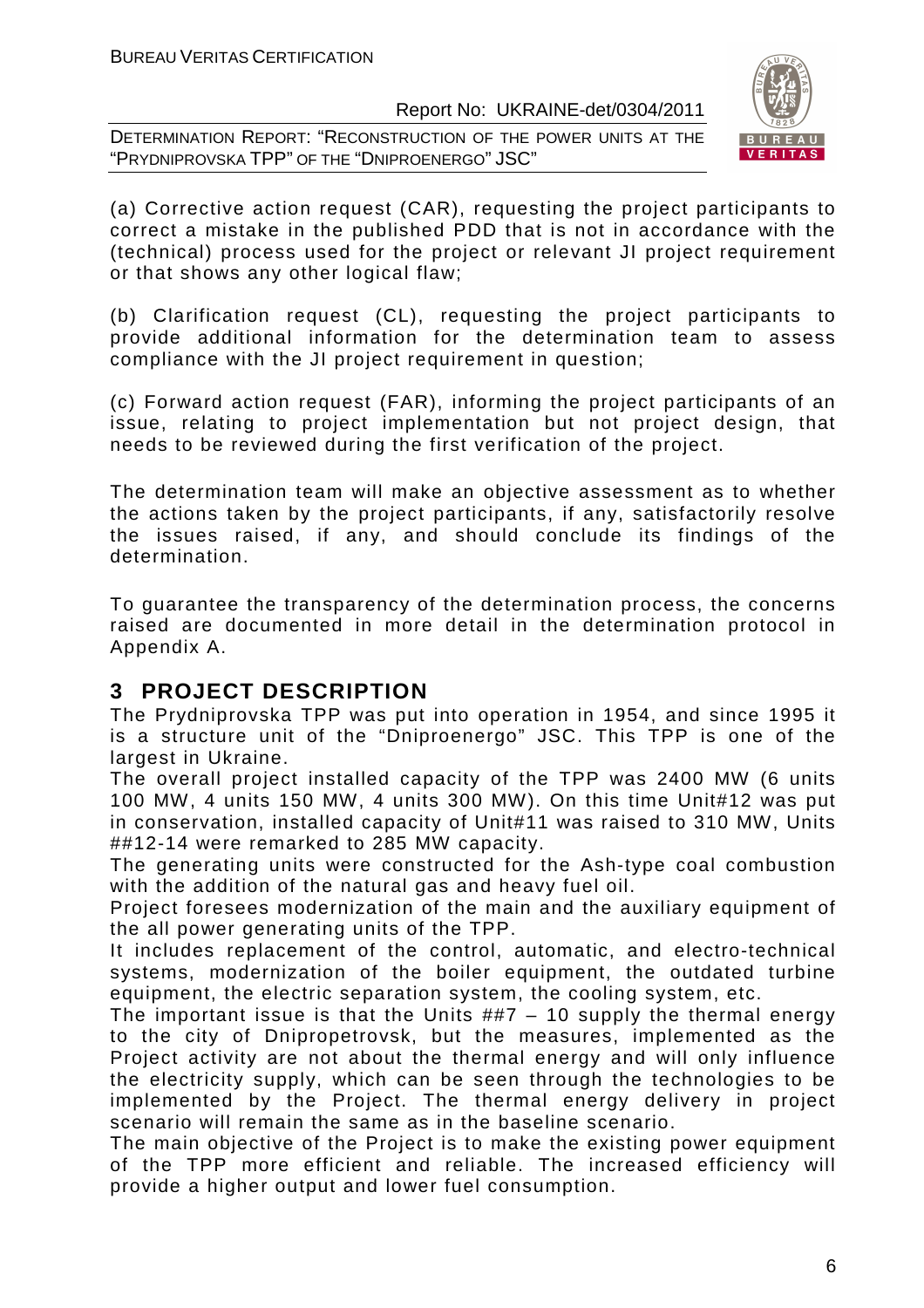DETERMINATION REPORT: "RECONSTRUCTION OF THE POWER UNITS AT THE "PRYDNIPROVSKA TPP" OF THE "DNIPROENERGO" JSC"



The increased capacity of the TPP is due to the better efficiency of the existing equipment. It will reduce the fuel consumption per unit of the energy produced by the station. Thus the GHG emission per the energy unit produced will be lowered.

The detailed description of the rehabilitation:

I. Turbine equipment

1. Steam turbine

**-** Cylinder cases parts modernization: inside and outside cases replacement of the high and low

pressure cylinders; nozzle block, diaphragms, end and diaphragm seals replacement;

**-** Replacement of the end seals;

**-** Reconstruction of the high and low pressure regeneration systems;

**-** Rotor modernization: replacement of the blades, bands, disks and end sealing bushes;

**-** Overhaul and replacement of the supporting and thrust bearings;

**-** Barring gear replacement;

**-** Modernization of the turbine steam-distribution system: replacement of the high pressure cutout

valve, high and middle pressure regulative valve, shut-off valves, valve safety devices and

drivers, regulating diaphragms, pipelines and fittings;

**-** Reconstruction of the steam turbine automatic regulation hydraulic system into electro-hydraulic

system;

**-** Overhaul and replacement of the safeguard regulation system;

**-** Modernization of the drainage-scavenging system;

**-** Modernization of the oil system: oil cooler repair, oil container and oilduck replacement,

bearing case and oil fittings replacement, overhaul of the working and broken oil pumps of the

oil system;

**-** Modernization of the condensing system: condenser pump and starting ejector pump

replacement, pipelines and fittings replacement;

**-** Circulating flumes replacement with condenser filter installation;

**-** Modernization of the regeneration system and of the heating unit: low pressure heater

Replacement, discharge pump of the low pressure heater system replacement, pipelines and

fittings Replacement;

**-** Overhaul and repair of the cooler generator system: circulating pump gas coolers chiller

replacement, gas cooler generator pump replacement, service water pump replacement;

**-** Installation of the rotor hydraulic system.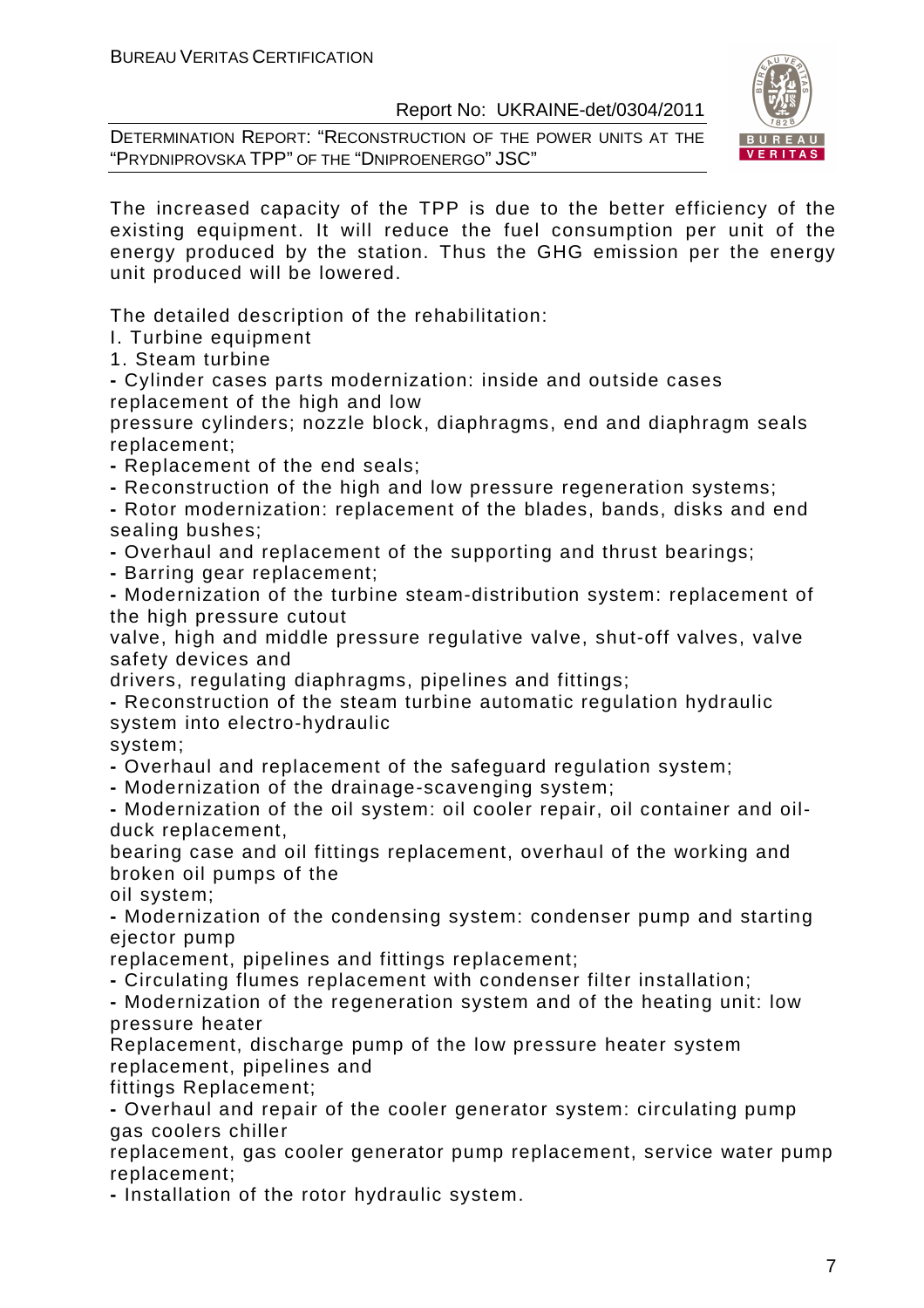DETERMINATION REPORT: "RECONSTRUCTION OF THE POWER UNITS AT THE "PRYDNIPROVSKA TPP" OF THE "DNIPROENERGO" JSC"



2. Steam-pipelines

**-** Overhaul and repairs.

- 3. Pumping equipment
- Replacement of the inner casing of the feed pump;
- Overhaul and repair of all pumping equipment.

4. Fittings

**-** Overhaul and in case of need – repair and replacement of the fittings.

5. Insulation

**-** Overhaul and rehabilitation of the high and middle pressure equipment insulation;

- Repair of the feed-water pipeline insulation.
- 6. Control system

**-** Equipping of the turbine with the electronic control, monitor and regulation system.

- 7. Electric filters
- Replacement of the electrodes;
- Replacement of the gas distribution gates;
- Replacement of the filter control system;
- Carriage and bracket girder replacement;
- Bearing insulator and insulator boxes replacement;
- High-voltage cable replacement;

**-** Revision of the thermal insulation and anti-corrosion protection of the cases metal construction

renewal;

- Bunkers and cases defects removal;
- Ashes level indicator installation;
- Fire-warning and fire-fighting system installation;
- Overhaul and repair of the filter system.

II. Boiler equipment

**-** Heating surface modernization in the boiler fire-chamber and convection shaft;

- Boiler case replacement;
- Boiler shields replacement;
- Replacement of the boiler drum with separation equipment;
- Fire and burner device repair;

**-** Repair of different equipment in the boiler unit: repair of the separator, injection attemperator,

reduction-cooler equipment, main safety valves, cyclones, etc.;

**-** Modernization of the main equipment of the boiler powder-gas-air track: replacement of the oil

system rattler, dust-system separators repair, mill fan and hot blast fans replacement, draft

system replacement,

- Repair of the powder-gas-air pipelines parts and of the separate units;
- Overhaul and repair of the hydraulic ash removal system;
- Replacement of the water-steam circuit pipelines;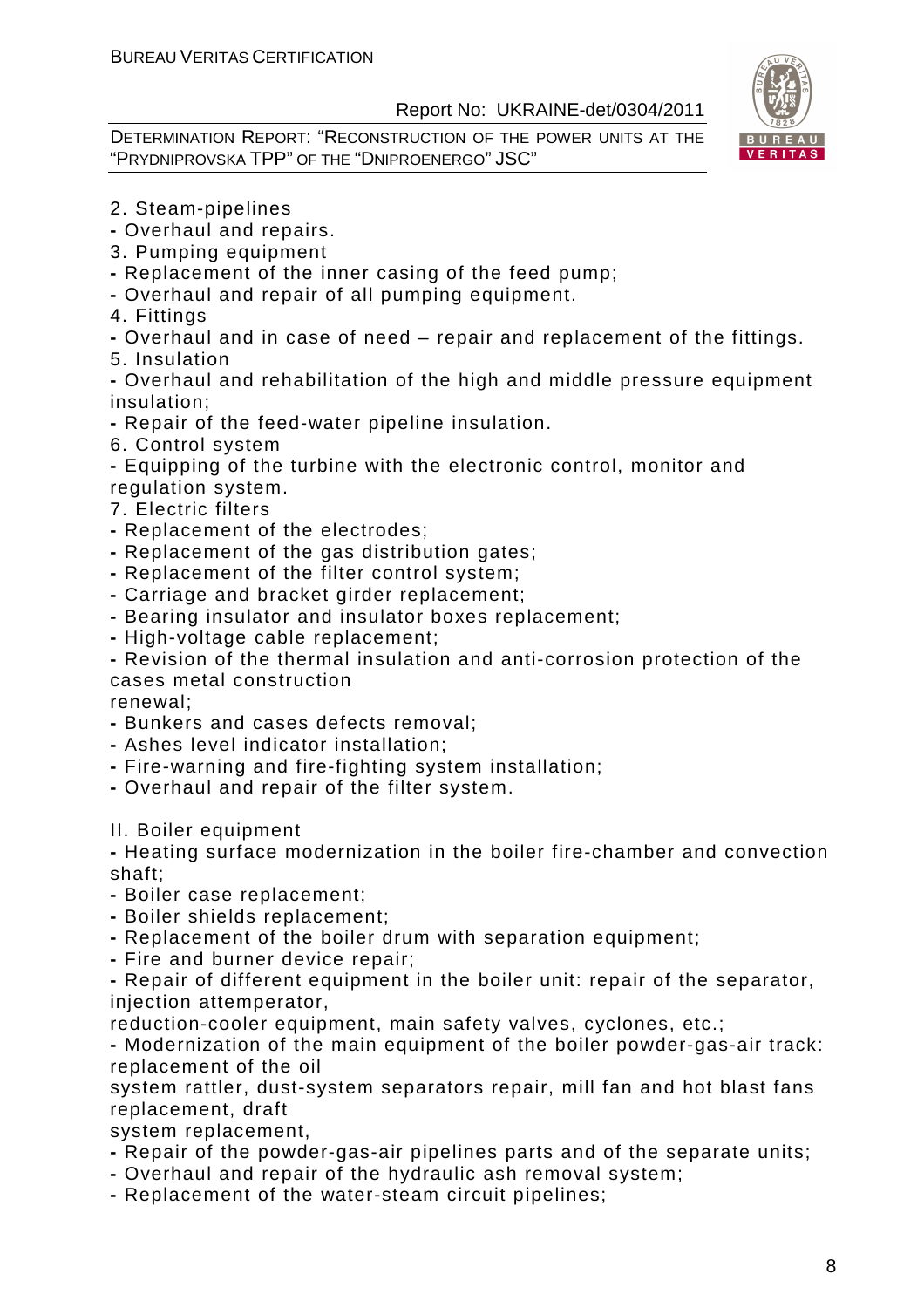DETERMINATION REPORT: "RECONSTRUCTION OF THE POWER UNITS AT THE "PRYDNIPROVSKA TPP" OF THE "DNIPROENERGO" JSC"



**-** Modernization of the slag-removal equipment;

**-** Total replacement of the water-wall tubes and water economizer;

**-** Overhaul and repair of the live steam pipelines, cool and hot reheat pipelines;

**-** Overhead-bearing system replacement.

III. Electric generator and electric equipment

**-** Replacement of the stator winding;

**-** Reconstruction or replacement of the rotor;

**-** Modernization of the cooling system of the generator with the replacement of the gas

condensers;

- Modernization of the unit transformer;
- Modernization of the cooling system of the transformer;
- Reconstruction of the generator conduction;
- Reconstruction of the generator thyristor excitation system;
- Emergency event registrar installation;
- Reconstruction of the power gate;
- Storage battery modernization;

**-** Installation of the diesel generator for own requirements;

**-** Modernization of the electric motors of the blow fans, mills, hot blast fans, induced-draught

fans, etc.;

**-** Frequent electric driver installation;

**-** Reconstruction of the electric raceways, replacement of the power and control cable;

**-** Reconstruction of the illumination system of the all sections.

In 2009 - 2010 the advanced repairs of the Units #7, 8, 9, 10, 11, 13, and 14 were implemented at the

TPP as the Servicing and Preparation for the Reconstruction. The main packages of measures of these

repairs are (more detailed explanation will be provided in the Monitoring Report for this period):

**-** the repairs of the heating surfaces of the boiler units:

**-** the inspection and repairs of the High-, Mid-, and Low-Pressure Cylinders;

- the control and the replacement of the fittings;
- the inspection and the replacement of the pipelines;
- the repairs and the replacement of the burners at the boiler unit;
- the advanced repairs of the pumping equipment;
- the control and the replacement of the blades of the turbine;
- the repairs of the dust system;
- the repairs of the generator winding.

The identified areas of concern as to the project description, project participants' response and BVC's conclusion are described in Appendix A, Table 2 (refer to CAR01-CAR06, CL01).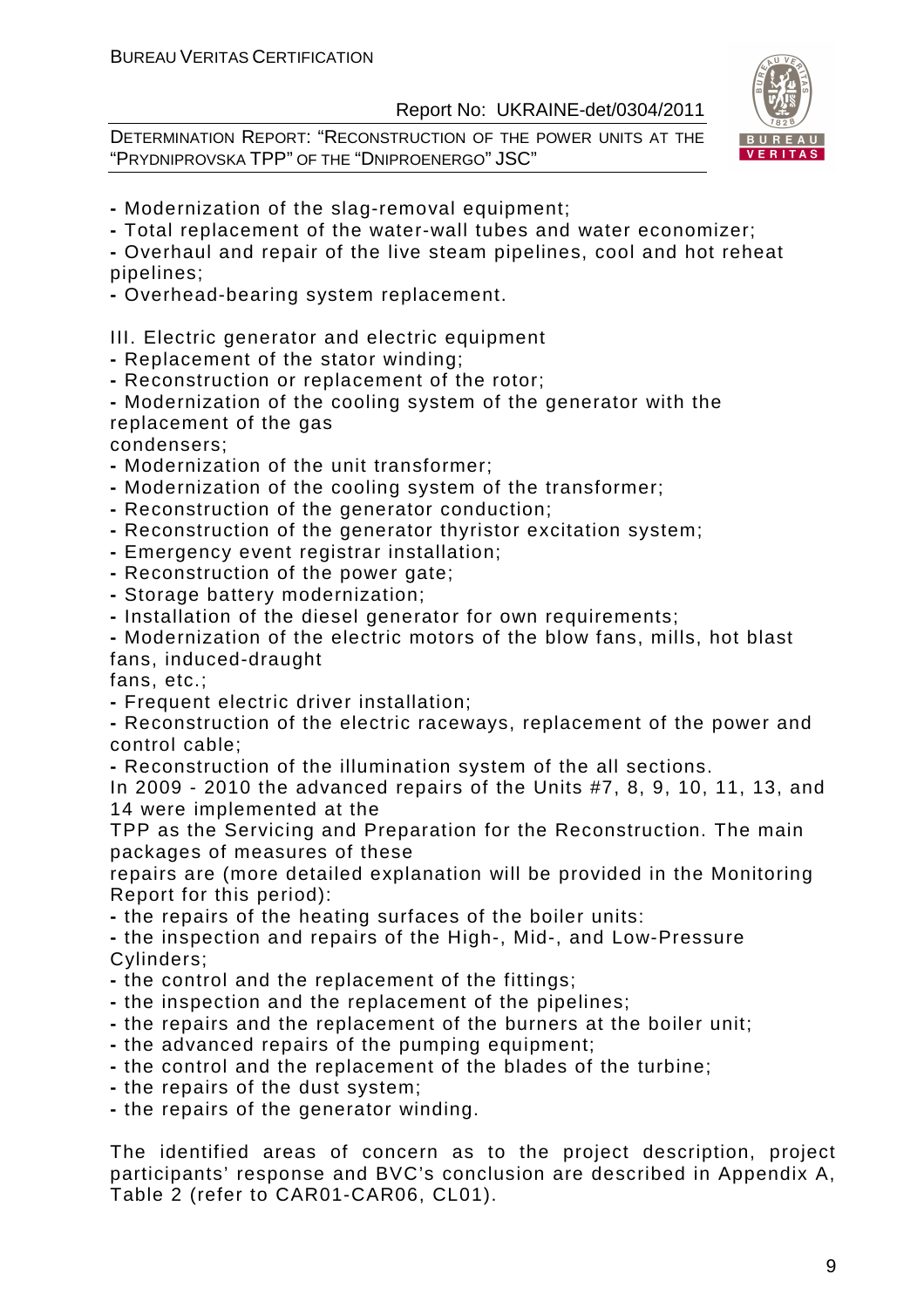DETERMINATION REPORT: "RECONSTRUCTION OF THE POWER UNITS AT THE "PRYDNIPROVSKA TPP" OF THE "DNIPROENERGO" JSC"



# **4 DETERMINATION CONCLUSIONS**

In the following sections, the conclusions of the determination are stated.

The findings from the desk review of the original project design documents and the findings from interviews during the follow up visit are described in the Determination Protocol in Appendix A.

The Clarification and Corrective Action Requests are stated, where applicable, in the following sections and are further documented in the Determination Protocol in Appendix A. The determination of the Project resulted in 24 Corrective Action Requests and 4 Clarification Requests.

The number between brackets at the end of each section correspond to the DVM paragraph

#### **4.1 Project approvals by Parties involved (19-20)**

The project has already received Letter of Endorsement #9/23/7 on the JI project "Reconstruction of the power units at the "Prydniprovska TPP" of the "Dniproenergo" JSC." dated 05/01/2011 issued by National Environmental Investment Agency of Ukraine.

Proposed project was approved by Both Parties Involved

Letter of Approval #2753/23/7 dated 26/09/2012 has been issued by State Environemtn Investment Agency of Ukraine.

Letter of Approval #2012JI49 dated 18/10/2012 has been issued by Ministry of Economic Affairs, agriculture and development oft he Kingdom Netherlands.

Bureau Veritas Certification received these letters from the project participants and does not doubt its authenticity.

The identified areas of concern as to the project approvals, project participants' response and BVC's conclusion are described in Appendix A, Table 2 (refer to CAR07).

# **4.2 Authorization of project participants by Parties involved (21)**

Next legal entities are listed in the PDD version 1.3.1 dated 31/01/2012 as project participants:

- PJSC "Dniproenergo" from Ukraine, the Party Involved;
- ING Bank N.V. from the Netherlands, the Party-buyer of ERU.

Contact information on project participants are listed in the Annex 1 of the PDD.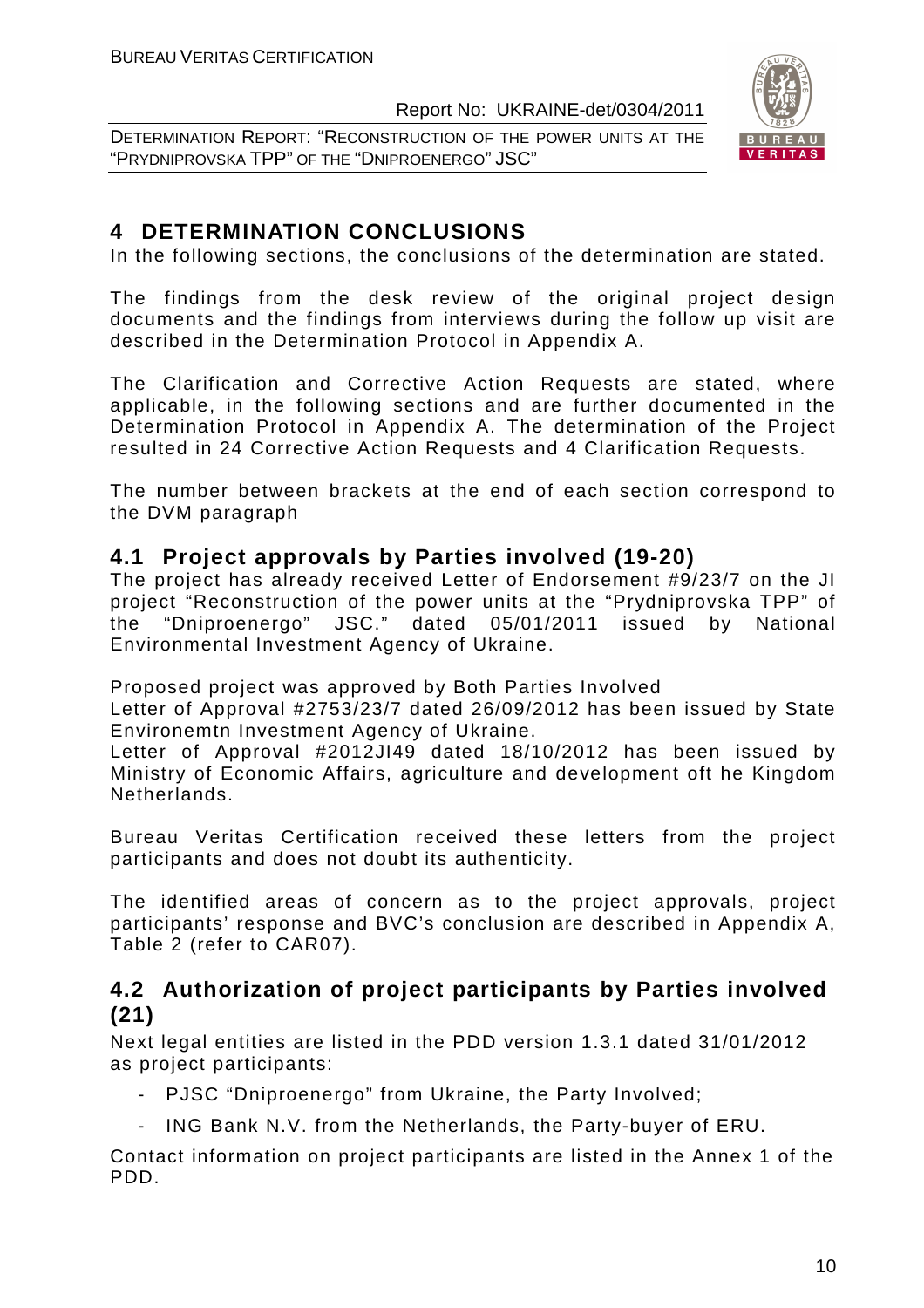DETERMINATION REPORT: "RECONSTRUCTION OF THE POWER UNITS AT THE "PRYDNIPROVSKA TPP" OF THE "DNIPROENERGO" JSC"



The official authorization of each legal entity listed as project participant in the PDD by Parties involved was provided in the written project approvals (refer to 4.1 above).

### **4.3 Baseline setting (22-26)**

The PDD explicitly indicates that methodology for baseline setting and monitoring developed in accordance with appendix B of the JI guidelines (hereinafter referred to as JI specific approach) was the selected approach for identifying the baseline.

On this basis the approach for baseline and monitoring was developed, which can be applied to JI projects in accordance with Annex B of JI Guidelines.

The PDD provides a detailed theoretical description in a complete and transparent manner, as well as justification, that the baseline is established:

a) Identifying and listing alternatives to the project activity on the basis of conservative assumptions and taking into account uncertainties.

b) Identifying the most plausible alternatives considering relevant sectoral policies and circumstances, such as economic situation in the energetic sector in Ukraine and other key factors that may affect the baseline. The baseline is identified by screening of the alternatives based on the technological and economic considerations for the project developer, as well as on the prevailing technologies and practices in Ukrainian energy industry at the time of the investment decision.

The alternatives have been identified based on national practice and reasonable assumptions with regard to the sectoral legislation and reform, economic situation in the country, availability of raw materials and fuel as well as technologies and logistics etc.

Alternative #1 Proposed project activity will be implemented without JI registration. Only a JI registration can push the rehabilitation forward and allow the Project to be implemented. It also can stimulate the project owner to provide this kind of projects on the other TPPs

Alternative #2 Reconstruction of boiler equipment without reconstruction of turbines and generators will allow the Project Owner to save financial resources for the Project implementation and the efficiency of the boiler part of the Power-Generating Unit will be improved. But, at the same time, the boiler cannot be rehabilitated without getting the whole Power-Generating Unit off the operation. It means that loses will be the same as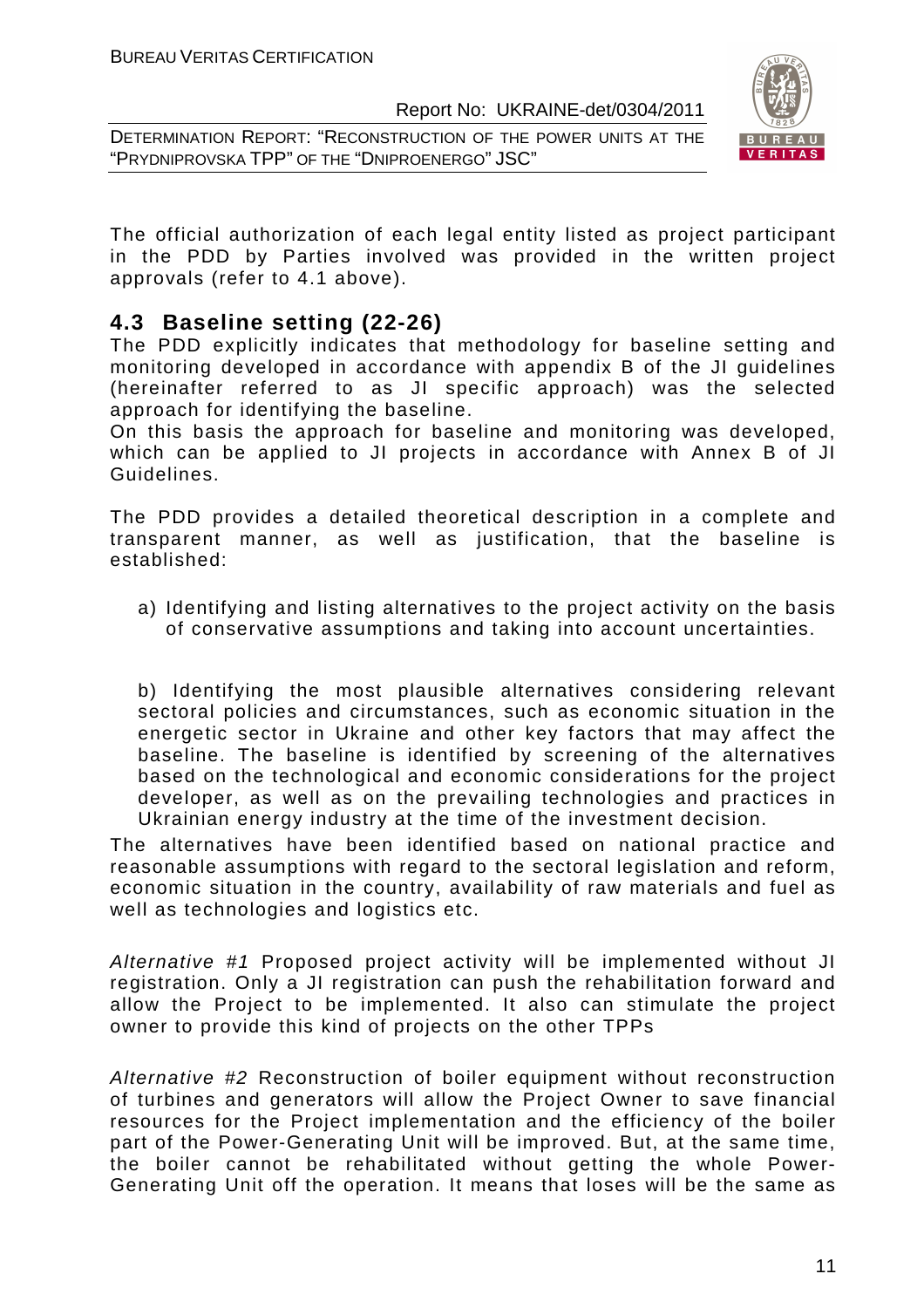DETERMINATION REPORT: "RECONSTRUCTION OF THE POWER UNITS AT THE "PRYDNIPROVSKA TPP" OF THE "DNIPROENERGO" JSC"



for the whole unit rehabilitation. And the efficiency of the unit after this kind of partial rehabilitation will be significantly lower then after the whole Unit rehabilitation. So, the Alternative 2 is technically possible, but not reasonable and feasible.

Alternative #3 Reconstruction of steam turbines without reconstruction of boilers and generators. The Alternative #3 is not feasible for the same reasons as the Alternatives #2.

Alternative #4 Rehabilitation of electric generators without reconstruction of boilers and steam turbines. The Alternative #4 is not feasible for the same reasons as the Alternatives #2, #3.

Alternative #5 Servicing of the equipment, optimization of work regimes, fuel parameters optimization without rehabilitation. Alternative #5 allows saving the finances in the short-term perspective but the effectiveness of these measures without the rehabilitation will be limited. Optimisation of the working regimes is limited by the technical condition of the equipment. Without the rehabilitation, the work at the optimal regime and manoeuvring is possible in a very small range. Consequently, it results in the fuel consumption and GHG emission increase. Thus, the Alternative 5 is only possible in a short term perspective and is not feasible or reasonable.

Alternative #6 Build new generating units. The cost of the new power generating plant with the same approximate capacity would cost around 1 000 USD/kW10. It means that the construction of the new TPP with the same loading capacity as Prydniprovska TPP will cost around 2.4 Billion USD. The financial barrier eliminates the Alternative 6.

Alternative #7 Continuation of existing situation without working process optimization and any investment in rehabilitation of equipment. The Alternative #1 is the most likely baseline scenario for a number of reasons, for instance the required quantity of electric energy can be produced without costly and large-scale reconstruction as well as change of historical manufacturing practice and logistics. The above suggests that the Alternative #1 would be the most plausible and credible alternative and it represents the baseline scenario for the proposed

All proposed Alternatives are in consistency with mandatory applicable laws and regulations.

The TPP supply electric energy for Ukraine national grid and heat energy that supply to local consumers for household heating. Project developer excludes amount of fuel for heat producing from baseline calculation. Fuel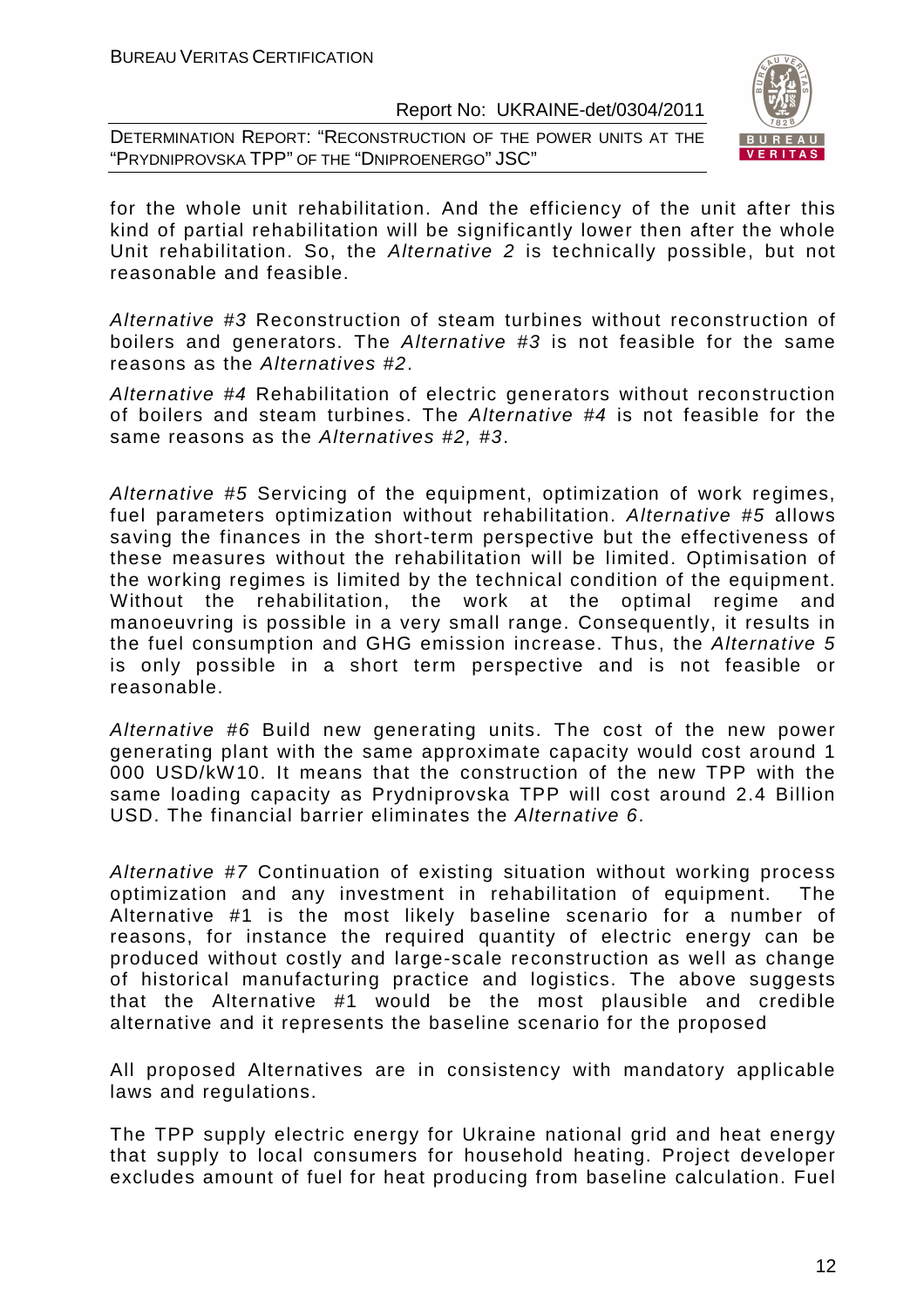DETERMINATION REPORT: "RECONSTRUCTION OF THE POWER UNITS AT THE "PRYDNIPROVSKA TPP" OF THE "DNIPROENERGO" JSC"



amount division between electricity production and heat supply is a technical procedure approved by Ukraine Ministry of Fuel and Power. Power plant personnel use this procedure to calculate specific fuel consumption for 1 MW and 1 GCal. Project developer in the Annex 2 of PDD provides detailed description of Specific Fuel Rate calculations.

Project developer uses values of gas, coal and fuel oil emission factors for baseline calculations in accordance with IPCC 1996 Guidelines for National Greenhouse Gas Inventories and the National GHG Inventory Report of Ukraine for 1990 – 2009 years

All explanations, descriptions and analyses pertaining to the baseline in the PDD were found adequate and the baseline is identified appropriately.

The identified areas of concern as to the baseline setting, project participants' response and BVC's conclusion are described in Appendix A, Table 2 (refer to CAR08).

### **4.4 Additionality (27-31)**

The most recent version of the "Tool for the demonstration and assessment of additionality" approved by the CDM Executive Board was used, in accordance with the JI specific approach, defined in paragraph 2 (c) of the annex I to the "Guidance on criteria for baseline setting and monitoring". All explanations, descriptions and analyses are made in accordance with the selected tool.

The PDD provides a justification of the applicability of the approach.

Two alternative scenarios to the project activity were identified and proven to be in compliance with mandatory legislation and regulations taking into account the enforcement in the region and Ukraine. Project developer provides investment analysis and common practice analysis. Continuation of existing situation (alternative 7) was chosen as baseline scenario.

The program of Prydniprovska TPP reconstruction is the program that has no predecessors in Ukraine and could not be considered as a common practice.

Additionality is demonstrated appropriately as a result of the analysis using the approach chosen.

The identified areas of concern as to the project additionality, project participants' response and BVC's conclusion are described in Appendix A, Table 2 (refer to CAR09, CAR10).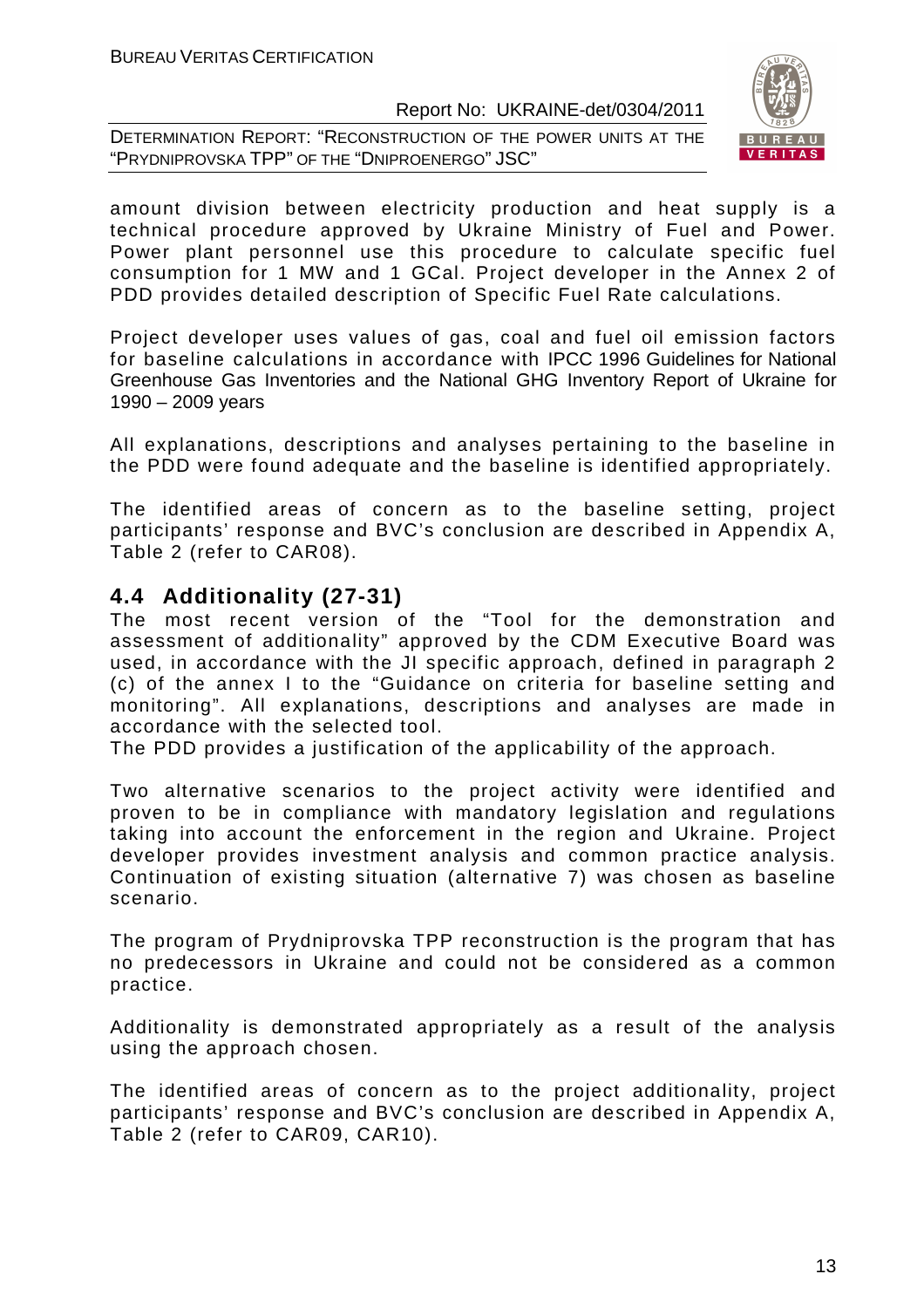DETERMINATION REPORT: "RECONSTRUCTION OF THE POWER UNITS AT THE "PRYDNIPROVSKA TPP" OF THE "DNIPROENERGO" JSC"



# **4.5 Project boundary (32-33)**

Project boundaries include the sources of all significant greenhouse gases emissions that are under control of the project participants and connected with project activity.

Project boundaries include the power generating equipment (boilers, turbines, and generators, relevant auxiliary and measuring equipment).

Based on the above assessment, the AIE hereby confirms that the identified boundary and the selected sources and gases are justified for the project activity.

The identified areas of concern as to the project boundary, project participants' response and BVC's conclusion are described in Appendix A, Table 2 (refer to CAR11, CAR12).

### **4.6 Crediting period (34)**

The PDD states the starting date of the project as the date on which the implementation of the project began, and the starting date is 31/01/2007, which is after the beginning of 2000.

The PDD states the expected operational lifetime of the project in years and months, which is 20 years or 240 months.

The PDD states the length of the crediting period in years and months, which is 4 years or 48 months, and its starting date as 01/01/2009, which is on the date the first emission reductions or enhancements of net removals are generated by the project.

The PDD states that the crediting period for the issuance of ERUs starts only after the beginning of 2008 and does not extend beyond the operational lifetime of the project.

The PDD states that the extension of its crediting period beyond 2012 is subject to the host Party approval, and the estimates of emission reductions or enhancements of net removals are presented separately for those until 2012 and those after 2012 in all relevant sections of the PDD.

The identified areas of concern as to the crediting period, project participants' response and BVC's conclusion are described in Appendix A, Table 2 (refer to CAR13, CL02, CL03).

# **4.7 Monitoring plan (35-39)**

The PDD, in its monitoring plan section, explicitly indicates that JI specific approach was the selected.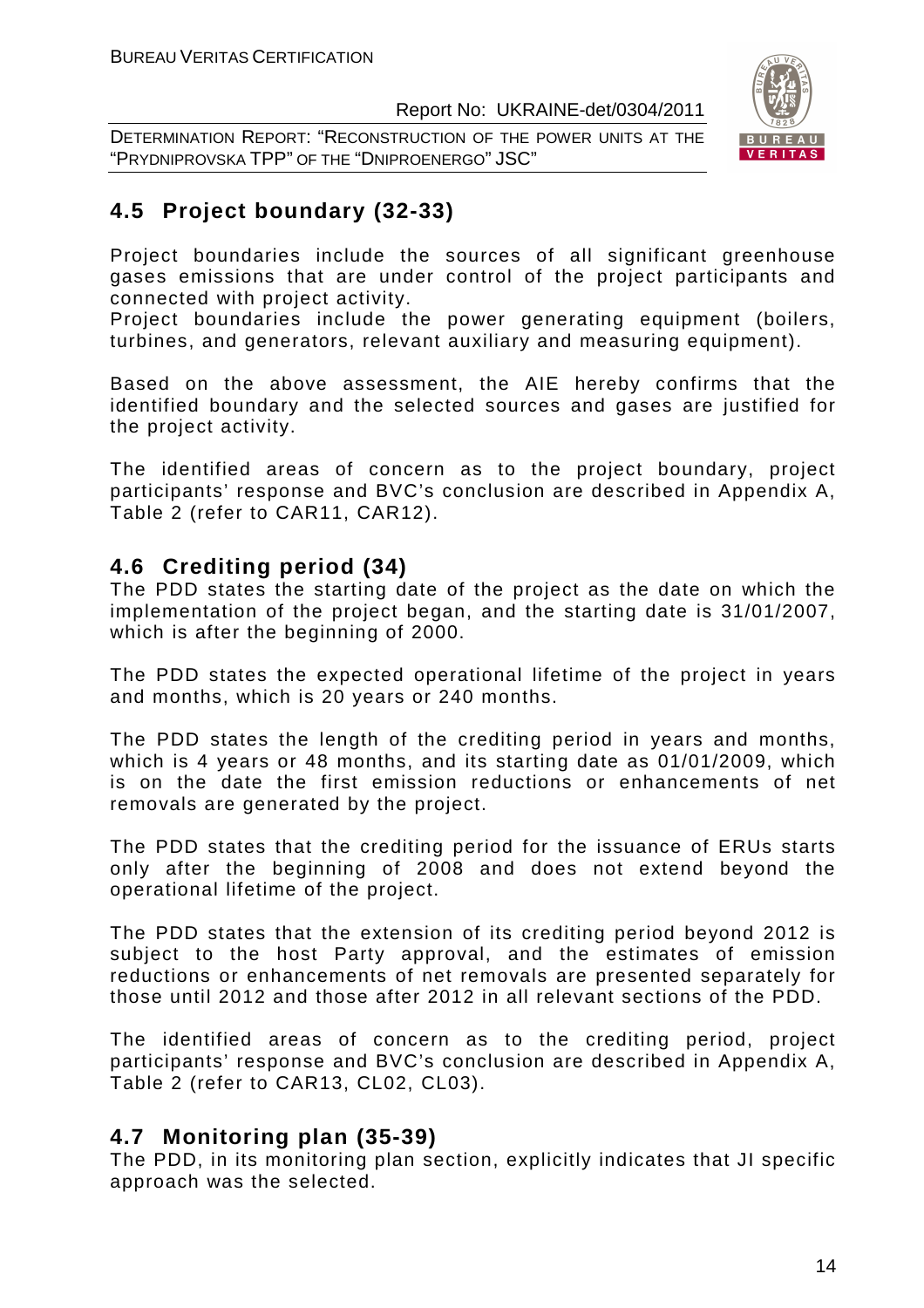DETERMINATION REPORT: "RECONSTRUCTION OF THE POWER UNITS AT THE "PRYDNIPROVSKA TPP" OF THE "DNIPROENERGO" JSC"



The monitoring plan describes all relevant factors and key characteristics that will be monitored, and the period in which they will be monitored, in particular also all decisive factors for the control and reporting of project performance, such as statistics reporting forms; quality control (QC) and quality assurance (QA) procedures; detailed guidelines regulating the monitoring procedures and responsibilities; the Investment Plan giving a schedule of construction activities; the operational and management structure that will be applied in implementing the monitoring plan.

The monitoring plan specifies the indicators, constants and variables that are reliable (i.e. provide consistent and accurate values), valid (i.e. are clearly connected with the effect to be measured), and that provide a transparent picture of the emission reductions or enhancements of net removals to be monitored such as value of produced electricity, quantity of gas, coal, fuel oil consumed, emission factor for each kind of fuel consumption, oxidation factor for each fuel.

The monitoring plan explicitly and clearly distinguishes:

(i) Data and parameters that are not monitored throughout the crediting period, but are determined only once (and thus remain fixed throughout the crediting period), and that are available already at the stage of determination, such as oxidation factors for coal, natural gas, fuel oil, emission factors for each fuel, Specific fuel Rate of the power plant in the baseline scenario.

(ii) Data and parameters that are not monitored throughout the crediting period, but are determined only once (and thus remain fixed throughout the crediting period), but that are not already available at the stage of determination, which are absent.

(iii) Data and parameters that are monitored throughout the crediting period, such as Specific Fuel Rate, the share of fuel consumed for energy production, the amount of the electricity supplied to the grid.

The monitoring plan describes the methods employed for data monitoring (including its frequency) and recording, such as direct measurement with scales; gas, water, steam and electricity meters; calculations with different recording frequency such as continuously or monthly and electronic or paper recording method.

The monitoring plan elaborates all algorithms and formulae used for the estimation/calculation of baseline emissions/removals and project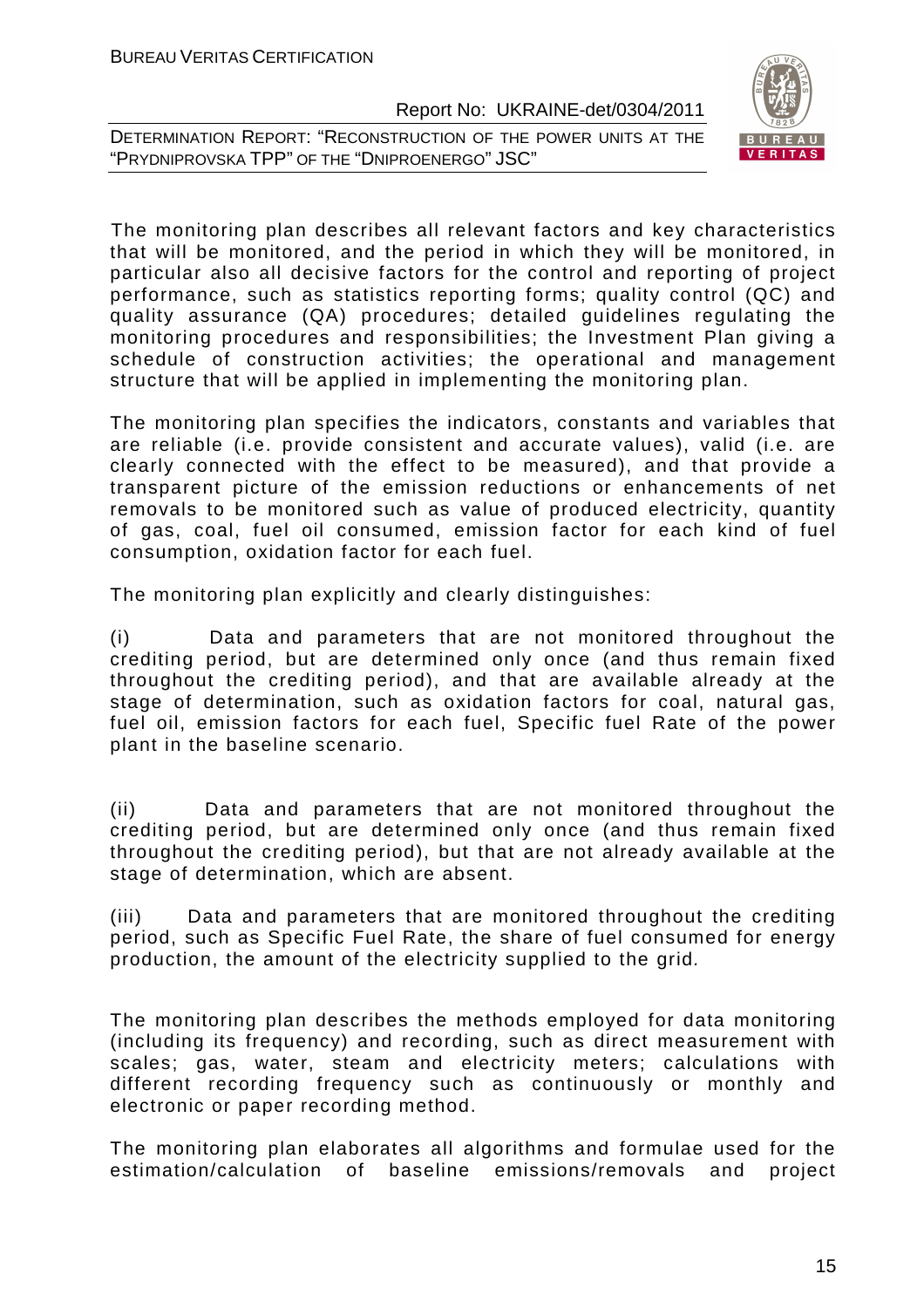DETERMINATION REPORT: "RECONSTRUCTION OF THE POWER UNITS AT THE "PRYDNIPROVSKA TPP" OF THE "DNIPROENERGO" JSC"



emissions/removals or direct monitoring of emission reductions from the project, leakage, as appropriate.

**Emission reduction** is being calculated as follows:

 $ER_v = BE_v - PE_v$ 

Where:

 $ER<sub>v</sub>$  – emission reductions achieved by the project activity in year y, tonnes of CO2;

 $BE_v$  – baseline CO2 emission in year y, tonnes of CO2;

 $PE_v$  – project CO2 emission in year y, tonnes of CO2.

**Baseline emission** is being calculated as follows

 $BE_v = \Sigma$  (SFR<sub>b</sub> x SF<sub>i, v</sub> x OXID<sub>i, v</sub> x EF<sub>i, y</sub>) x AELS<sub>y</sub>

Where:

 $BE_v$  – Baseline emission in year y, tonnes of CO2;

 $SFR<sub>b</sub>$  – specific fuel rate of the power plant in the Baseline Scenario, GJ/MWh;

 $SF_{i,v}$  – share of fuel i (coal, natural gas or a heavy fuel oil), consumed by the project activity power plant in year y in energy units;

 $OX/D_{i,v}$  – oxidation factor of the fuel *i* in year y;

 $EF_{i,v}$  - emission factor of the fuel *i* consumed in year *v*, tonnes of CO2/GJ;  $AELS<sub>y</sub>$  – the amount of the electricity supplied to the electricity grid in year y, MWh.

$$
SFRb = \frac{\sum_{i=1}^{n} SFRyi}{n},
$$

Where:

SFRb – a specific fuel rate of the power plant in the baseline scenario, GJ/MWh;

SFRyi- a specific fuel rate of the power plant in years, prior to the Project Implementation, GJ/MWh;

n - mumber of years

**Project emission** is being calculated as follows:

 $PE_y = \Sigma(SFR_y \times SF_{iy} \times OXID_{iy} \times EF_{iy}) \times AELS_y$ 

Where: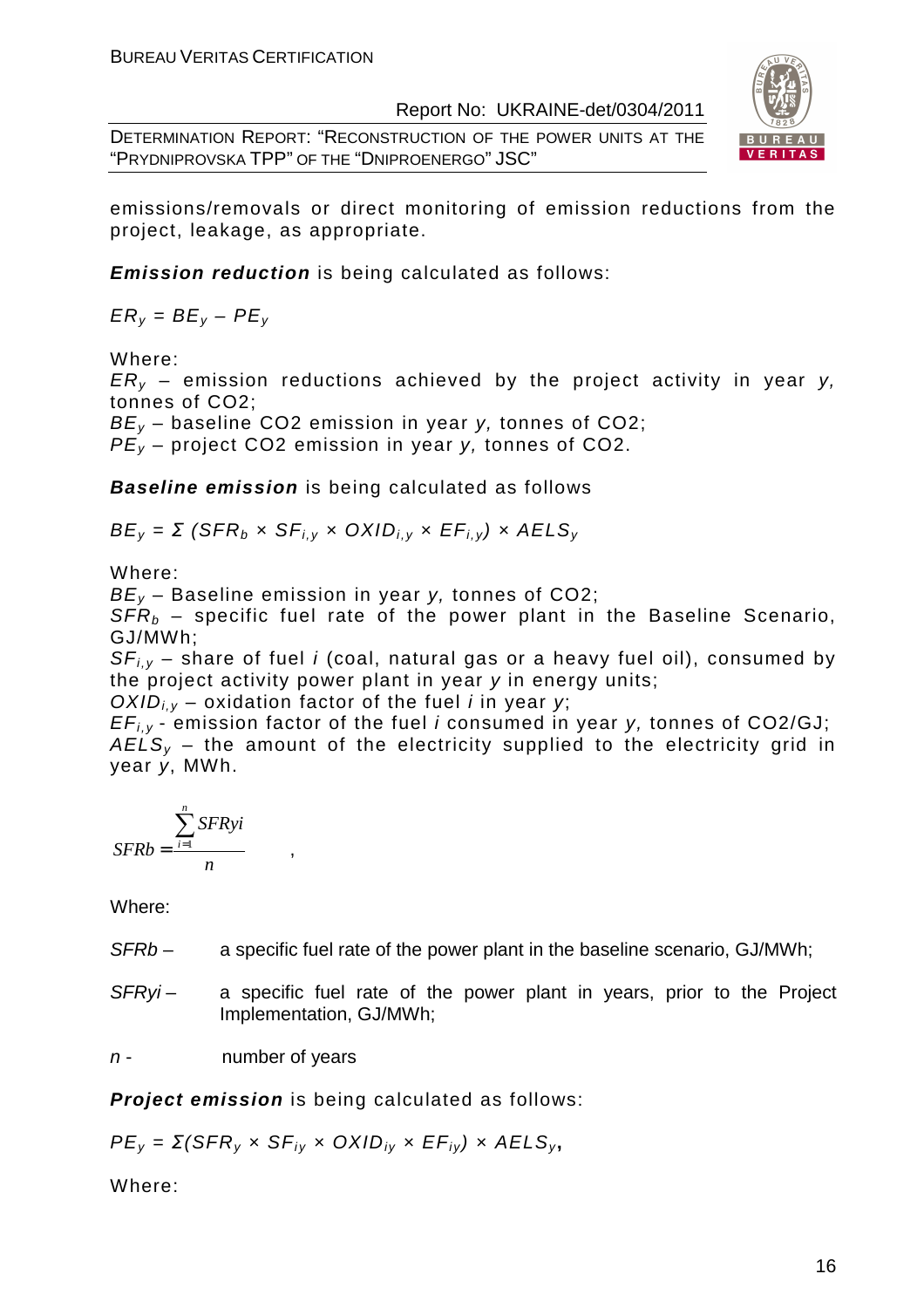DETERMINATION REPORT: "RECONSTRUCTION OF THE POWER UNITS AT THE "PRYDNIPROVSKA TPP" OF THE "DNIPROENERGO" JSC"



 $PE<sub>v</sub>$  – Project emission in year y, tonnes of CO2;  $SFR_v$  – specific fuel rate of the station in year y, GJ/MWh;  $SF_{ir}$  – share of fuel *i* (coal, natural gas or a heavy fuel oil), consumed in year y;  $OXID_{i,v}$  – oxidation factor of the fuel *i*;  $EF_{i,v}$  – emission factor of the fuel i consumed, tonnes of CO2/GJ;

$$
SFRy = \frac{\sum (Fiy * NCViy)}{7} I AELSy
$$

**Where** 

 $SFRy -$  specific fuel rate of the power plant in year y, t.e.f./MWh. (GJ/MWh);

 $Fi, y$  – the amount of the fuel i consumed by the power plant for the electricity production in year y, tons (th.m3);

 $NCV_i$ ,  $v =$  net caloric value of the fuel *i* in year v, GCal/ton(th.m3);

7 - the net caloric value of one ton of the equivalent fuel, GCal;

 $AELSy -$  annual energy supply of the power plant in year y, MWh.

The monitoring plan presents the quality assurance and control procedures for the monitoring process which are described in the section D.2 of the PDD. This includes, as appropriate, information on calibration and on how records on data and/or method validity and accuracy are kept

The monitoring plan clearly identifies the responsibilities and the authority regarding the monitoring activities. The data required to monitor JI project is routinely collected within the normal operations of the Prydniprovska TPP therefore JI monitoring is integral part of routine monitoring.

The monitoring plan will be implemented by different specialists of Prydniprovska TPP under supervision of Prydniprovska TPPs director. Head of Production-Technical Department has overall project responsibility.

Monitoring information is completed in:

- o shift reports, based on workbooks in electricity, boiler-turbine, fuel-transport departments, chemical laboratory
- o day reports, completed by heads of departments
- o 3-tech month, quarter and yearly forms based on department's day reports. 3-tech forms completed by technical-producing department head.

Existing TPP's equipment isn't principally changed during project implementation. So, special trainings for personnel involved in the project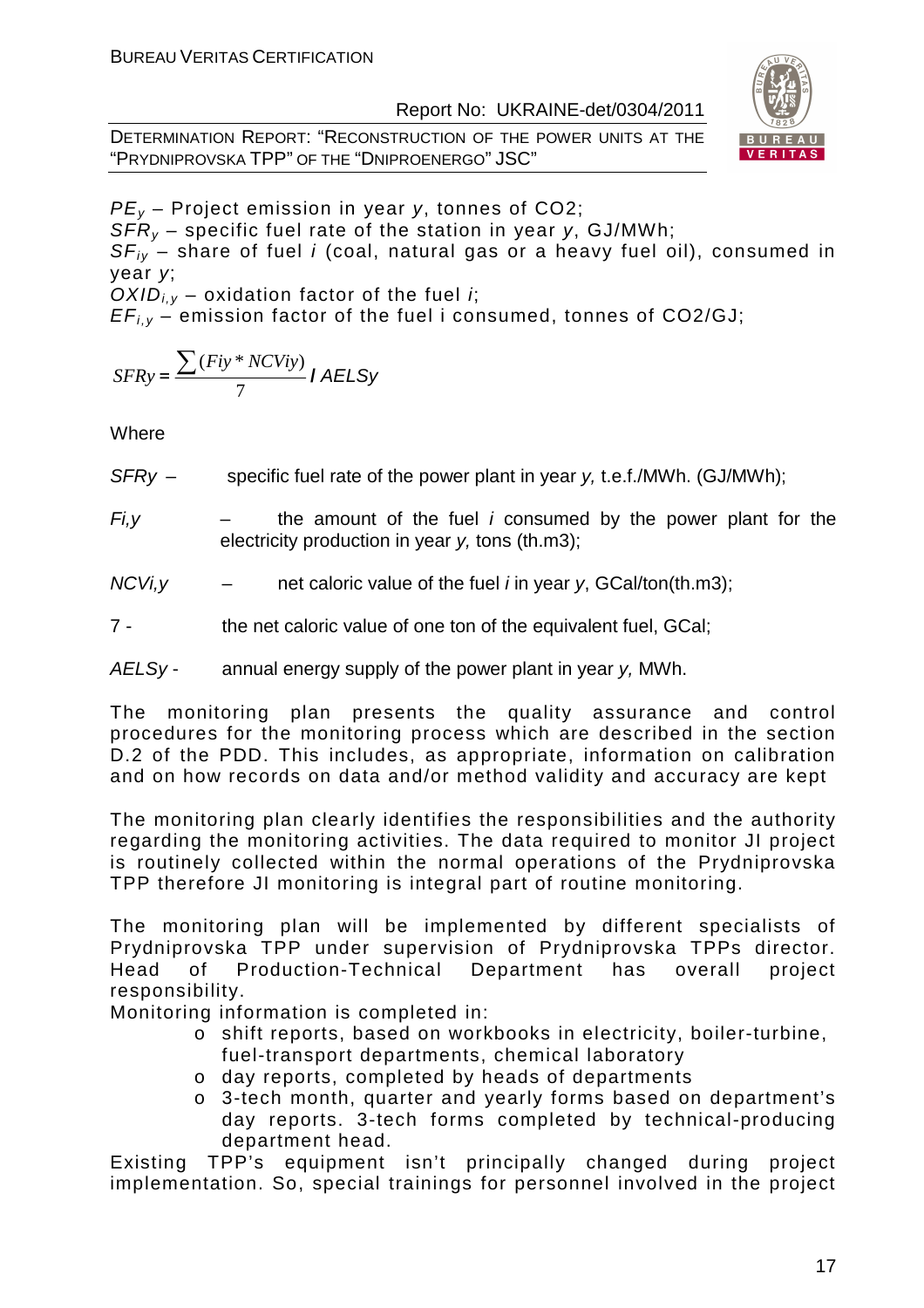DETERMINATION REPORT: "RECONSTRUCTION OF THE POWER UNITS AT THE "PRYDNIPROVSKA TPP" OF THE "DNIPROENERGO" JSC"



is not needed. Routing professional trainings will be provided to TPPs staff by Health and Safety Department and Environmental Safety Department.

On the whole, the monitoring report reflects good monitoring practices appropriate to the project type.

The monitoring plan provides, in tabular form, a complete compilation of the data that need to be collected for its application, including data that are measured or sampled and data that are collected from other sources (e.g. official statistics, expert judgment, proprietary data, IPCC, commercial and scientific literature etc.) but not including data that are calculated with equations

The monitoring plan indicates that the data monitored and required for verification are to be kept for two years after the last transfer of ERUs for the project.

The identified areas of concern as to the monitoring plan, project participants' response and BVC's conclusion are described in Appendix A, Table 2 (refer to CAR14-CAR20, CL04).

#### **4.8 Leakage (40-41)**

The PDD appropriately describes an assessment of the potential leakage of the project and appropriately explains which sources of leakage are to be calculated, and which can be neglected, such as  $CO<sub>2</sub>$ ,  $CH<sub>4</sub>$ , N<sub>2</sub>O leakages.

#### **4.9 Estimation of emission reductions or enhancements of net removals (42-47)**

The PDD indicates assessment of emissions or net removals in the baseline scenario and in the project scenario as the approach chosen to estimate the emission reductions or enhancement of net removals generated by the project.

The PDD provides the ex ante estimates of:

(a) Emissions or net removals for the project scenario (within the project boundary), which are 16 551 092 tonnes of CO2eq for period 01/01/2009- 31/12/2012 and 112 856 178 tonnes of CO2eq for period 01/01/2012- 31/12/2028;

(b) Leakage, which are 0 tonnes of CO2eq;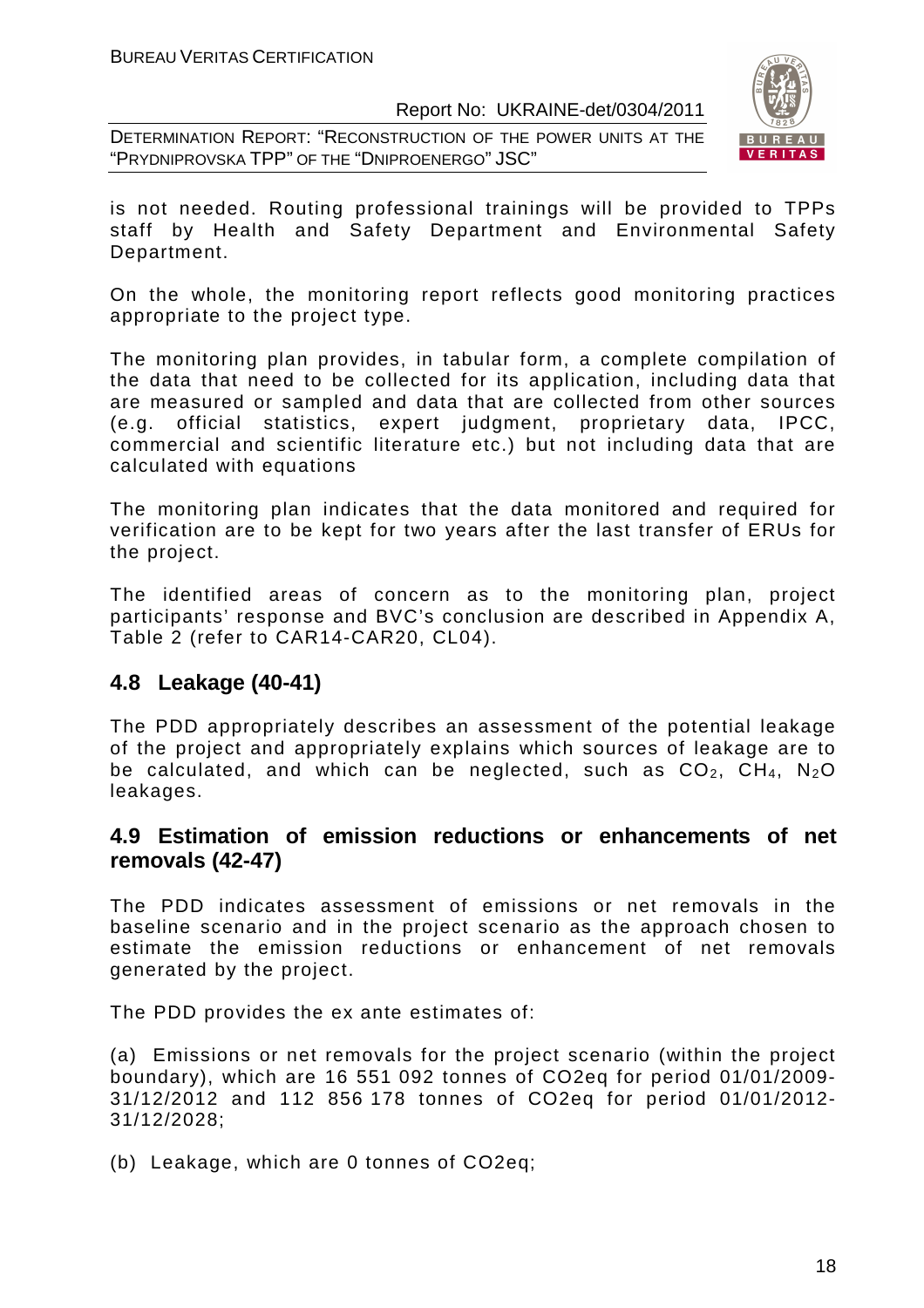DETERMINATION REPORT: "RECONSTRUCTION OF THE POWER UNITS AT THE "PRYDNIPROVSKA TPP" OF THE "DNIPROENERGO" JSC"



(c) Emissions or net removals for the baseline scenario (within the project boundary), which are 16 728 227 tonnes of CO2eq tons of CO2eq for period 01/01/2009-31/12/2012 and 120 063 557 tonnes of CO2eq for period 01/01/2012-31/12/2028;

(d) Emission reductions or enhancements of net removals adjusted by leakage (based on (a)-(c) above), which are 177 136 tonnes of CO2eq tons of CO2eq for period 01/01/2009-31/12/2012 and 7 207 379 tonnes of CO2eq for period 01/01/2012-31/12/2028.

The estimates referred to above are given:

- (a) On an annually basis;
- (b) From 01/01/2009 to 31/12/2028, covering the whole crediting period;
- (c) On a source-by-source/sink-by-sink basis;
- (d) For each GHG gas, which are CO2

(e) In tonnes of CO2 equivalent, using global warming potentials defined by decision 2/CP.3 or as subsequently revised in accordance with Article 5 of the Kyoto Protocol;

The formulas used for calculating the estimates referred above are the same as those used for project monitoring and described in the section 4.7 above. All formulas are consistent throughout the PDD.

For calculating the estimates referred to above, key factors, e.g. energy prices and availability, market development influencing the baseline emissions or removals and the activity level of the project and the emissions or net removals as well as risks associated with the project were taken into account, as appropriate.

Data sources used for calculating the estimates referred to above, such as feasibility studies, production forecasts, actual historical monitored data are clearly identified, reliable and transparent.

Emission factors, such as emission factor for electricity consumption, emission factors for natural gas, coal, heavy fuel oil were selected by carefully balancing accuracy and reasonableness, and appropriately justified of the choice.

The estimation referred to above is based on conservative assumptions and the most plausible scenarios in a transparent manner.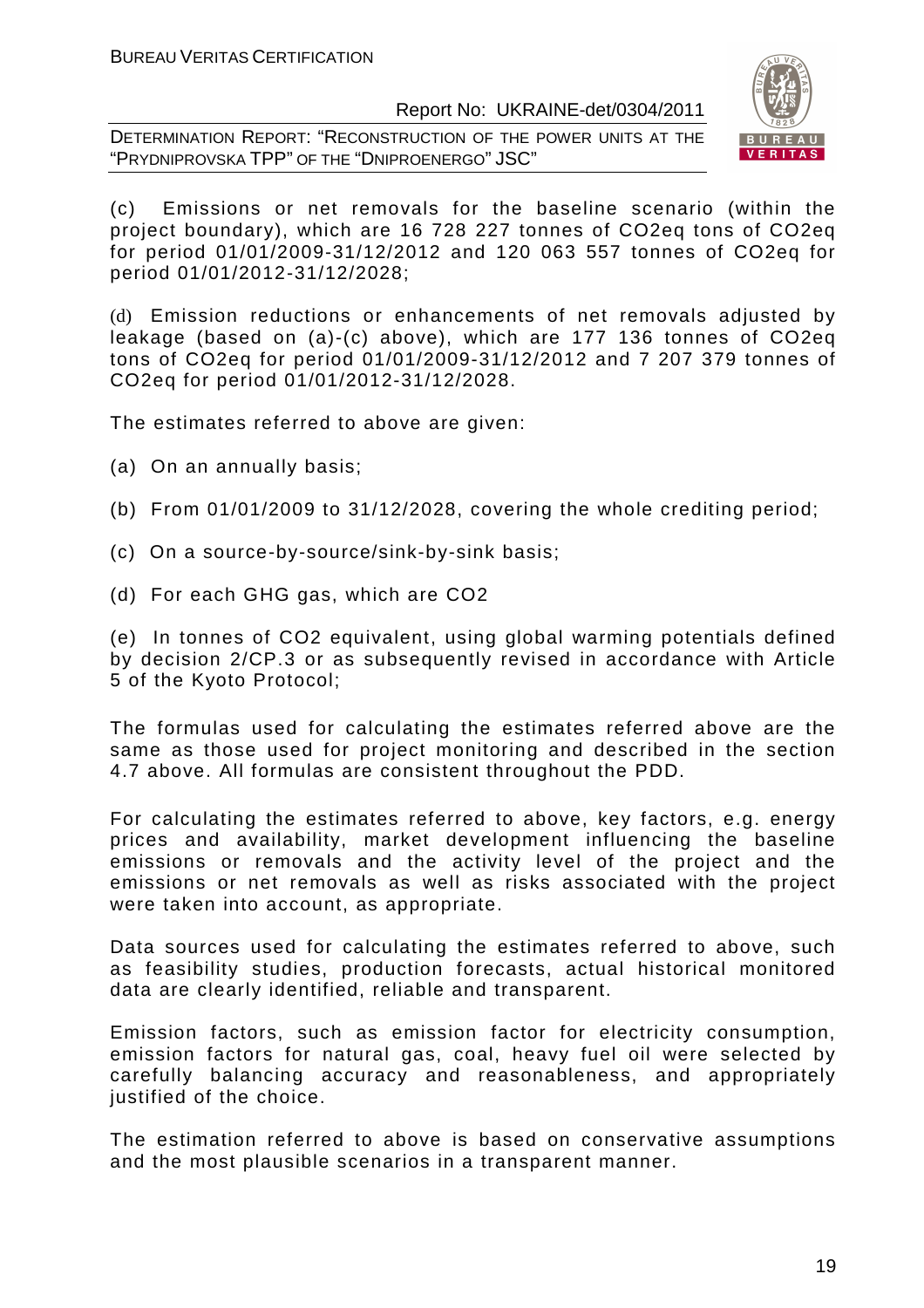DETERMINATION REPORT: "RECONSTRUCTION OF THE POWER UNITS AT THE "PRYDNIPROVSKA TPP" OF THE "DNIPROENERGO" JSC"



The estimates referred to above are consistent throughout the PDD.

The annual average of estimated emission reductions or enhancements of net removals over the crediting period is calculated by dividing the total estimated emission reductions or enhancements of net removals over the crediting period by the total months of the crediting period, and multiplying by twelve.

After the ITR request project developer corrected PDD and ERUs calculations. ERUs calculation data was brought into line with the state report form 3-tech.

The identified areas of concern as to the estimation of emission reduction, project participants' response and BVC's conclusion are described in Appendix A, Table 2 (refer to CAR21, CAR22).

#### **4.10 Environmental impacts (48)**

The PDD lists and attaches documentation on the analysis of the environmental impacts of the project, including transboundary impacts, in accordance with procedures as determined by the host Party, such as Technical and Economical Assessment of the Project, Explanatory Note "Environmental impact assessment of the Prydniprovska TPP Unit #9 Rehabilitation Project" prepared by the SRI "Teploenergoenergoproekt" of the "Donbassenergo" JSC in 2007.

The PDD provides conclusion and all references to supporting documentation of an environmental impact assessment undertaken in accordance with the procedures as required by the host Party, if the analysis referred to above indicates that the environmental impacts are considered significant by the project participants or the host Party.

The identified areas of concern as to the project environmental impacts, project participants' response and BVC's conclusion are described in Appendix A, Table 2 (refer to CAR23).

#### **4.11 Stakeholder consultation (49)**

The Project was presented to the Government of Ukraine and to the Local Authorities as a Project Idea and, later, as the Technical Documentation. The Government and Local Authorities have approved the Project. The Letter of Endorsement has been received from the National Environmental Investments Agency of Ukraine.

The information concerning the Project was published in the local newspaper "Nashe Misto" #102 dated 22/07/08. No comments were obtained.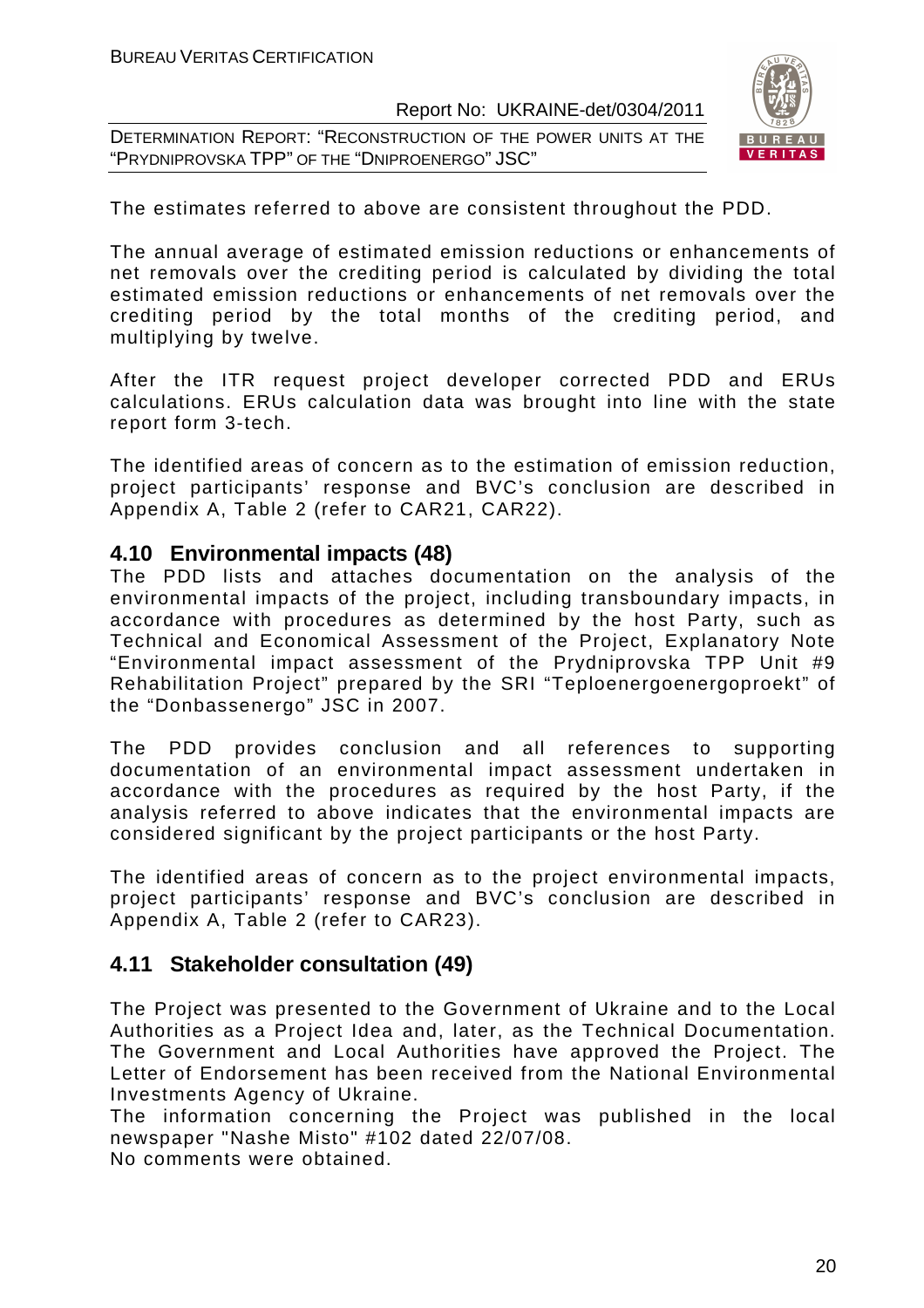DETERMINATION REPORT: "RECONSTRUCTION OF THE POWER UNITS AT THE "PRYDNIPROVSKA TPP" OF THE "DNIPROENERGO" JSC"



The identified areas of concern as to the stakeholders consultation, project participants' response and BVC's conclusion are described in Appendix A, Table 2 (refer to CAR24).

### **4.12 Determination regarding small scale projects (50-57)**  "Not applicable"

# **4.13 Determination regarding land use, land-use change and forestry (LULUCF) projects (58-64)**

"Not applicable"

**4.14 Determination regarding programmes of activities (65-73)** 

"Not applicable"

# **5 SUMMARY AND REPORT OF HOW DUE ACCOUNT WAS TAKEN OF COMMENTS RECEIVED PURSUANT TO PARAGRAPH 32 OF THE JI GUIDELINES**

No comments, pursuant to paragraph 32 of the JI Guidelines, were received

# **6 DETERMINATION OPINION**

Bureau Veritas Certification has performed a determination of the "Reconstruction of the power units at the "Prydniprovska TPP" of the "Dniproenergo" JSC" Project in Dnipropetrovsk city, Dnipropetrovsk region, Ukraine. The determination was performed on the basis of UNFCCC criteria and host country criteria and also on the criteria given to provide for consistent project operations, monitoring and reporting.

The determination consisted of the following three phases: i) a desk review of the project design and the baseline and monitoring plan; ii) follow-up interviews with project stakeholders; iii) the resolution of outstanding issues and the issuance of the final determination report and opinion.

Project participant/s used the latest tool for demonstration of the additionality. In line with this tool, the PDD provides investment analysis and common practice analysis, to determine that the project activity itself is not the baseline scenario.

Emission reductions attributable to the project are hence additional to any that would occur in the absence of the project activity. Given that the project is implemented and maintained as designed, the project is likely to achieve the estimated amount of emission reductions.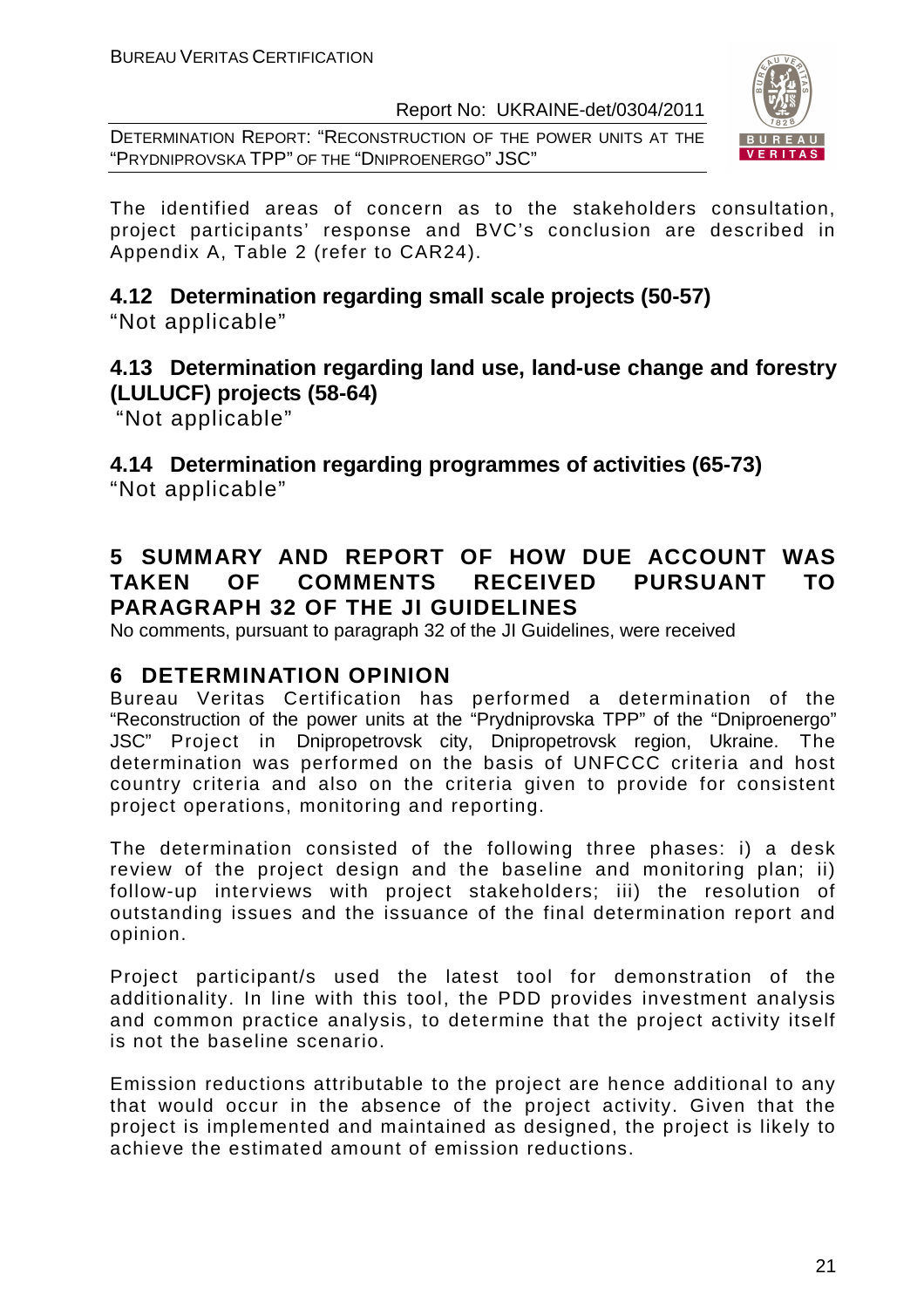DETERMINATION REPORT: "RECONSTRUCTION OF THE POWER UNITS AT THE "PRYDNIPROVSKA TPP" OF THE "DNIPROENERGO" JSC"



The review of the project design documentation version 1.3.1 and the subsequent follow-up interviews have provided Bureau Veritas Certification with sufficient evidence to determine the fulfillment of stated criteria. In our opinion, the project correctly applies and meets the relevant UNFCCC requirements for the JI and the relevant host country criteria.

The determination is based on the information made available to us and the engagement conditions detailed in this report.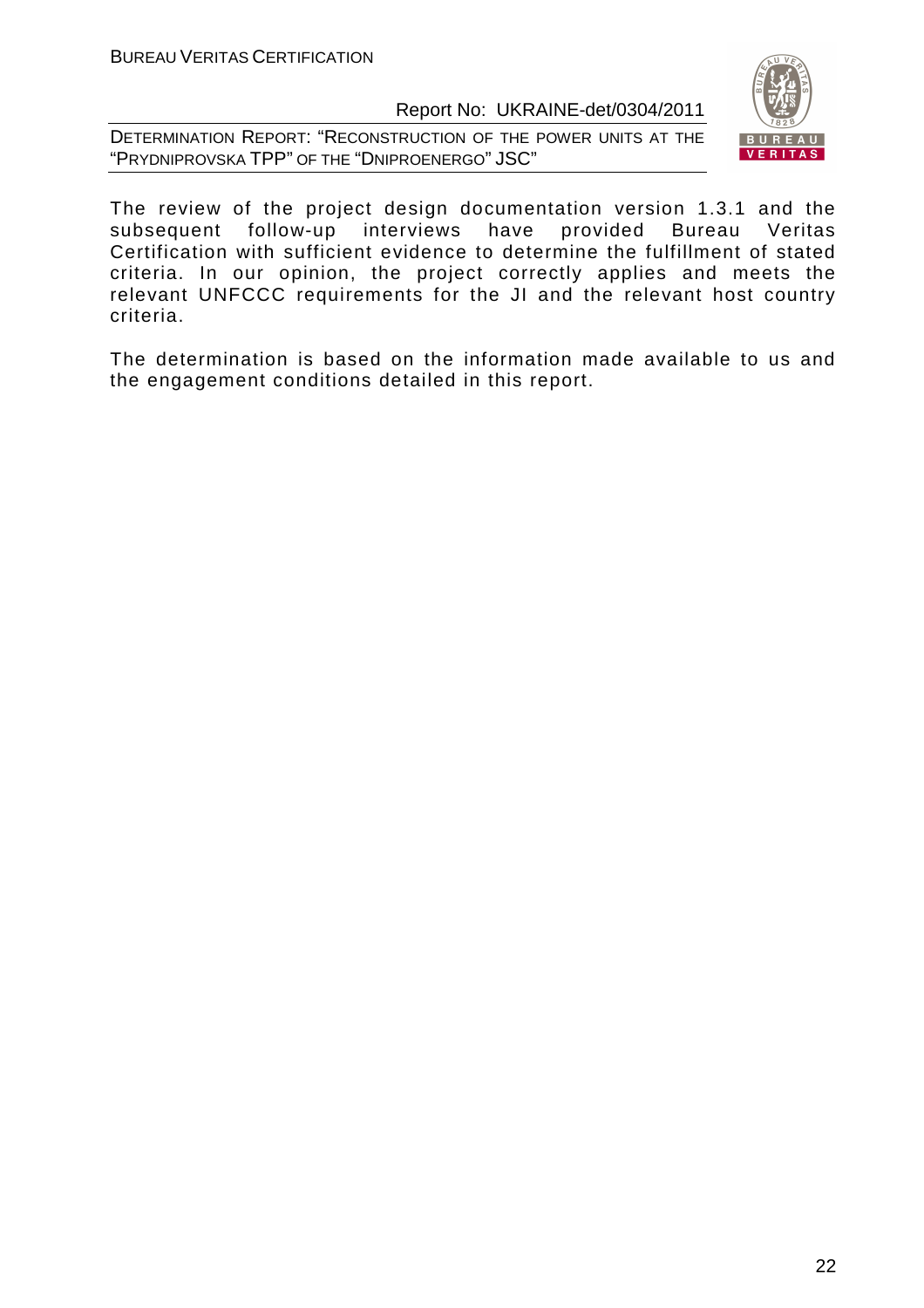DETERMINATION REPORT: "RECONSTRUCTION OF THE POWER UNITS AT THE "PRYDNIPROVSKA TPP" OF THE "DNIPROENERGO" JSC"



# **7 REFERENCES**

#### **Category 1 Documents:**

Documents provided by "Elta-Eco" LLC that relate directly to the GHG components of the project.

- /1/ Project Design Document "Reconstruction of the power units at the "Prydniprovska TPP" of the "Dniproenergo" JSC." version 1.0 dated 12/05/2011
- /2/ Project Design Document "Reconstruction of the power units at the "Prydniprovska TPP" of the "Dniproenergo" JSC." version 1.1 dated 12/07/2011
- /3/ Project Design Document "Reconstruction of the power units at the "Prydniprovska TPP" of the "Dniproenergo" JSC." version 1.2 dated 13/09/2011
- /4/ Project Design Document "Reconstruction of the power units at the "Prydniprovska TPP" of the "Dniproenergo" JSC." version 1.3 dated 16/11/2011
- /5/ Letter of Endorsement #9/23/7 dated 05/01/2011 issued by National Environmental Agency of Ukraine
- /6/ Letter of Approval #2753/23/7 dated 26/09/2012 issued by State Environemtn Investment Agency of Ukraine.
- /7/ Letter of Approval #2012JI49 dated 18/10/2012 issued by Ministry of Economic Affairs, agriculture and development oft he Kingdom Netherlands.
- /8/ Emission reduction calculation Excel file "PrTPP"
- /9/ Economical model Excel file "fin anal PrTPP"

#### **Category 2 Documents:**

Background documents related to the design and/or methodologies employed in the design or other reference documents.

- /1/ Determination and verification manual, version 01
- /2/ Attestation certificate of the chemical laboratory #ПЧ-168/2009 dated 23/11/2009, valid till 23/11/2012
- /3/ Annex to the attestation certificate of the chemical laboratory #ПЧ-168/2009, scope of the chemical laboratory attestation
- /4/ Form 3-тех for 2010
- /5/ Form 3-тех for 2009
- /6/ Form 3-тех for 2008
- /7/ Form #6-тп, report on heat power station operation for 2010
- /8/ Form #6-тп, report on heat power station operation for 2009
- /9/ Form #6-тп, report on heat power station operation for 2008
- /10/ Note on coal quality income in January 2010 at "Prydniprovska TPP"
- /11/ Statement on analysis results of coal sample for 1-5 January 2010
- /12/ Statement on analysis results of coal sample for 6-10 January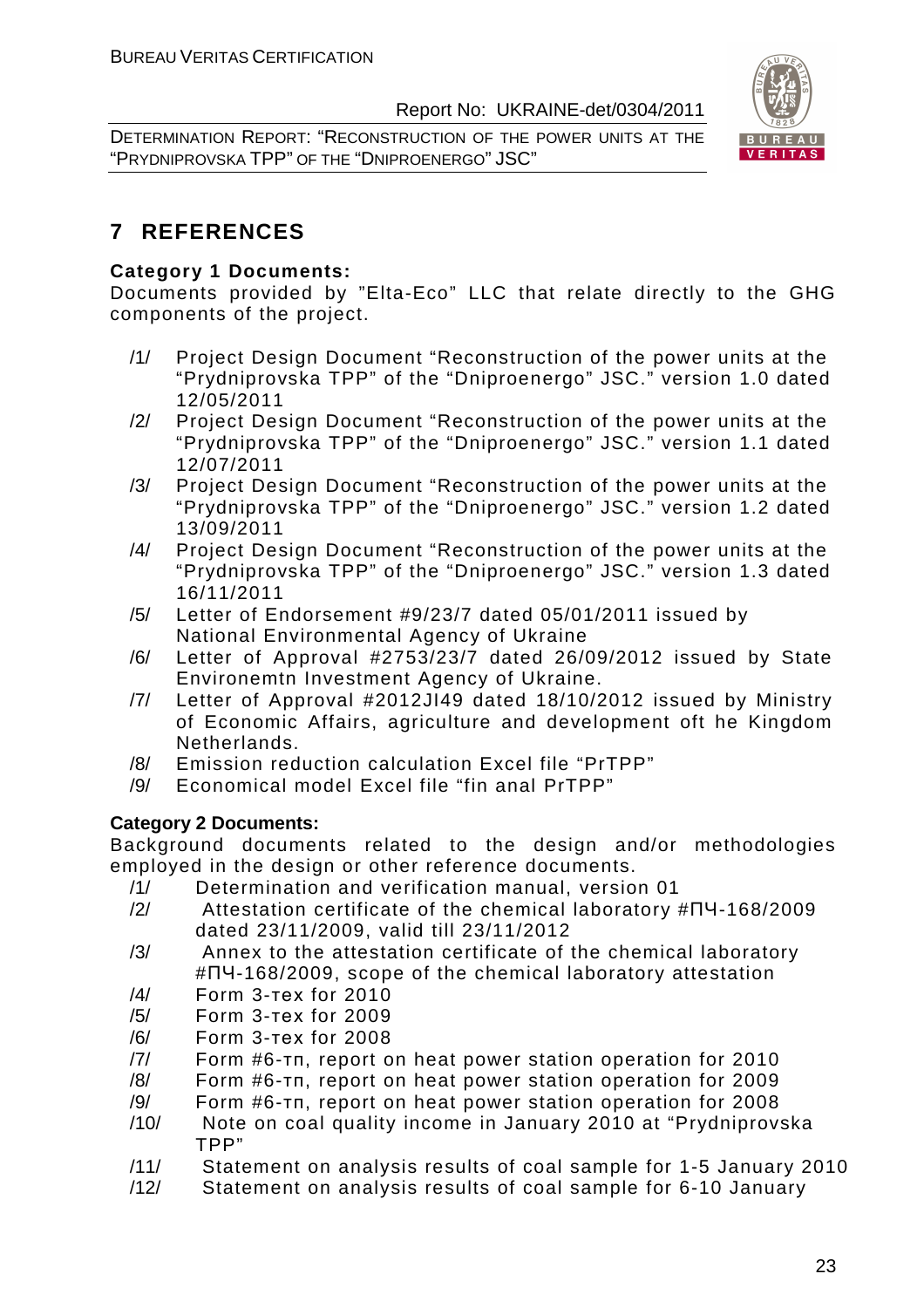

- /13/ Passport on strain-gauge balance ЕрМак ВЛ 3-4, serial #1629
- /14/ Calibration certificate on strain-gauge balance ЕрМак ВЛ 3-4, serial #1629
- /15/ Protocol dated 22/06/2010 on relative error estimation of balance ЕрМак ВЛ 3-4, serial #1629
- /16/ Protocol dated 20/06/2010 on relative error estimation of balance ЕрМак ВЛ 3-4, serial #1629
- /17/ Passport on strain-gauge balance ЕрМак ВЛ 3-4, serial #1473
- /18/ Calibration certificate on strain-gauge balance ЕрМак ВЛ 3-4, serial #1473
- /19/ Protocol dated 21/06/2010 on relative error estimation of balance ЕрМак ВЛ 3-4, serial #1473
- /20/ Protocol dated 21/06/2010 on relative error estimation of balance ЕрМак ВЛ 3-4, serial #1473
- /21/ Passport on SL7618071 power meter
- /22/ Passport and calibration certificate on SL7618071 power meter, #36120254
- /23/ Passport and calibration certificate on SL7618071 power meter, #36120211
- /24/ Passport and calibration certificate on SL7618071 power meter, #36120214
- /25/ Passport and calibration certificate on SL7618071 power meter, #36120213
- /26/ Passport and calibration certificate on SL7618071 power meter, #36120223
- /27/ Passport and calibration certificate on SL7618071 power meter, #36120212
- /28/ Passport and calibration certificate on SL7618071 power meter, #36120237
- /29/ Passport and calibration certificate on SL7618071 power meter, #36120217
- /30/ Passport and calibration certificate on SL7618071 power meter, #36120233
- /31/ Passport and calibration certificate on SL7618071 power meter, #36120227
- /32/ Passport and calibration certificate on SL7618071 power meter, #36120224
- /33/ Passport and calibration certificate on SL7618071 power meter, #36120234
- /34/ Protocol #09164 dated 09/06/2009 on SL7000 meter calibration, serial #33003475
- /35/ Protocol #09165 dated 09/06/2009 on SL7000 meter calibration, serial #33001549
- /36/ Protocol #09121 dated 08/06/2009 on SL7000 meter calibration, serial #33001531
- /37/ Protocol #09123 dated 02/06/2009 on SL7000 meter calibration,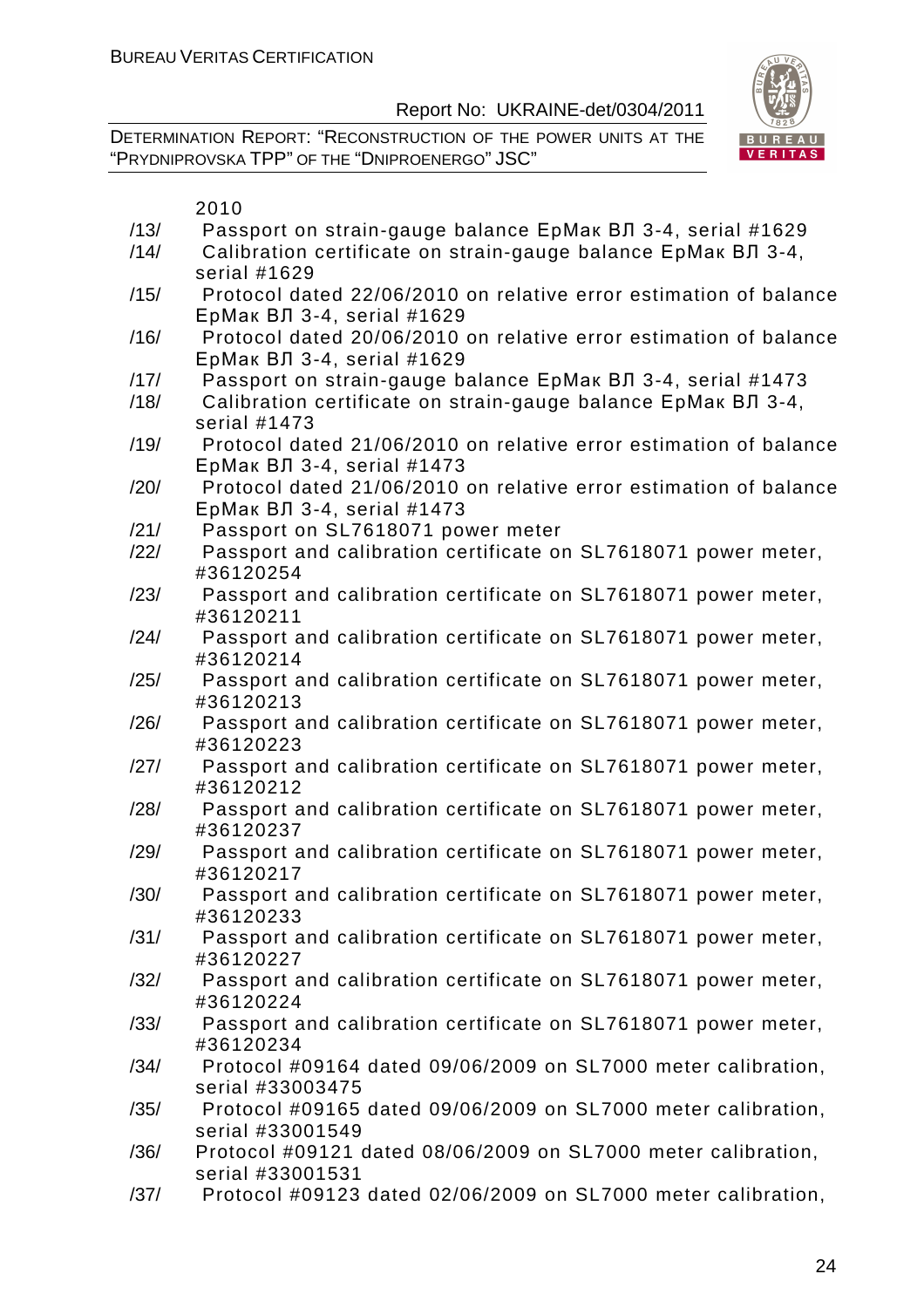

| serial #33001510                                                                  |
|-----------------------------------------------------------------------------------|
| Protocol #09122 dated 08/06/2009 on SL7000 meter calibration,                     |
| serial #33001524                                                                  |
| Protocol #09126 dated 08/06/2009 on SL7000 meter calibration,                     |
| serial #33001532                                                                  |
| Protocol #09127 dated 08/06/2009 on SL7000 meter calibration,                     |
| serial #33001504                                                                  |
| Protocol #09124 dated 08/06/2009 on SL7000 meter calibration,                     |
| serial #33001513                                                                  |
| Protocol #09200 dated 26/06/2009 on SL7000 meter calibration,                     |
| serial #33001533                                                                  |
| Protocol #09198 dated 26/06/2009 on SL7000 meter calibration,                     |
| serial #33001511                                                                  |
| Protocol #09196 dated 26/06/2009 on SL7000 meter calibration,                     |
| serial #33001544                                                                  |
| Protocol #09199 dated 26/06/2009 on SL7000 meter calibration,<br>serial #33001539 |
| Protocol #09194 dated 26/06/2009 on SL7000 meter calibration,                     |
| serial #33001514                                                                  |
| Passport and calibration certificate on SL761A071 power meter,                    |
| #36130067                                                                         |
| Passport and calibration certificate on SL761A071 power meter,                    |
| #36130077                                                                         |
| Passport and calibration certificate on SL761A071 power meter,                    |
| #36130080                                                                         |
| Passport and calibration certificate on SL761A071 power meter,                    |
| #36130086                                                                         |
| Passport and calibration certificate on SL761A071 power meter,                    |
| #36130088                                                                         |
| Protocol #09192 dated 26/06/2009 on SL7000 meter calibration,                     |
| serial #33002626                                                                  |
| Protocol #09193 dated 26/06/2009 on SL7000 meter calibration,                     |
| serial #33002592                                                                  |
| Protocol #09189 dated 26/06/2009 on SL7000 meter calibration,                     |
| serial #33002617                                                                  |
| Protocol #09190 dated 26/06/2009 on SL7000 meter calibration,                     |
| serial #33002600                                                                  |
| Protocol #09191 dated 26/06/2009 on SL7000 meter calibration,<br>serial #33002626 |
| Protocol #09134 dated 08/06/2009 on SL7000 meter calibration,                     |
| serial #33001600                                                                  |
| Protocol #09140 dated 08/06/2009 on SL7000 meter calibration,                     |
| serial #33001629                                                                  |
| Protocol #09207 dated 02/07/2009 on SL7000 meter calibration,                     |
|                                                                                   |
|                                                                                   |
| serial #33001626<br>Protocol #09137 dated 02/07/2009 on SL7000 meter calibration, |
|                                                                                   |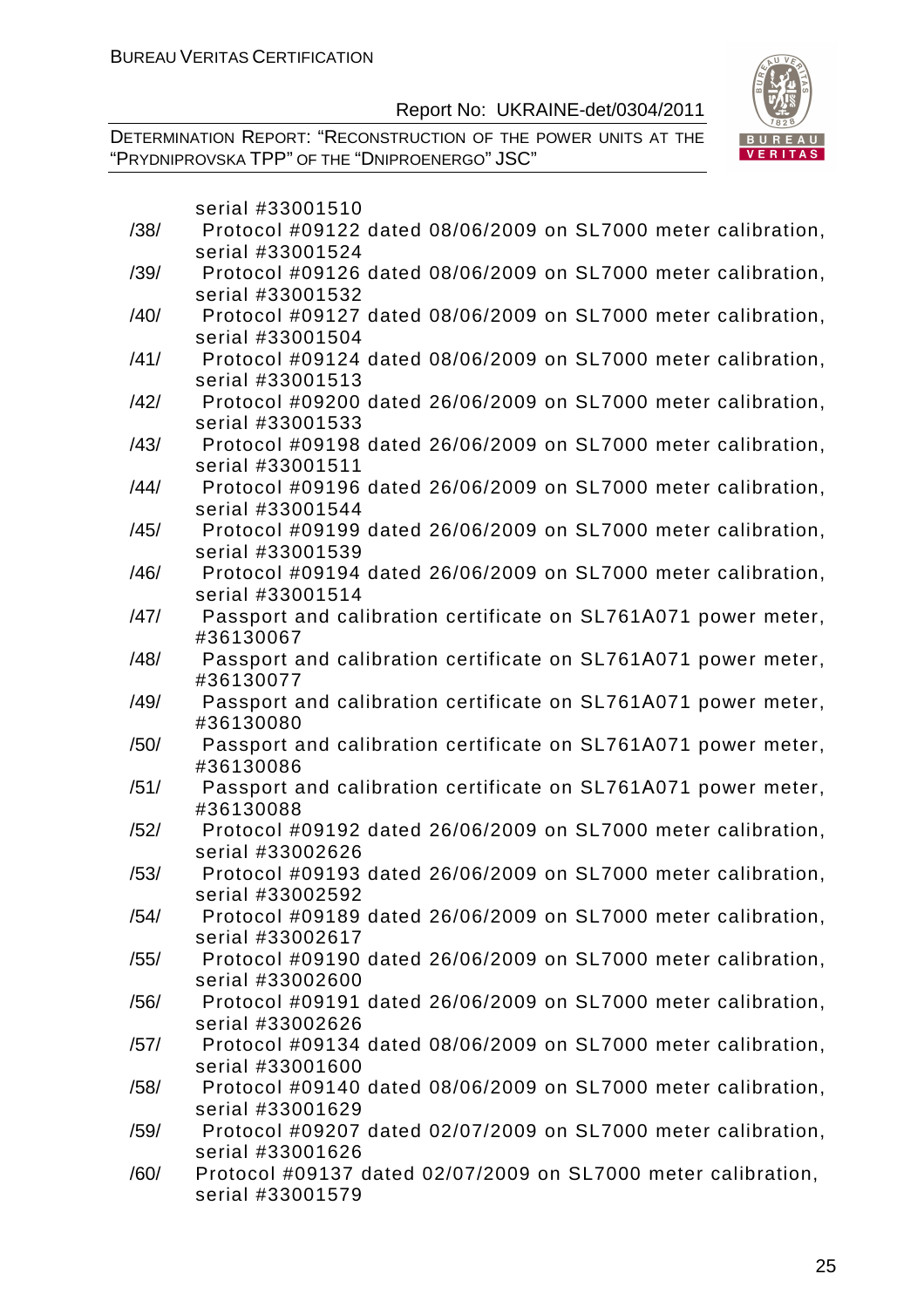

| /61/ | Protocol #09192 dated 02/07/2009 on SL7000 meter calibration,     |
|------|-------------------------------------------------------------------|
|      | serial #33002626                                                  |
| /62/ | Protocol #09209 dated 02/07/2009 on SL7000 meter calibration,     |
|      | serial #33001602                                                  |
| /63/ | Protocol #09139 dated 08/06/2009 on SL7000 meter calibration,     |
|      | serial #33001607                                                  |
| /64/ | Protocol #09131 dated 02/06/2009 on SL7000 meter calibration,     |
|      | serial #33001610                                                  |
| /65/ | Protocol #09141 dated 02/06/2009 on SL7000 meter calibration,     |
|      | serial #33001617                                                  |
| /66/ | Protocol #09204 dated 12/07/2009 on SL7000 meter calibration,     |
|      | serial #33001605                                                  |
| /67/ | Protocol #09133 dated 08/06/2009 on SL7000 meter calibration,     |
|      | serial #33001585                                                  |
| /68/ | Protocol #09208 dated 02/07/2009 on SL7000 meter calibration,     |
|      | serial #33001628                                                  |
| /69/ | Protocol #09210 dated 02/07/2009 on SL7000 meter calibration,     |
|      | serial #33001586                                                  |
| /70/ | Protocol #09203 dated 02/07/2009 on SL7000 meter calibration,     |
|      | serial #33001592                                                  |
| /71/ | Protocol #09206 dated 02/07/2009 on SL7000 meter calibration,     |
|      | serial #33001624                                                  |
| /72/ | Protocol #09156 dated 02/07/2009 on SL7000 meter calibration,     |
|      | serial #33001612                                                  |
| /73/ | Conclusion #05.03.02-07/52293 of the state sanitary and           |
|      | epidemiological expert examination dated 21/08/2009               |
| /74/ | Permit #1210138400-912 dated 11/06/2010 on stationary sources     |
|      | air pollution                                                     |
| /75/ | Report on air protection, 1 <sup>st</sup> quarter 2011            |
| /76/ | Report on air protection, 2 <sup>nd</sup> quarter 2011            |
| /77/ | Report on air protection for 2010                                 |
| /78/ | Report on heat power consumption for 2010                         |
| /79/ | Report on results of heat power consumption for January-June      |
|      | 2011                                                              |
| /80/ | Calibration charts on heavy fuel oil tank #1                      |
| /81/ | Calibration charts on heavy fuel oil tank #2                      |
| /82/ | Calibration charts on heavy fuel oil tank #3, 7                   |
| /83/ | Calibration charts on heavy fuel oil tank #4                      |
| /84/ | Calibration charts on heavy fuel oil tank #5                      |
| /85/ | Calibration charts on heavy fuel oil tank #6                      |
| /86/ | Statement on analysis results of coal sample for 11-15 April 2011 |
| /87/ | Form 3-Tex. January 2010                                          |
| /88/ | Form 3-Tex, January 2009                                          |
| /89/ | Form 3-Tex, January 2008                                          |
| /90/ | Photo - Power meter SL7000, serial #36130077                      |
| /91/ | Photo - Power meter SL7000, serial #33002608                      |
| /92/ | Photo - Power meter SL7000, serial #36130088                      |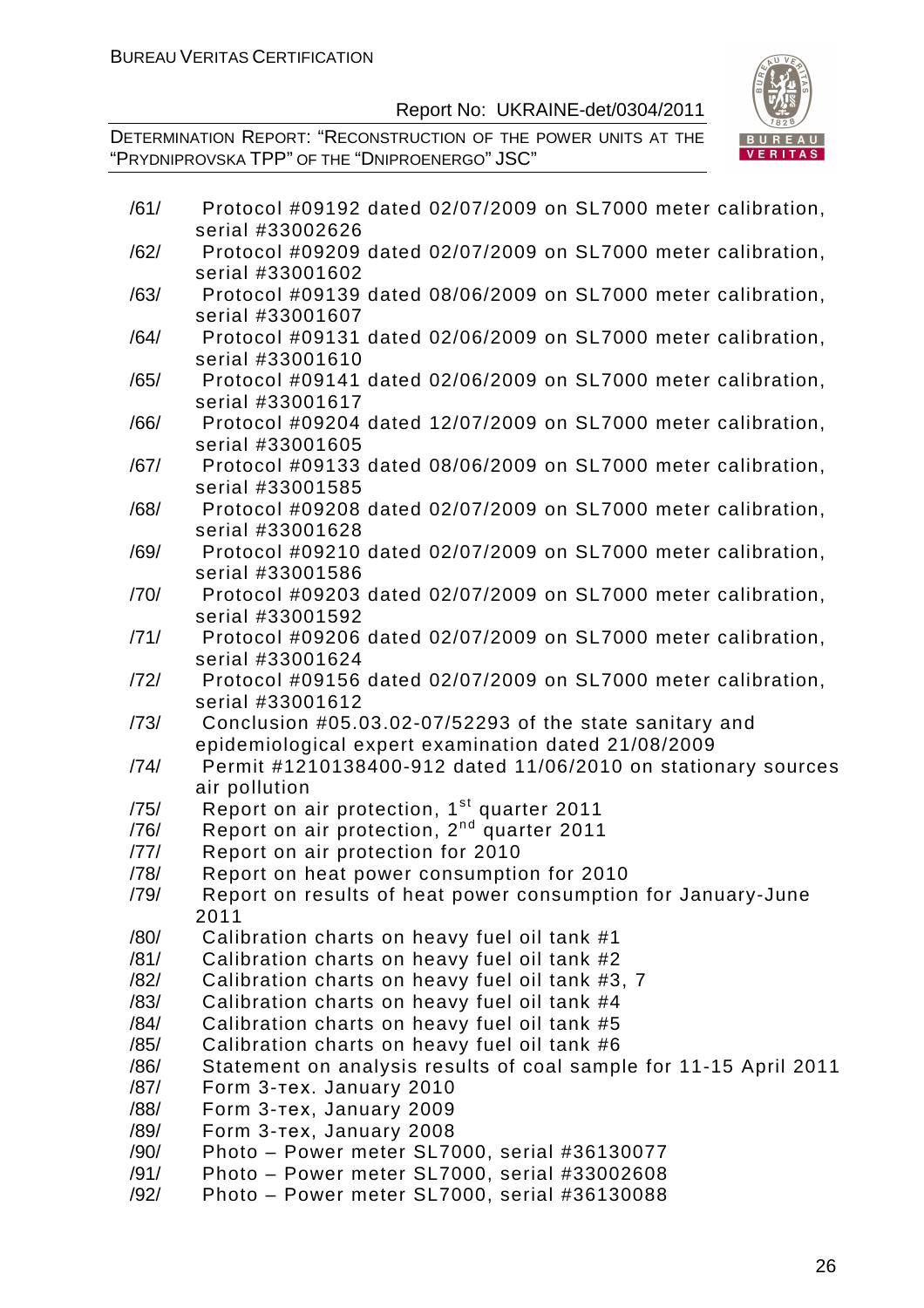

| /93/<br>/94/ | Photo - Power meter SL7000, serial #33002626<br>Photo - Power meter SL7000, serial #36130086 |
|--------------|----------------------------------------------------------------------------------------------|
| /95/         | Photo - Power meter SL7000, serial #33002592                                                 |
| /96/         | Photo – Power meter SL7000, serial #53063561                                                 |
| /97/         | Photo - Power meter SL7000, serial #53063571                                                 |
| /98/         | Photo - Power meter SL7000, serial #33002617                                                 |
| /99/         | Photo - Power meter SL7000, serial #36130080                                                 |
| /100/        | Photo - Power meter SL7000, serial #53063560                                                 |
| /101/        | Photo - Power meter SL7000, serial #36130067                                                 |
| /102/        | Photo - Power meter SL7000, serial #33002600                                                 |
| /103/        | Photo - Power meter SL7000, serial #36120237                                                 |
| /104/        | Photo - Power meter SL7000, serial #33001533                                                 |
| /105/        | Photo - Power meter SL7000, serial #36120217                                                 |
| /106/        | Photo - Power meter SL7000, serial #33001511                                                 |
| /107/        | Photo - Power meter SL7000, serial #36120223                                                 |
| /108/        | Photo - Power meter SL7000, serial #33001504                                                 |
| /109/        | Photo - Power meter SL7000, serial #33001513                                                 |
| /110/        | Photo - Power meter SL7000, serial #36120212                                                 |
| /111/        | Photo - Power meter SL7000, serial #36120211                                                 |
| /112/        | Photo - Power meter SL7000, serial #33001531                                                 |
| /113/        | Photo - Power meter SL7000, serial #36120254                                                 |
| /114/        | Photo - Power meter SL7000, serial #33001532                                                 |
| /115/        | Photo - Power meter SL7000, serial #36120213                                                 |
| /116/        | Photo – Power meter SL7000, serial #36120244                                                 |
| /117/        | Photo - Power meter SL7000, serial #36120233                                                 |
| /118/        | Photo - Power meter SL7000, serial #33001544                                                 |
| /119/        | Photo - Power meter SL7000, serial #33001534                                                 |
| /120/        | Photo - Power meter SL7000, serial #36120214                                                 |
| /121/        | Photo - Power meter SL7000, serial #36120234                                                 |
| /122/        | Photo - Coal sampling registration machine                                                   |
| /123/        | Photo – Interface of coal belt-conveyer weighers control system                              |
| /124/        | Statement dated 20.06.2012 on coal delivery at 1 shift                                       |
| /125/        | Strain gauge weighting sensor NTP-5Z, serial #z02819                                         |
| /126/        | ТВЛ-2 control board, belt-conveyer weighers 14-Б                                             |
| /127/        | ТВЛ-1 control board, belt-conveyer weighers 14-A                                             |
| /128/        | Strain gauge weighting sensor NTP-5Z, serial #z02825                                         |
| /129/        | Plow pusher control box                                                                      |
| /130/        | Strain gauge weighting sensor NTP-5Z, serial #z02831                                         |
| /131/        | Automatic Sulfur Analyzer 5E-8S/All, serial #112707077                                       |
| /132/        | Calorimeter LEKO AC-500, serial #3040                                                        |
| /133/        | Automatic calorimeter 5E-2AC/PL, serial #0030704144                                          |
| /134/        | Automatic calorimeter 5E-2AC/PL, serial #0030704146                                          |
| /135/        | Drying box SNOL -67/350, serial #07745                                                       |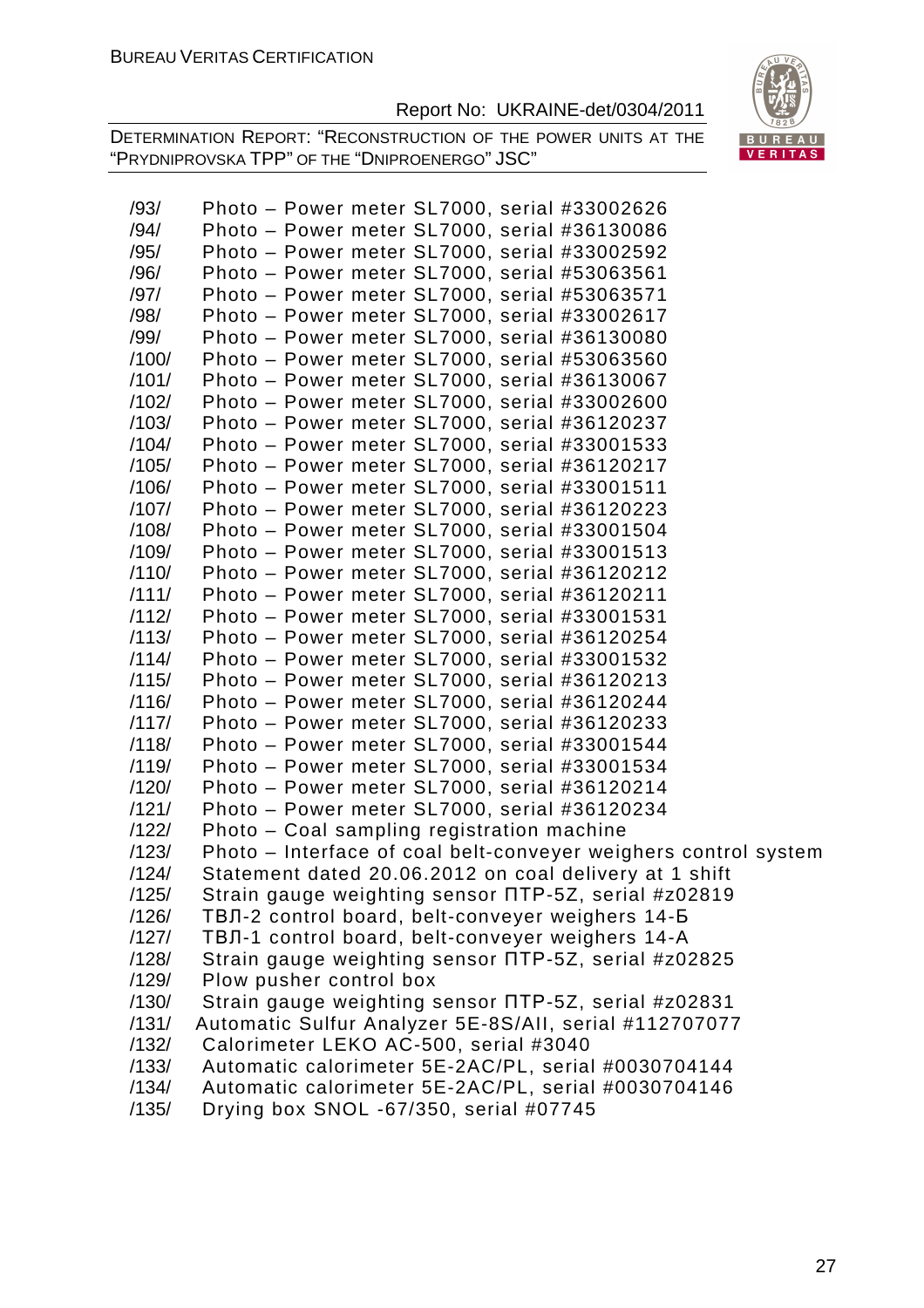DETERMINATION REPORT: "RECONSTRUCTION OF THE POWER UNITS AT THE "PRYDNIPROVSKA TPP" OF THE "DNIPROENERGO" JSC"



#### **Persons interviewed:**

List persons interviewed during the determination or persons that contributed with other information that are not included in the documents listed above.

- /1/ Grigorii Fesak First Deputy Director, Head Engineer Of Prydniprovska TPP
- /2/ Elena Habalashvili Deputy Director on Fuel Supply
- /3/ Victor Maksymyk Deputy Director on Fuel Supply and Control and Measuring
- /4/ Serhiy Lysov Deputy Head Engineer on Exploitation and Environmental
- /5/ Volodymyr Stelmashenko Deputy Head Engineer on Repairs
- /6/ Serhiy Martynenko Head of Fuel Transporting Department
- /7/ Yevhen Dovhopolyi Head of Fuel Supply Department
- /8/ Tetyana Stelmashenko Head of Chemical laboratory
- /9/ Nikolay Kovalenko Head of Technical Automatization and Measuring **Department**
- /10/ Halyna Porushko Engineer of Technical Automatization and Measuring **Department**
- /11/ Yurii Merentsov Head of Electric Department
- /12/ Natalya Lipovskaya Head of Environmental Safety Department
- /13/ Iryna Lystopad Engineer of Environmental Safety Department
- /14/ Maksym Rogovoy representative of "Elta-Eco" LLC

1. o0o -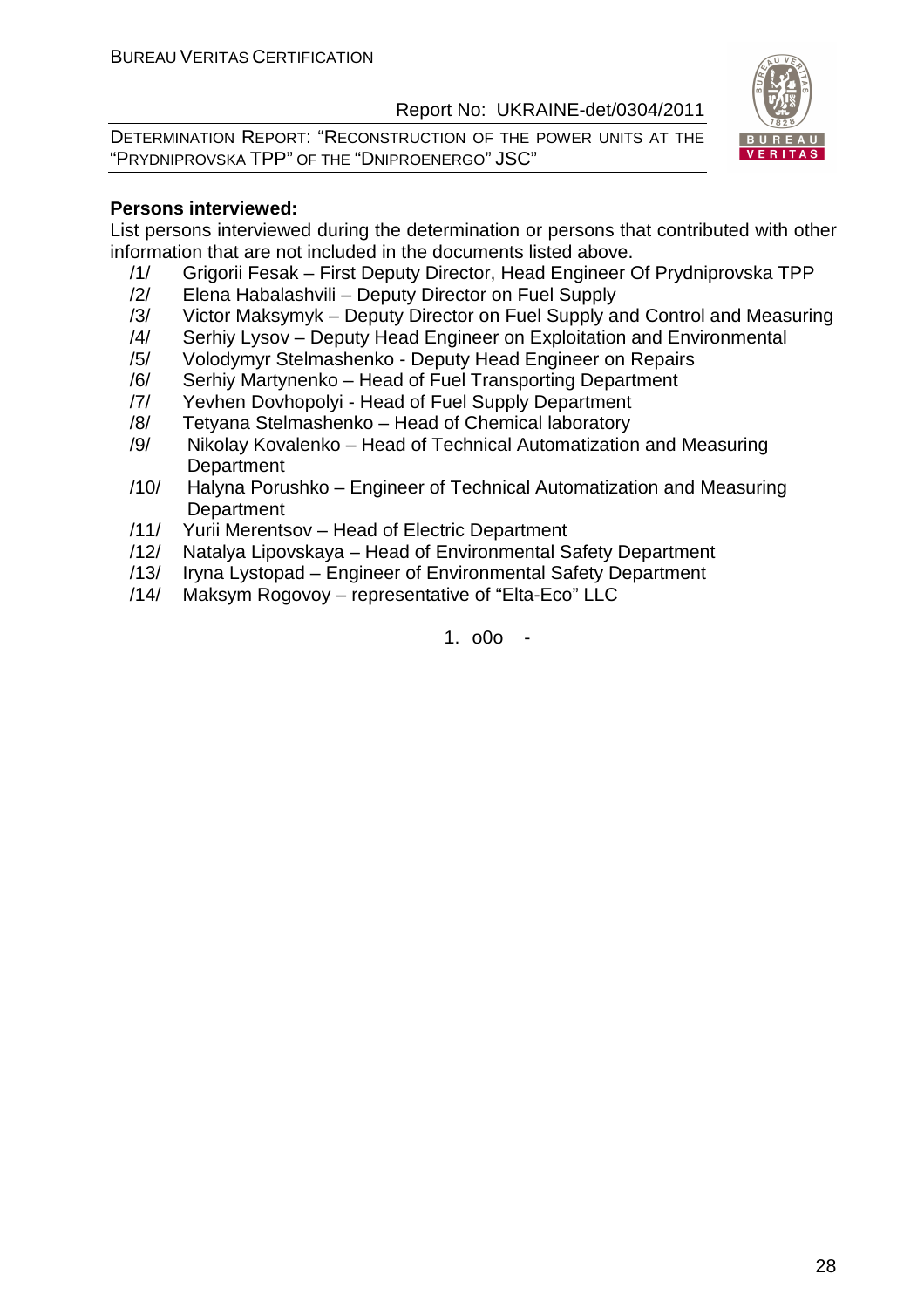DETERMINATION REPORT: "RECONSTRUCTION OF THE POWER UNITS AT THE "PRYDNIPROVSKA TPP" OF THE "DNIPROENERGO" JSC"

#### APPENDIX A: DETERMINATION PROTOCOL **DETERMINATION PROTOCOL**

#### **Check list for determination, according JOINT IMPLEMENTATION DETERMINATION AND VERIFICATION MANUAL (Version 01)**

| <b>DVM</b>           | <b>Check Item</b>                                                                                                                                                                                                                                                               | <b>Initial finding</b>                                                                                                                                                                                                                                                                                                       | <b>Draft</b>     | <b>Final</b>     |  |  |
|----------------------|---------------------------------------------------------------------------------------------------------------------------------------------------------------------------------------------------------------------------------------------------------------------------------|------------------------------------------------------------------------------------------------------------------------------------------------------------------------------------------------------------------------------------------------------------------------------------------------------------------------------|------------------|------------------|--|--|
| <b>Paragra</b>       |                                                                                                                                                                                                                                                                                 |                                                                                                                                                                                                                                                                                                                              | <b>Conclusio</b> | <b>Conclusio</b> |  |  |
| ph                   |                                                                                                                                                                                                                                                                                 |                                                                                                                                                                                                                                                                                                                              | n.               | $\mathsf{n}$     |  |  |
|                      | <b>General description of the project</b>                                                                                                                                                                                                                                       |                                                                                                                                                                                                                                                                                                                              |                  |                  |  |  |
| Title of the project |                                                                                                                                                                                                                                                                                 |                                                                                                                                                                                                                                                                                                                              |                  |                  |  |  |
|                      | Is the title of the project presented?                                                                                                                                                                                                                                          | The title of project is "Reconstruction of the power<br>units at the "Prydniprovska TPP" of the<br>"Dniproenergo" JSC."                                                                                                                                                                                                      | OK.              | <b>OK</b>        |  |  |
|                      | Is the sectoral scope to which the<br>project pertains presented?                                                                                                                                                                                                               | The sectoral scope of the project is 1. Energy<br>industries (non renewable sources)                                                                                                                                                                                                                                         | <b>OK</b>        | <b>OK</b>        |  |  |
|                      | Is the current version number of the<br>document presented?                                                                                                                                                                                                                     | The current version number of the project is 1.1                                                                                                                                                                                                                                                                             | <b>OK</b>        | <b>OK</b>        |  |  |
|                      | Is the date when the document was<br>completed presented?                                                                                                                                                                                                                       | when the PDD<br>The date<br>version<br>1.1<br>was<br>completed is 12/06/2011                                                                                                                                                                                                                                                 | <b>OK</b>        | <b>OK</b>        |  |  |
|                      | <b>Description of the project</b>                                                                                                                                                                                                                                               |                                                                                                                                                                                                                                                                                                                              |                  |                  |  |  |
|                      | Is the purpose of the project included<br>with<br>concise,<br>$\mathbf{a}$<br>summarizing<br>explanation (max. 1-2 pages) of the:<br>a) Situation existing prior to the starting<br>date of the project;<br>b) Baseline scenario; and<br>c) Project scenario (expected outcome, | The main goal of the project is to make the<br>existing power equipment of the TPP<br>more<br>efficient and reliable. The increased efficiency will<br>provide a higher output and lower fuel<br>consumption, which will lead to the GHG emission<br>lowering per the energy produced<br><b>Corrective Action Request 01</b> | CAR01            | <b>OK</b>        |  |  |

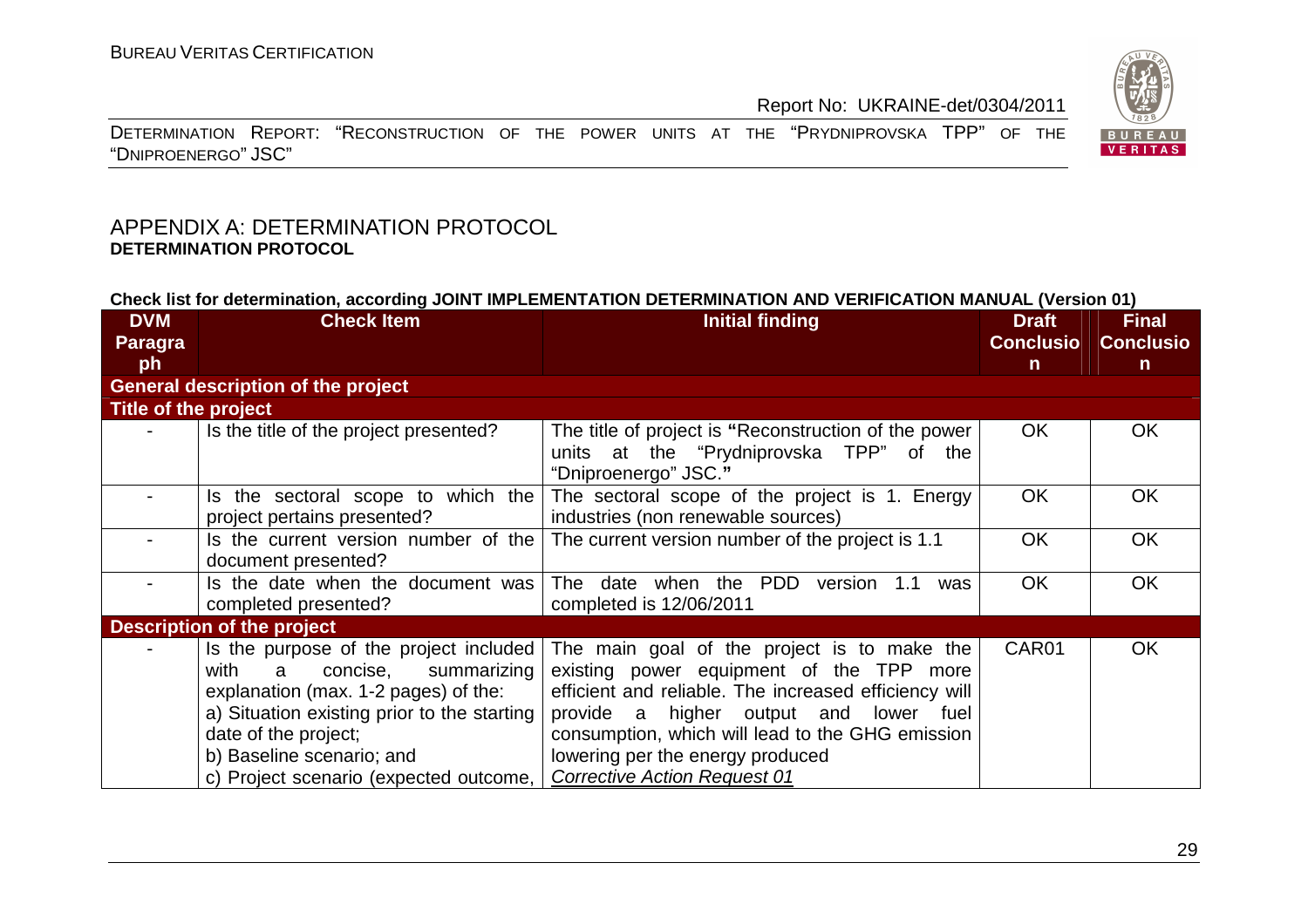

|                     | DETERMINATION REPORT: "RECONSTRUCTION OF THE POWER UNITS AT THE "PRYDNIPROVSKA TPP" OF THE |  |  |  |  |  |
|---------------------|--------------------------------------------------------------------------------------------|--|--|--|--|--|
| "DNIPROENERGO" JSC" |                                                                                            |  |  |  |  |  |

| <b>DVM</b>                  | <b>Check Item</b>                           | <b>Initial finding</b>                                  | <b>Draft</b>      | <b>Final</b>     |
|-----------------------------|---------------------------------------------|---------------------------------------------------------|-------------------|------------------|
| <b>Paragra</b>              |                                             |                                                         | <b>Conclusio</b>  | <b>Conclusio</b> |
| ph                          |                                             |                                                         | n                 | n.               |
|                             | including a technical description)?         | Please, briefly summarise in the section A.2 the        |                   |                  |
|                             |                                             | following:                                              |                   |                  |
|                             |                                             | a) Situation existing prior to the starting date of the |                   |                  |
|                             |                                             | project;                                                |                   |                  |
|                             |                                             | b) Baseline scenario;                                   |                   |                  |
|                             |                                             | c) Project scenario                                     |                   |                  |
|                             | Is the history of the project (incl. its JI | Corrective Action Request 02                            | CAR02             | <b>OK</b>        |
|                             | component) briefly summarized?              | Please, briefly summarise in the section A.2 the        |                   |                  |
|                             |                                             | history of the project, including its JI component      |                   |                  |
| <b>Project participants</b> |                                             |                                                         |                   |                  |
|                             | Are project participants and Party(ies)     | <b>Corrective Action Request 03</b>                     |                   | OK               |
|                             | involved in the project listed?             | Please, indicate in section A.3 second Party            | CAR <sub>03</sub> |                  |
|                             |                                             | involved                                                |                   |                  |
| $\blacksquare$              | Is the data of the project participants     | The data on project participants is presented in        | <b>OK</b>         | <b>OK</b>        |
|                             | presented in tabular format?                | tabular format                                          |                   |                  |
|                             | Is contact information provided in          | The contact information about project participants      | <b>OK</b>         | <b>OK</b>        |
|                             | Annex 1 of the PDD?                         | is provided in Annex 1 of the PDD                       |                   |                  |
| $\blacksquare$              | Is it indicated, if it is the case, if the  | The Host Party (Ukraine) is not a Party involved        | <b>OK</b>         | <b>OK</b>        |
|                             | Party involved is a host Party?             |                                                         |                   |                  |
|                             | <b>Technical description of the project</b> |                                                         |                   |                  |
|                             | <b>Location of the project</b>              |                                                         |                   |                  |
|                             | Host Party(ies)                             | Ukraine                                                 | <b>OK</b>         | <b>OK</b>        |
|                             | Region/State/Province etc.                  | Dnipropetrovs'k region                                  | <b>OK</b>         | <b>OK</b>        |
| $\overline{\phantom{0}}$    | City/Town/Community etc.                    | Dnipropetrovs'k                                         | <b>OK</b>         | <b>OK</b>        |
| $\overline{\phantom{0}}$    | Detail of the physical location, including  | The project will be implemented at Prydniprovska        | CL <sub>01</sub>  | <b>OK</b>        |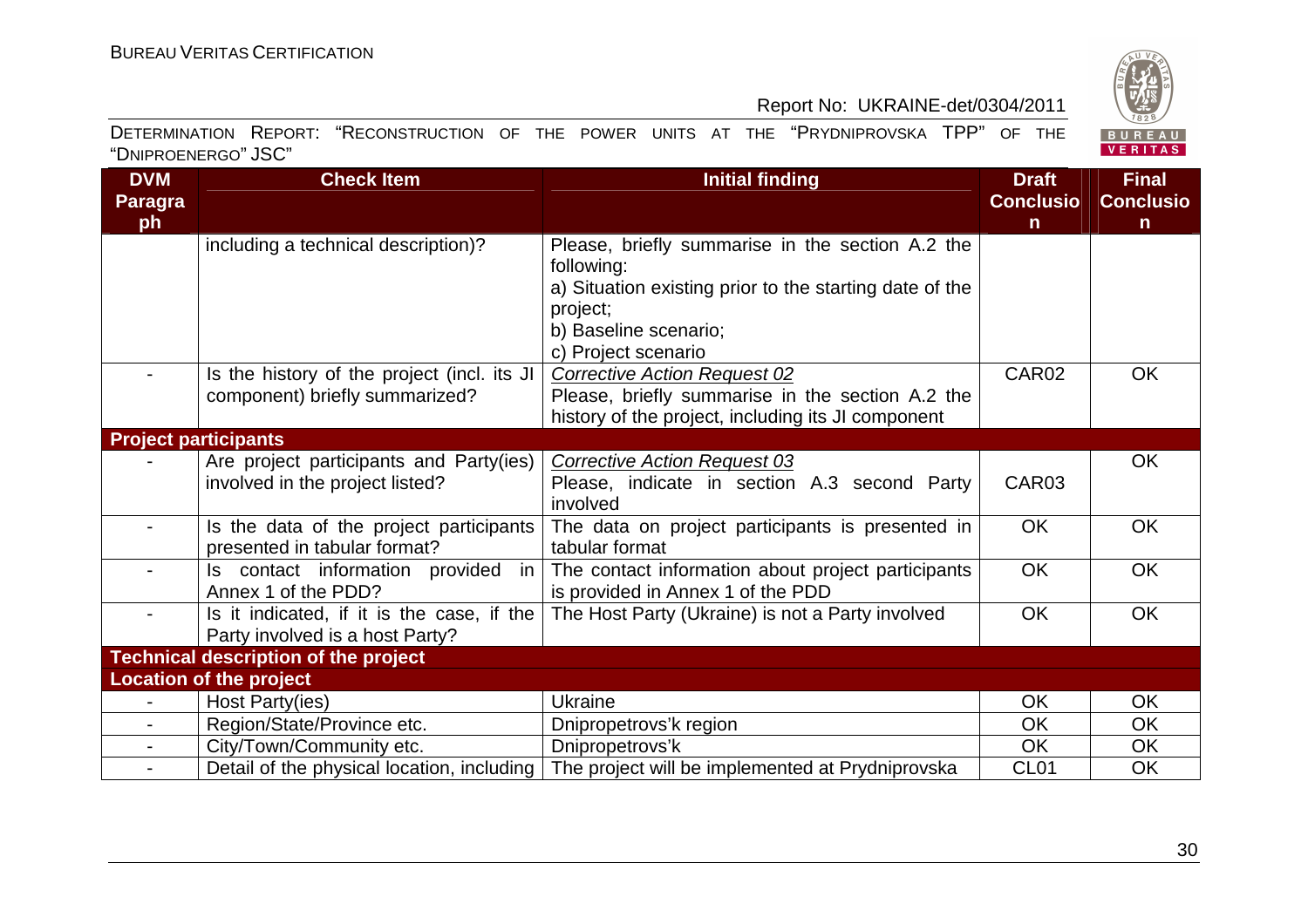

|                     | DETERMINATION REPORT: "RECONSTRUCTION OF THE POWER UNITS AT THE "PRYDNIPROVSKA TPP" OF THE |  |  |  |  |  |
|---------------------|--------------------------------------------------------------------------------------------|--|--|--|--|--|
| "DNIPROENERGO" JSC" |                                                                                            |  |  |  |  |  |

| <b>DVM</b>     | <b>Check Item</b>                                                       | <b>Initial finding</b>                                                                                             | <b>Draft</b>     | <b>Final</b>     |
|----------------|-------------------------------------------------------------------------|--------------------------------------------------------------------------------------------------------------------|------------------|------------------|
| <b>Paragra</b> |                                                                         |                                                                                                                    | <b>Conclusio</b> | <b>Conclusio</b> |
| ph             |                                                                         |                                                                                                                    | $\mathsf{n}$     | $\mathsf{n}$     |
|                | information<br>allowing<br>the<br>unique                                | TPP located in Dnipropetrovs'k city,                                                                               |                  |                  |
|                | identification of the project.<br>(This                                 | Dnipropetrovs'k Region. Its coordinates are 48°24'                                                                 |                  |                  |
|                | section should not exceed one page)                                     | N and 35°06' E                                                                                                     |                  |                  |
|                |                                                                         | The section of location of the project is not exceed                                                               |                  |                  |
|                |                                                                         | one page                                                                                                           |                  |                  |
|                |                                                                         | <b>Clarification Request 01</b>                                                                                    |                  |                  |
|                |                                                                         | Please clarify the sources of geographical                                                                         |                  |                  |
|                |                                                                         | coordinates of the Project                                                                                         |                  |                  |
|                |                                                                         | Technologies to be employed, or measures, operations or actions to be implemented by the project                   |                  |                  |
|                | technology(ies)<br>the<br>to<br>be l<br>Are                             | The measures which will be implemented are                                                                         | CAR04            | <b>OK</b>        |
|                | employed, or measures, operations or                                    | clearly and detailed describes in section A.4.2 of                                                                 |                  |                  |
|                | actions to be implemented by the                                        | the PDD. All relevant data was provided.                                                                           |                  |                  |
|                | project, including all relevant technical                               | <b>Corrective Action Request 04</b>                                                                                |                  |                  |
|                | data and the implementation schedule                                    | Please transfer units reconstruction schedule to                                                                   |                  |                  |
|                | described?                                                              | section A.4.2 of the PDD                                                                                           |                  |                  |
|                |                                                                         | Brief explanation of how the anthropogenic emissions of greenhouse gases by sources are to be reduced by the       |                  |                  |
|                |                                                                         | proposed JI project, including why the emission reductions would not occur in the absence of the proposed project, |                  |                  |
|                | taking into account national and/or sectoral policies and circumstances |                                                                                                                    |                  |                  |
|                | Is it stated how anthropogenic GHG                                      | <b>Corrective Action Request 05</b>                                                                                | CAR05            | <b>OK</b>        |
|                | emission<br>reductions<br>are<br>be<br>to                               | Please prove with evidences in section A.4.3 why                                                                   |                  |                  |
|                | achieved? (This section should<br>not                                   | proposed repair activity is not common practice in                                                                 |                  |                  |
|                | exceed one page)                                                        | <b>Ukraine</b>                                                                                                     | CAR06            | <b>OK</b>        |
|                |                                                                         | <b>Corrective Action Request 06</b>                                                                                |                  |                  |
|                |                                                                         | Please, correct section A.4.3 that it doesn't exceed                                                               |                  |                  |
|                |                                                                         | one page                                                                                                           |                  |                  |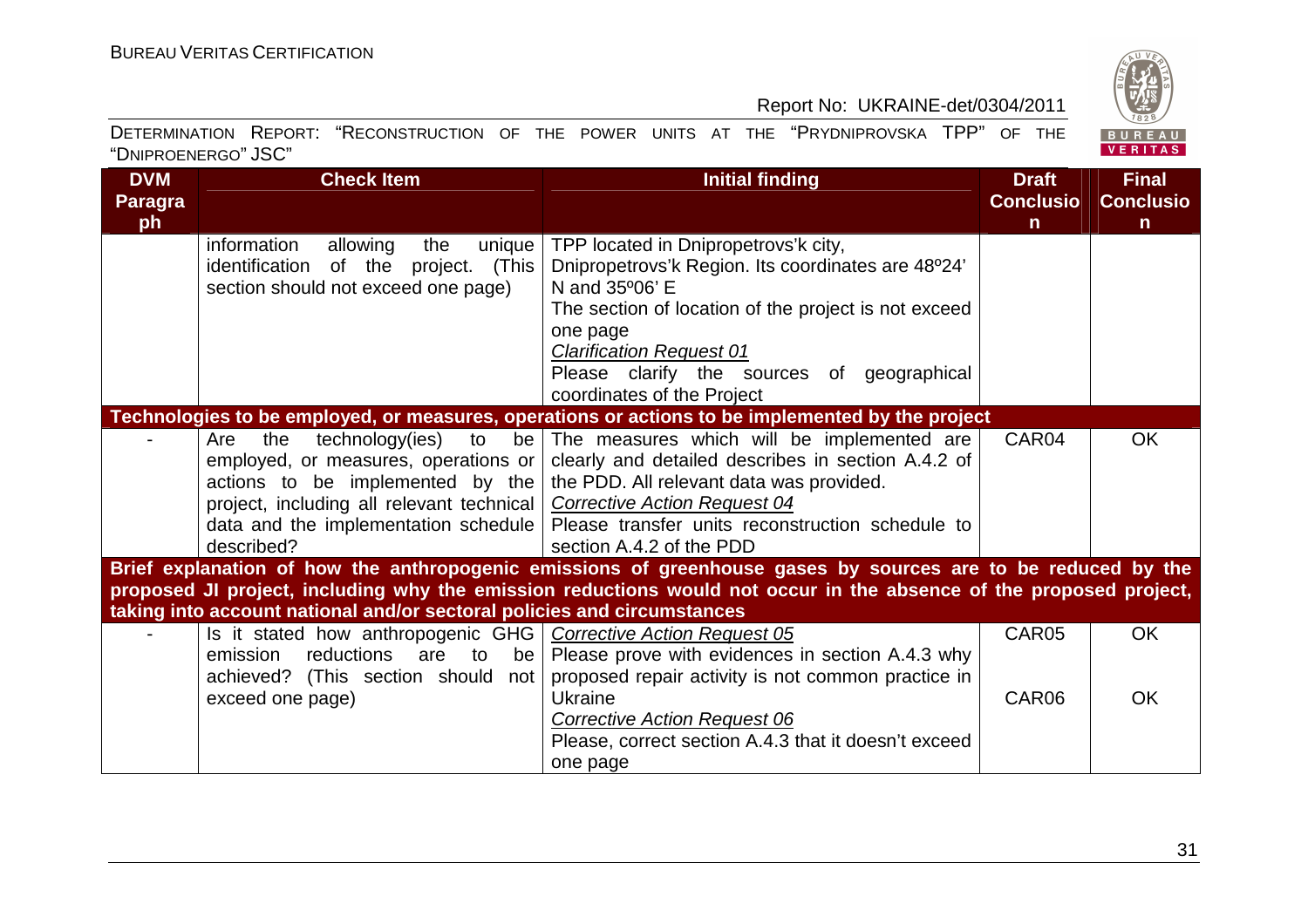

| <b>DVM</b>               | <b>Check Item</b>                                                                                                                       | <b>Initial finding</b>                                                                                                                                                                                             | <b>Draft</b>     | <b>Final</b>     |
|--------------------------|-----------------------------------------------------------------------------------------------------------------------------------------|--------------------------------------------------------------------------------------------------------------------------------------------------------------------------------------------------------------------|------------------|------------------|
| <b>Paragra</b>           |                                                                                                                                         |                                                                                                                                                                                                                    | <b>Conclusio</b> | <b>Conclusio</b> |
| ph                       |                                                                                                                                         |                                                                                                                                                                                                                    | $\mathsf{n}$     | $\mathsf{n}$     |
| $\blacksquare$           | Is it provided the estimation of emission<br>reductions over the crediting period?                                                      | The estimation of emission reductions over the<br>crediting period is provided by developer in the<br><b>PDD</b>                                                                                                   | <b>OK</b>        | <b>OK</b>        |
|                          | Is it provided the estimated annual<br>reduction for the chosen credit period in<br>tCO <sub>2</sub> e?                                 | The estimated annual reduction for period 2008-<br>2027 is provided in tonnes CO2e                                                                                                                                 | <b>OK</b>        | OK               |
| $\overline{\phantom{a}}$ | Are the data from questions above<br>presented in tabular format?                                                                       | The estimation of emission reductions is provided<br>in tabular format in section A.4.3.1 of the PDD                                                                                                               | <b>OK</b>        | <b>OK</b>        |
|                          | Estimated amount of emission reductions over the crediting period                                                                       |                                                                                                                                                                                                                    |                  |                  |
|                          | Is the length of the crediting period<br>Indicated?                                                                                     | The length of the crediting period is 20 years (240)<br>month)<br><b>Clarification Request 02</b><br>Please clarify, why 20 years were chosen as<br>length of crediting period                                     | <b>CL02</b>      | <b>OK</b>        |
|                          | Are estimates of total as well as annual<br>emission<br>annual<br>and<br>average<br>reductions in tonnes of CO2 equivalent<br>provided? | Estimated emission reduction is provided in tonnes<br>of CO2 equivalent                                                                                                                                            | <b>OK</b>        | <b>OK</b>        |
|                          | <b>Project approvals by Parties</b>                                                                                                     |                                                                                                                                                                                                                    |                  |                  |
| 19                       | Have the DFPs of all Parties listed as<br>"Parties involved" in the PDD provided<br>written project approvals?                          | Project Idea Note had been submitted for review of<br>the National Environmental Investment Agency of<br>NEIA<br>(NEIA).<br>issued<br>Letter<br><b>Ukraine</b><br>0f<br>Endorsement #9/23/7 dated 05 January 2011. | <b>OK</b>        | <b>OK</b>        |
| 19                       | Does the PDD identify at least the host<br>Party as a "Party involved"?                                                                 | The PDD identify Ukraine as a Host Party. See<br>also CAR                                                                                                                                                          | <b>OK</b>        | <b>OK</b>        |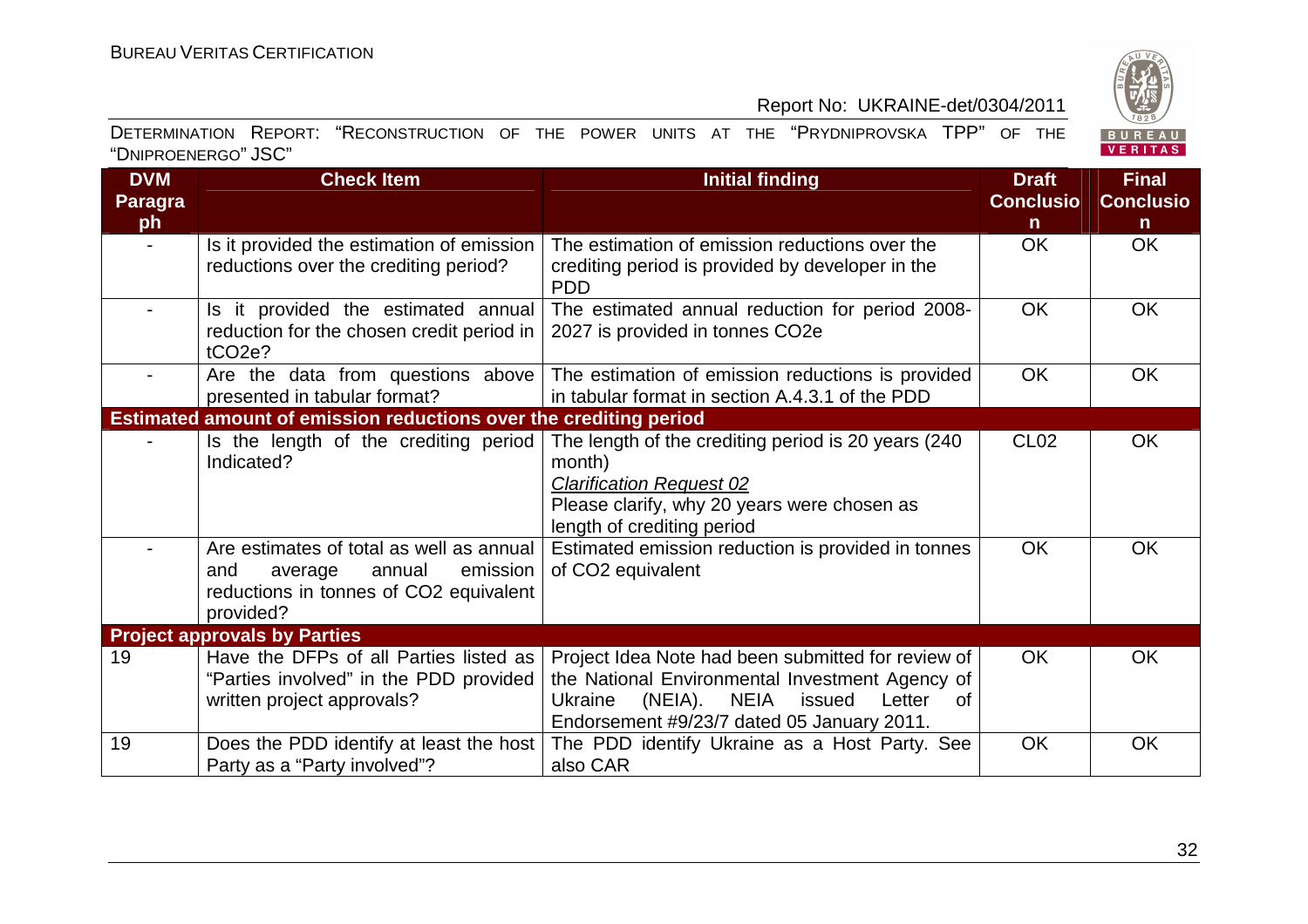

| <b>DVM</b>              | <b>Check Item</b>                                                                                                                                                                                                                                                                                                                                                                                                 | <b>Initial finding</b>                                                                                                                                                                                                                                                                                                                                         | <b>Draft</b>     | <b>Final</b>     |
|-------------------------|-------------------------------------------------------------------------------------------------------------------------------------------------------------------------------------------------------------------------------------------------------------------------------------------------------------------------------------------------------------------------------------------------------------------|----------------------------------------------------------------------------------------------------------------------------------------------------------------------------------------------------------------------------------------------------------------------------------------------------------------------------------------------------------------|------------------|------------------|
| <b>Paragra</b>          |                                                                                                                                                                                                                                                                                                                                                                                                                   |                                                                                                                                                                                                                                                                                                                                                                | <b>Conclusio</b> | <b>Conclusio</b> |
| ph                      |                                                                                                                                                                                                                                                                                                                                                                                                                   |                                                                                                                                                                                                                                                                                                                                                                | $\mathsf{n}$     | $\mathsf{n}$     |
| 19                      | Has the DFP of the host Party issued a                                                                                                                                                                                                                                                                                                                                                                            | <b>Corrective Action Request 07</b>                                                                                                                                                                                                                                                                                                                            | CAR07            | <b>OK</b>        |
|                         | written project approval?                                                                                                                                                                                                                                                                                                                                                                                         | Please, provide Letter of Approval of the host                                                                                                                                                                                                                                                                                                                 |                  |                  |
|                         |                                                                                                                                                                                                                                                                                                                                                                                                                   | Party.                                                                                                                                                                                                                                                                                                                                                         |                  |                  |
| 20                      | Are all the written project approvals by                                                                                                                                                                                                                                                                                                                                                                          | See section 19 above.                                                                                                                                                                                                                                                                                                                                          | <b>OK</b>        | <b>OK</b>        |
|                         | Parties involved unconditional?                                                                                                                                                                                                                                                                                                                                                                                   |                                                                                                                                                                                                                                                                                                                                                                |                  |                  |
|                         | Authorization of project participants by Parties involved                                                                                                                                                                                                                                                                                                                                                         |                                                                                                                                                                                                                                                                                                                                                                |                  |                  |
| 21                      | Is each of the legal entities listed as<br>in the PDD<br>project participants<br>authorized by a Party<br>involved, which is also listed in the<br>PDD, through:<br>- A written project approval by a Party<br>involved, explicitly indicating the name<br>of the legal entity? or<br>- Any other form of project participant<br>authorization in writing, explicitly<br>indicating the name of the legal entity? | After finishing of project determination report, the  <br><b>PDD</b><br>with<br>supporting<br>documents<br>and<br>Determination Report will be presented to National<br>Environmental Agency of Ukraine for receiving the<br>Letter of Approval that will authorized project<br>participants.<br>Also, see section 19 and section 20 of this protocol<br>above | <b>OK</b>        | <b>OK</b>        |
| <b>Baseline setting</b> |                                                                                                                                                                                                                                                                                                                                                                                                                   |                                                                                                                                                                                                                                                                                                                                                                |                  |                  |
| 22                      | Does the PDD explicitly indicate which<br>of the following approaches is used for<br>identifying the baseline?<br>- JI specific approach<br>- Approved CDM methodology<br>approach                                                                                                                                                                                                                                | In PDD indicated that JI specific approach is used   OK<br>for identifying the baseline, since among the<br>methodologies approved by the CDM Executive<br>Board there is none fully matching the proposed JI<br>project.                                                                                                                                      |                  | OK               |
|                         | <b>JI specific approach only</b>                                                                                                                                                                                                                                                                                                                                                                                  |                                                                                                                                                                                                                                                                                                                                                                |                  |                  |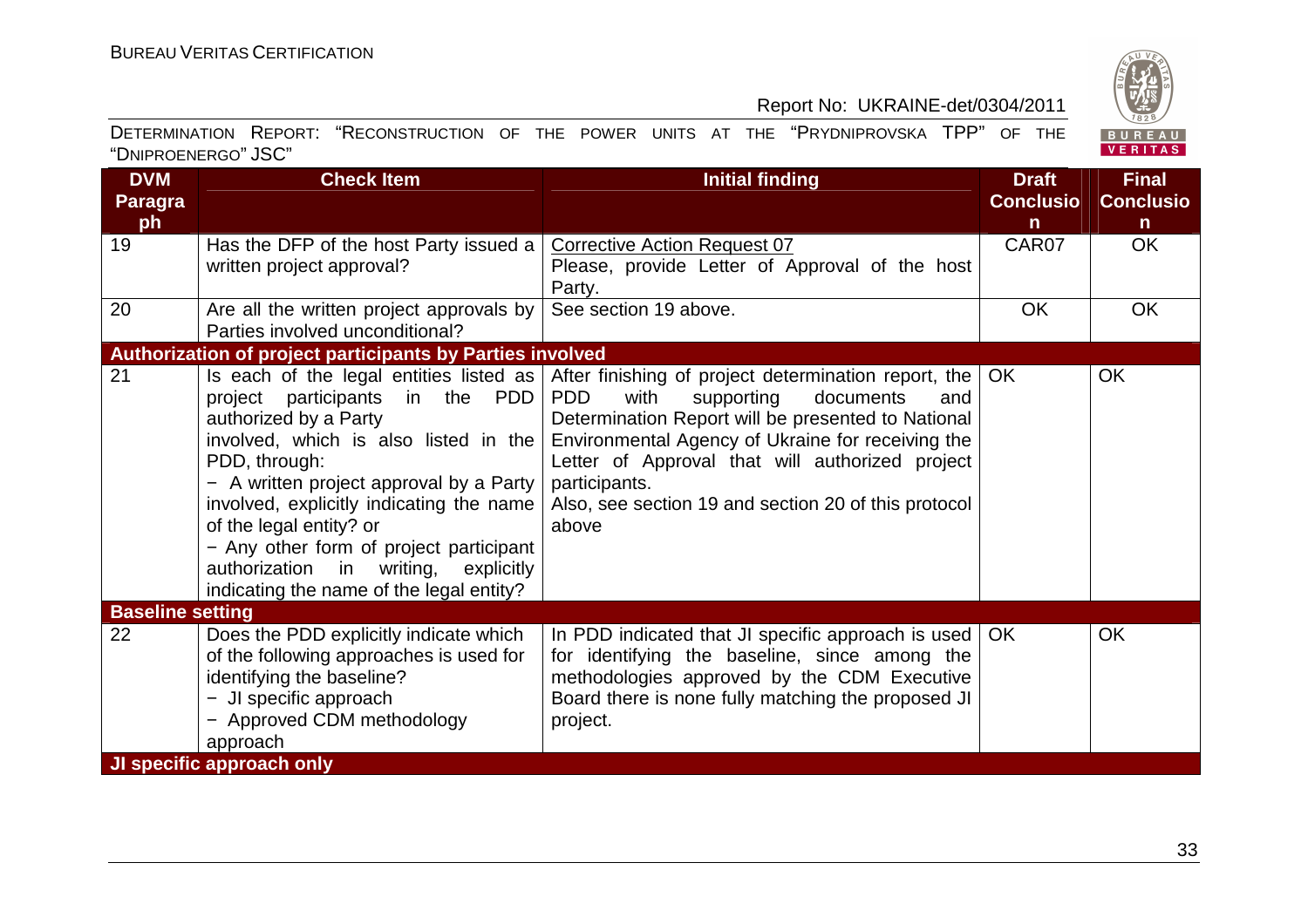

| <b>DVM</b>     | <b>Check Item</b>                                      | <b>Initial finding</b>                                                                  |                  |                  |  |  |  |  |  |
|----------------|--------------------------------------------------------|-----------------------------------------------------------------------------------------|------------------|------------------|--|--|--|--|--|
| <b>Paragra</b> |                                                        |                                                                                         | <b>Conclusio</b> | <b>Conclusio</b> |  |  |  |  |  |
| ph             |                                                        |                                                                                         | $\mathsf{n}$     | $\mathsf{n}$     |  |  |  |  |  |
| 23             | Does the PDD provide a detailed                        | The PDD provide seven plausible future scenarios                                        | OK               | OK               |  |  |  |  |  |
|                | theoretical description in a complete                  | for project. This information provides in section B.1                                   |                  |                  |  |  |  |  |  |
|                | and transparent manner?                                | of the PDD.                                                                             |                  |                  |  |  |  |  |  |
| 23             | Does the PDD provide justification that                | According to the information concerning in the                                          | OK.              | OK               |  |  |  |  |  |
|                | the baseline is established:                           | PDD, seven plausible future scenarios presented                                         |                  |                  |  |  |  |  |  |
|                | (a) By listing and describing plausible                | in a complete and transparent manner.                                                   |                  |                  |  |  |  |  |  |
|                | future scenarios on the basis of                       | Seventh plausible future scenarios were chosen                                          |                  |                  |  |  |  |  |  |
|                | conservative<br>assumptions<br>and                     | as baseline. Identified possible scenarios were                                         |                  |                  |  |  |  |  |  |
|                | selecting the most plausible one?                      | analysed taking into account key factors of                                             |                  |                  |  |  |  |  |  |
|                | (b) Taking into account relevant                       | national and/or sectoral policies that affect the                                       |                  |                  |  |  |  |  |  |
|                | national and/or sectoral policies and<br>circumstance? | implementation of the regarded scenarios.<br>Also, in section B.1 all baseline data and |                  |                  |  |  |  |  |  |
|                | - Are key factors that affect a baseline               | parameters are presented in a tabular format with                                       |                  |                  |  |  |  |  |  |
|                | taken into account?                                    | detailed explanation of each ones.                                                      |                  |                  |  |  |  |  |  |
|                | In a transparent manner with<br>(C)                    |                                                                                         |                  |                  |  |  |  |  |  |
|                | regard to the choice of approaches,                    |                                                                                         |                  |                  |  |  |  |  |  |
|                | assumptions,<br>methodologies,                         |                                                                                         |                  |                  |  |  |  |  |  |
|                | parameters, date sources and key                       |                                                                                         |                  |                  |  |  |  |  |  |
|                | factors?                                               |                                                                                         |                  |                  |  |  |  |  |  |
|                | (d) Taking into account of uncertainties               |                                                                                         |                  |                  |  |  |  |  |  |
|                | and using conservative assumptions?                    |                                                                                         |                  |                  |  |  |  |  |  |
|                | (e) In such a way that ERUs cannot be                  |                                                                                         |                  |                  |  |  |  |  |  |
|                | earned for decreases in activity levels                |                                                                                         |                  |                  |  |  |  |  |  |
|                | outside the project or due to force                    |                                                                                         |                  |                  |  |  |  |  |  |
|                | majeure?                                               |                                                                                         |                  |                  |  |  |  |  |  |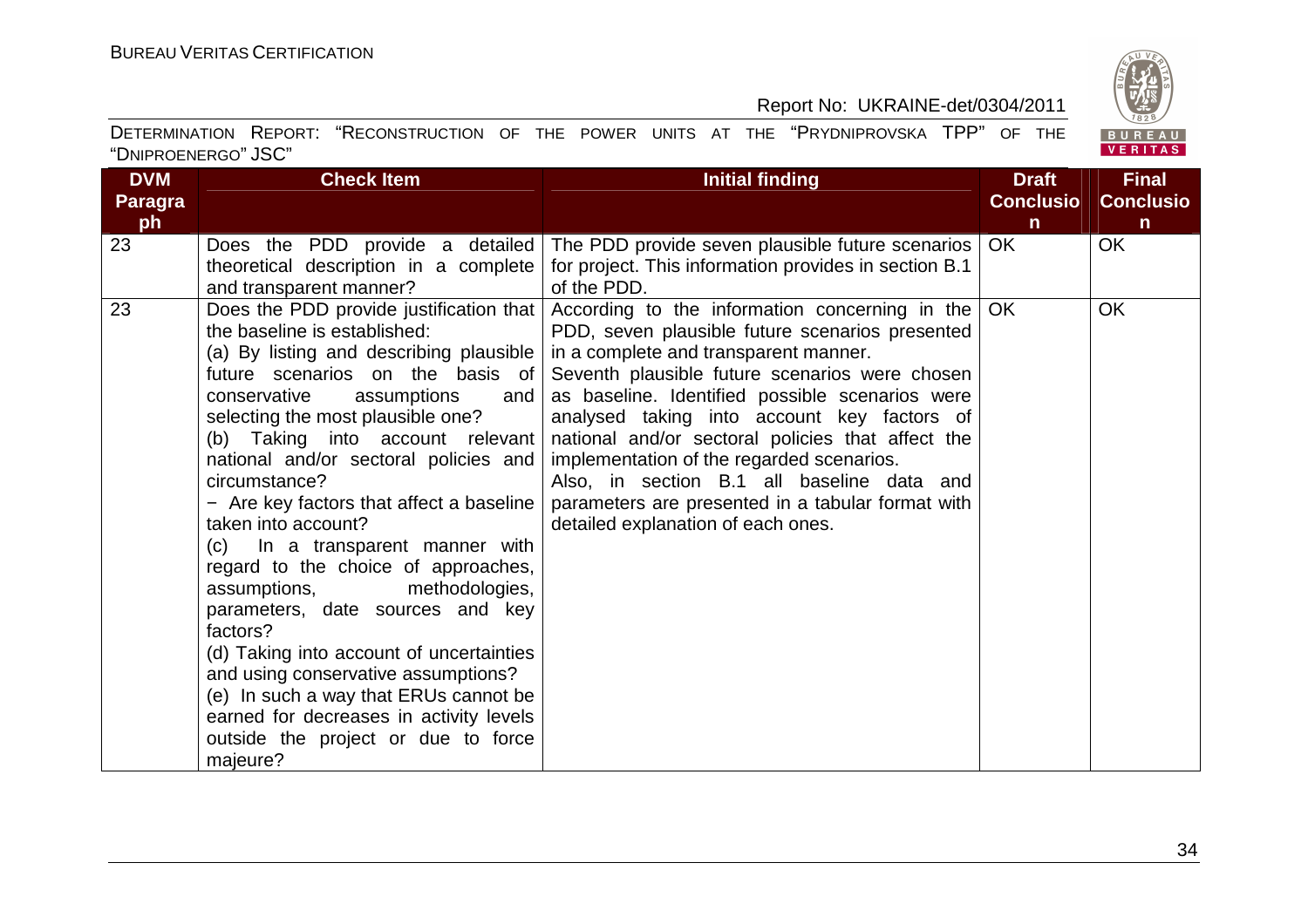BUREAU<br>VERITAS

#### Report No: UKRAINE-det/0304/2011

| <b>DVM</b>     | <b>Check Item</b>                                                            | <b>Initial finding</b>                                                                           | <b>Draft</b>     | <b>Final</b>     |
|----------------|------------------------------------------------------------------------------|--------------------------------------------------------------------------------------------------|------------------|------------------|
| <b>Paragra</b> |                                                                              |                                                                                                  | <b>Conclusio</b> | <b>Conclusio</b> |
| ph             |                                                                              |                                                                                                  | n.               | n.               |
|                | (f) By drawing on the list of standard                                       |                                                                                                  |                  |                  |
|                | variables contained in appendix B to<br>"Guidance on criteria for baseline   |                                                                                                  |                  |                  |
|                | monitoring",<br>setting<br>and<br>as                                         |                                                                                                  |                  |                  |
|                | appropriate?                                                                 |                                                                                                  |                  |                  |
| 24             | If selected elements or combinations of                                      | As indicated in the PDD any CDM methodologies                                                    | <b>OK</b>        | <b>OK</b>        |
|                | approved CDM methodologies or                                                | or methodological tools don't used for baseline                                                  |                  |                  |
|                | methodological tools for baseline                                            | choice, justification and settings, because among                                                |                  |                  |
|                | setting are used, are the selected<br>elements or combinations together with | the methodologies approved by the CDM<br>Executive Board there is none fully matching the        |                  |                  |
|                | the elements supplementary developed                                         | proposed JI project.                                                                             |                  |                  |
|                | by the project participants in line with                                     |                                                                                                  |                  |                  |
|                | 23 above?                                                                    |                                                                                                  |                  |                  |
| 25             | If a multi-project emission factor is                                        | Oxidation factor of the fuel and Emission factor of CAR 08                                       |                  | <b>OK</b>        |
|                | the PDD<br>does<br>provide<br>used.                                          | the fuel are used for emission reduction                                                         |                  |                  |
|                | appropriate justification?                                                   | calculations in this project.                                                                    |                  |                  |
|                |                                                                              | Oxidation factors for coal, natural gas and heavy<br>fuel oil was chosen in accordance with IPCC |                  |                  |
|                |                                                                              | guidelines.                                                                                      |                  |                  |
|                |                                                                              | <b>Corrective Action Request 08</b>                                                              |                  |                  |
|                |                                                                              | Multi-project Carbon Emission Factor defined in                                                  |                  |                  |
|                |                                                                              | the IPCC 1996 Guidelines for National                                                            |                  |                  |
|                |                                                                              | Greenhouse Gas Inventories for JI projects                                                       |                  |                  |
|                |                                                                              | developed in Ukraine is used for this project.                                                   |                  |                  |
|                |                                                                              | Please, change value of Carbon Emission Factor                                                   |                  |                  |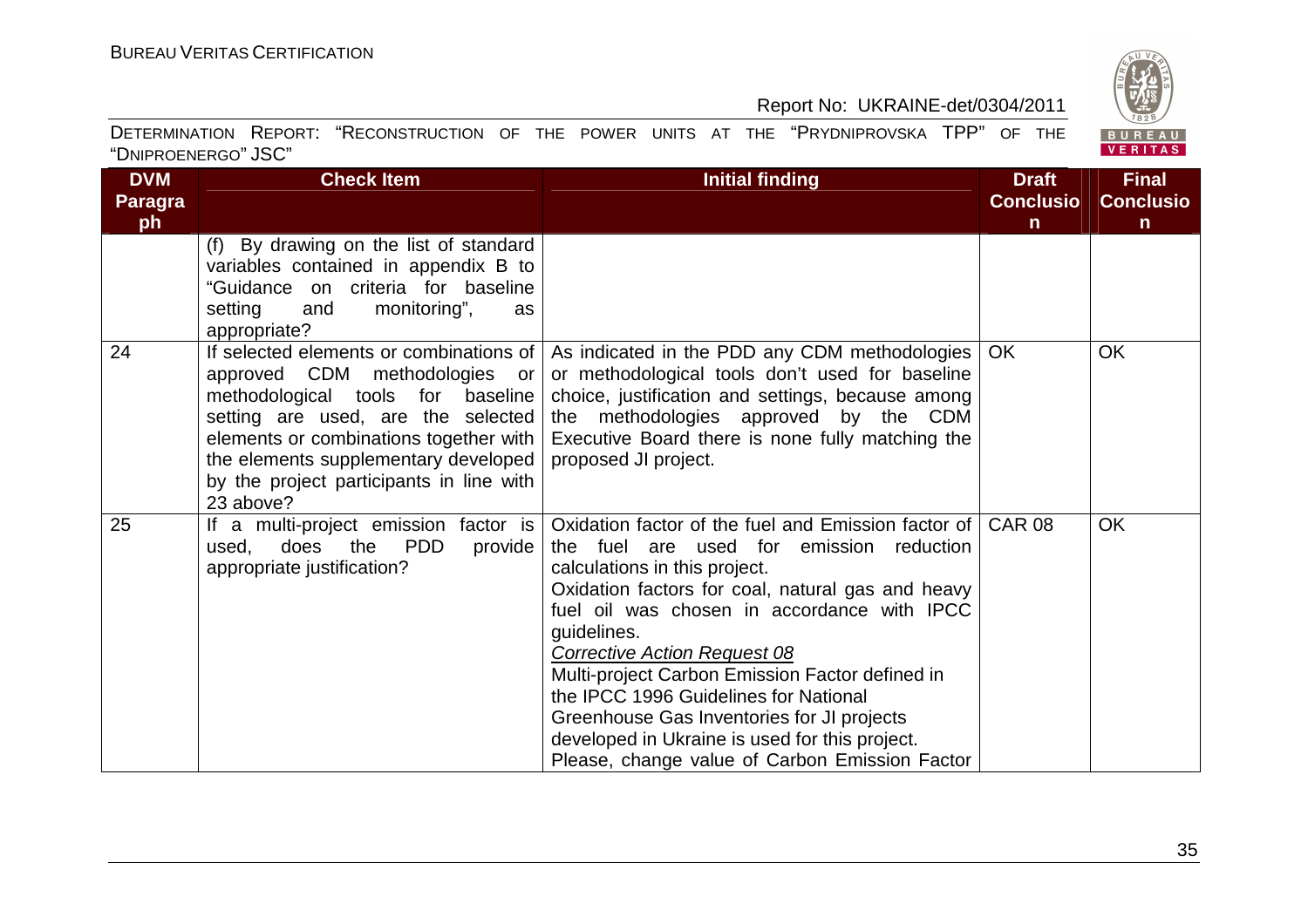

|                     | DETERMINATION REPORT: "RECONSTRUCTION OF THE POWER UNITS AT THE "PRYDNIPROVSKA TPP" OF THE |  |  |  |  |  |
|---------------------|--------------------------------------------------------------------------------------------|--|--|--|--|--|
| "DNIPROENERGO" JSC" |                                                                                            |  |  |  |  |  |

| <b>DVM</b>           | <b>Check Item</b>                                                                                                                                                                                                                                                                                                                                                                                                                                                                                                                                                                                                                                                                              | <b>Initial finding</b>                                                                                                                                                                                                                                                                                                                                                                                                                                                  | <b>Draft</b>     | <b>Final</b>     |
|----------------------|------------------------------------------------------------------------------------------------------------------------------------------------------------------------------------------------------------------------------------------------------------------------------------------------------------------------------------------------------------------------------------------------------------------------------------------------------------------------------------------------------------------------------------------------------------------------------------------------------------------------------------------------------------------------------------------------|-------------------------------------------------------------------------------------------------------------------------------------------------------------------------------------------------------------------------------------------------------------------------------------------------------------------------------------------------------------------------------------------------------------------------------------------------------------------------|------------------|------------------|
| <b>Paragra</b>       |                                                                                                                                                                                                                                                                                                                                                                                                                                                                                                                                                                                                                                                                                                |                                                                                                                                                                                                                                                                                                                                                                                                                                                                         | <b>Conclusio</b> | <b>Conclusio</b> |
| ph                   |                                                                                                                                                                                                                                                                                                                                                                                                                                                                                                                                                                                                                                                                                                |                                                                                                                                                                                                                                                                                                                                                                                                                                                                         | $\mathsf{n}$     | $\mathsf{n}$     |
|                      |                                                                                                                                                                                                                                                                                                                                                                                                                                                                                                                                                                                                                                                                                                | on value, which is approved by SEIA.                                                                                                                                                                                                                                                                                                                                                                                                                                    |                  |                  |
|                      | Approved CDM methodology approach only_Not applicable                                                                                                                                                                                                                                                                                                                                                                                                                                                                                                                                                                                                                                          |                                                                                                                                                                                                                                                                                                                                                                                                                                                                         |                  |                  |
| <b>Additionality</b> |                                                                                                                                                                                                                                                                                                                                                                                                                                                                                                                                                                                                                                                                                                |                                                                                                                                                                                                                                                                                                                                                                                                                                                                         |                  |                  |
|                      | JI specific approach only                                                                                                                                                                                                                                                                                                                                                                                                                                                                                                                                                                                                                                                                      |                                                                                                                                                                                                                                                                                                                                                                                                                                                                         |                  |                  |
| 28                   | Does the PDD indicate which of the<br>following approaches for demonstrating<br>additionality is used?<br>Provision of traceable and<br>(a)<br>transparent information showing the<br>baseline was identified on the basis of<br>conservative assumptions, that the<br>project scenario is not part of the<br>identified baseline scenario and that<br>the project will lead to emission<br>reductions<br>enhancements<br>റf<br>or<br>removals:<br>Provision<br>(b)<br>of traceable<br>and<br>transparent information that an AIE has<br>already positively determined that a<br>comparable<br>project<br>(to<br>be)<br>implemented<br>under<br>comparable<br>circumstances has additionality; | The PDD indicates that approved "Combined tool"<br>to identify the baseline scenario and demonstrate<br>additionality" (Version 02.2) was used for<br>demonstration additionality.<br>The latest version of the tool was used.<br>Consideration that the project scenario is not part<br>of the identified baseline scenario and that the<br>project will lead to emission reductions were<br>performed by project developer and provided in<br>section B.2 of the PDD. | <b>OK</b>        | <b>OK</b>        |
|                      | (c) Application of the most recent<br>"Tool<br>0f<br>version<br>the<br>for<br>the<br>demonstration<br>and<br>assessment of                                                                                                                                                                                                                                                                                                                                                                                                                                                                                                                                                                     |                                                                                                                                                                                                                                                                                                                                                                                                                                                                         |                  |                  |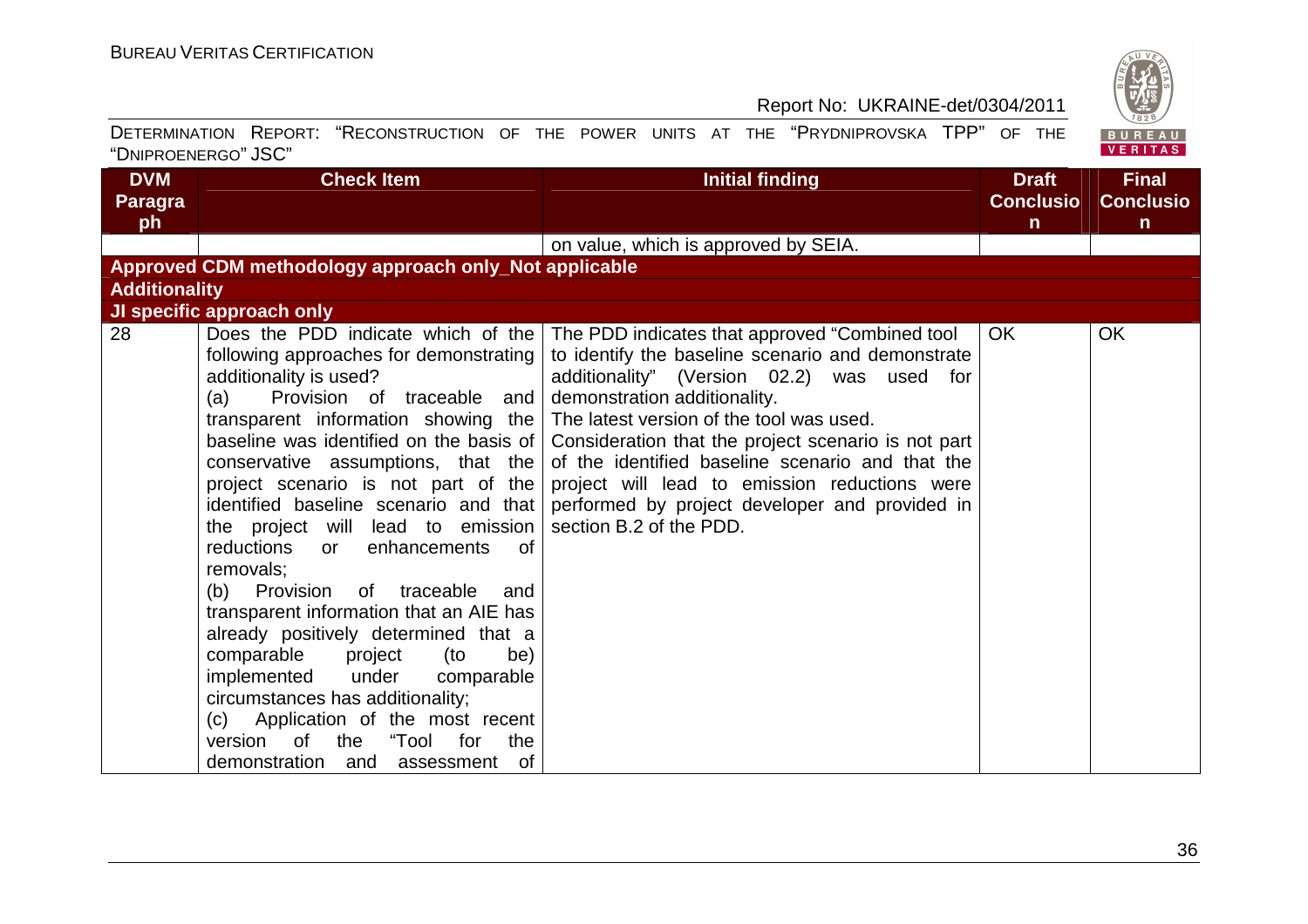BUREAU<br>VERITAS

#### Report No: UKRAINE-det/0304/2011

| <b>DVM</b>        | <b>Check Item</b>                                                                                                                                          | <b>Initial finding</b>                                                                                                                                                                                                                                                          | <b>Draft</b>     | <b>Final</b>     |
|-------------------|------------------------------------------------------------------------------------------------------------------------------------------------------------|---------------------------------------------------------------------------------------------------------------------------------------------------------------------------------------------------------------------------------------------------------------------------------|------------------|------------------|
| <b>Paragra</b>    |                                                                                                                                                            |                                                                                                                                                                                                                                                                                 | <b>Conclusio</b> | <b>Conclusio</b> |
| ph                |                                                                                                                                                            |                                                                                                                                                                                                                                                                                 | $\mathsf{n}$     | n                |
|                   | additionality. (allowing for a two-month<br>grace period) or any other method for<br>proving additionality approved by the<br><b>CDM Executive Board".</b> |                                                                                                                                                                                                                                                                                 |                  |                  |
| 29(a)             | Does the PDD provide a justification of<br>the applicability of the approach with a<br>clear and transparent description?                                  | <b>Corrective Action Request 09</b><br>Permanent repairs, mid repairs and capital repairs<br>are common practise in Ukraine energy industry.<br>Please, prove that proposed project activity is not<br>common practise at Ukraine TPPs                                          | CAR09            | <b>OK</b>        |
| 29(b)             | Are additionality proofs provided?                                                                                                                         | Corrective Action Request 10<br>According to the PDD the most important barriers<br>for project activity are financial and technological<br>barriers.<br>Please, provide full financial analysis of the project<br>or clearly describe technological barriers of the<br>project | CAR10            | <b>OK</b>        |
| 29 <sub>(c)</sub> | additionality<br>the<br>demonstrated<br>ls.<br>appropriately as a result?                                                                                  | See section 29 (b) and 29 (c) of this protocol                                                                                                                                                                                                                                  |                  |                  |
| 30                | If the approach 28 (c) is chosen, are all<br>explanations,<br>descriptions<br>and<br>analyses made in accordance with the<br>selected tool or method?      | See section 29 (b) and 29 (c) of this protocol                                                                                                                                                                                                                                  |                  |                  |
|                   | Approved CDM methodology approach only_Not applicable                                                                                                      |                                                                                                                                                                                                                                                                                 |                  |                  |
|                   | <b>Project boundary (applicable except for JI LULUCF projects</b>                                                                                          |                                                                                                                                                                                                                                                                                 |                  |                  |
|                   | JI specific approach only                                                                                                                                  |                                                                                                                                                                                                                                                                                 |                  |                  |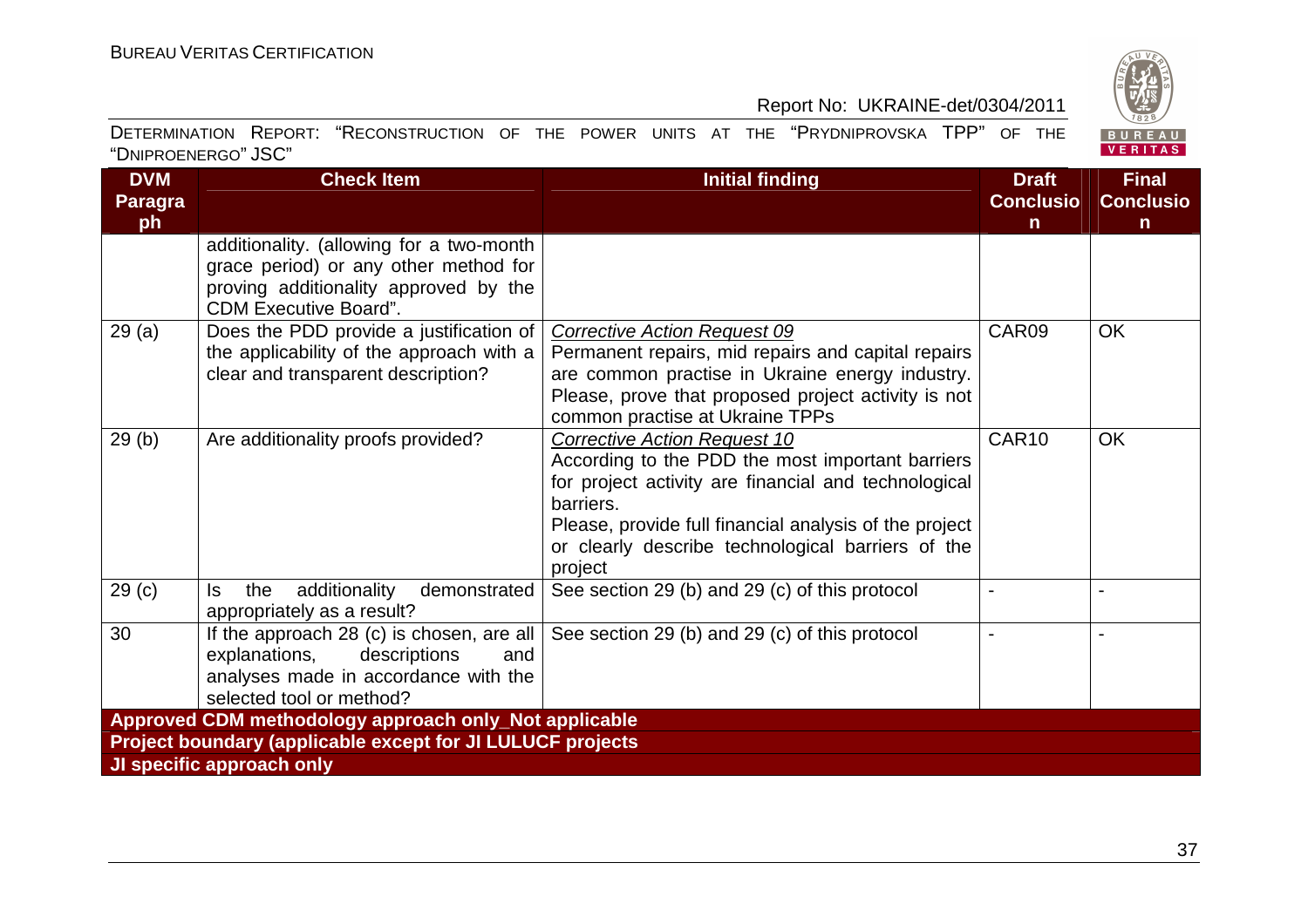BUREAU<br>VERITAS

|                     | DETERMINATION REPORT: "RECONSTRUCTION OF THE POWER UNITS AT THE "PRYDNIPROVSKA TPP" OF THE |  |  |  |  |  |
|---------------------|--------------------------------------------------------------------------------------------|--|--|--|--|--|
| "DNIPROENERGO" JSC" |                                                                                            |  |  |  |  |  |

| <b>DVM</b>        | <b>Check Item</b>                                                                                                                                                                                                                                             | <b>Initial finding</b>                                                                                                                                                                                                                                                                                                                                                               | <b>Draft</b>     | <b>Final</b>     |
|-------------------|---------------------------------------------------------------------------------------------------------------------------------------------------------------------------------------------------------------------------------------------------------------|--------------------------------------------------------------------------------------------------------------------------------------------------------------------------------------------------------------------------------------------------------------------------------------------------------------------------------------------------------------------------------------|------------------|------------------|
| <b>Paragra</b>    |                                                                                                                                                                                                                                                               |                                                                                                                                                                                                                                                                                                                                                                                      | <b>Conclusio</b> | <b>Conclusio</b> |
| ph                |                                                                                                                                                                                                                                                               |                                                                                                                                                                                                                                                                                                                                                                                      | $\mathsf{n}$     | $\mathsf{n}$     |
| 32(a)             | Does the project boundary defined in<br>the PDD encompass all anthropogenic<br>emissions<br>by sources of GHGs that are:<br>Under the control of the project<br>(i)<br>participants?<br>(ii) Reasonably attributable to the<br>project?<br>(iii) Significant? | Corrective action request 11<br>Please, divide the emission sources into three<br>groups, i.e. which are under the control of the JI<br>project participants, reasonably attributable to the<br>project, and significant to the JI project and clarify<br>these information in section B.3 of the PDD                                                                                | CAR11            | <b>OK</b>        |
| 32(b)             | Is the project boundary defined on the<br>basis of a case-by-case assessment<br>with regard to the criteria referred to in<br>32 (a) above?                                                                                                                   | See section 32(a) of this protocol                                                                                                                                                                                                                                                                                                                                                   |                  |                  |
| 32(c)             | Are the delineation of the project<br>boundary and the gases and sources<br>included appropriately described and<br>justified in the PDD by using a figure or<br>flow chart as appropriate?                                                                   | The delineation of the project boundary and CAR12<br>sources included are described in the PDD by<br>using figure 3 Emission sources located within the<br>project boundary.<br><b>Corrective Action Request 12</b><br>Please correctly identify project boundaries. Heat<br>power plants, coal mines, power transmission lines<br>aren't under control of the project participants. |                  | <b>OK</b>        |
| 32 <sub>(d)</sub> | Are all gases and sources included<br>explicitly stated, and the exclusions of<br>any sources related to the baseline or<br>the project are appropriately justified?                                                                                          | In section B.3 of the PDD all gases and sources<br>included are explicitly stated; the information<br>presented in table 6                                                                                                                                                                                                                                                           | <b>OK</b>        | OK               |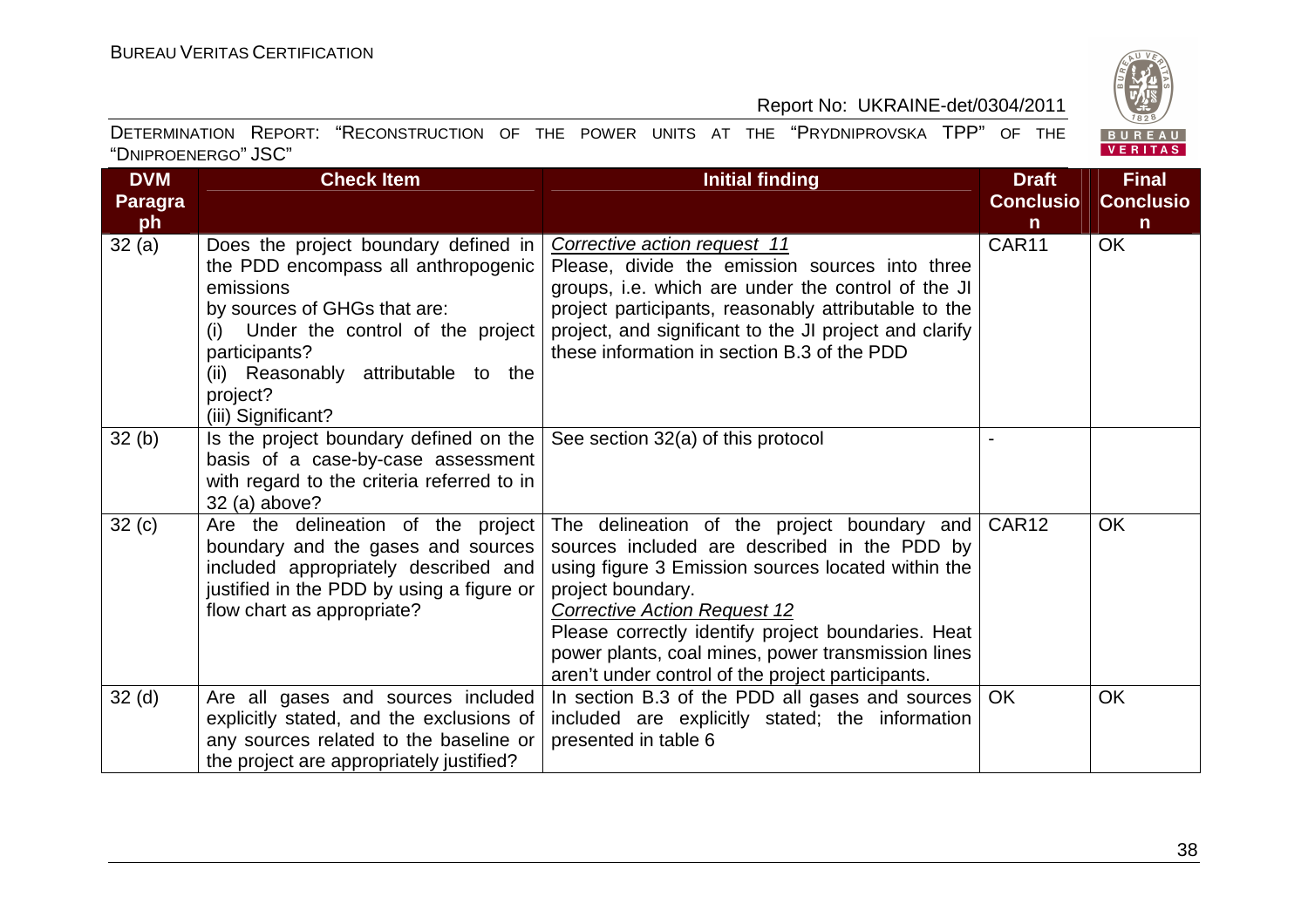UREAU<br>ERITAS

| <b>DVM</b>          | Check Item!                                                                                |  |  | <b>Initial finding</b> |  | <b>Draft</b> |  |
|---------------------|--------------------------------------------------------------------------------------------|--|--|------------------------|--|--------------|--|
| "DNIPROENERGO" JSC" |                                                                                            |  |  |                        |  |              |  |
|                     | DETERMINATION REPORT: "RECONSTRUCTION OF THE POWER UNITS AT THE "PRYDNIPROVSKA TPP" OF THE |  |  |                        |  |              |  |

| <b>DVM</b>              | <b>Check Item</b>                                                                                                                                                          | <b>Initial finding</b>                                                                                                                                                                                                                   | <b>Draft</b>                     | <b>Final</b>                     |
|-------------------------|----------------------------------------------------------------------------------------------------------------------------------------------------------------------------|------------------------------------------------------------------------------------------------------------------------------------------------------------------------------------------------------------------------------------------|----------------------------------|----------------------------------|
| <b>Paragra</b><br>ph    |                                                                                                                                                                            |                                                                                                                                                                                                                                          | <b>Conclusio</b><br>$\mathsf{n}$ | <b>Conclusio</b><br>$\mathsf{n}$ |
|                         | Approved CDM methodology approach only_Not applicable                                                                                                                      |                                                                                                                                                                                                                                          |                                  |                                  |
| <b>Crediting period</b> |                                                                                                                                                                            |                                                                                                                                                                                                                                          |                                  |                                  |
| 34(a)                   | Does the PDD state the starting date of<br>the project as the date on which the<br>implementation or construction or real<br>action of the project will begin or<br>began? | The starting date of the project is 25/01/2007<br><b>Clarification Request 03</b><br>Please clarify why 25/01/2007 was chosen as the<br>starting date of the project                                                                     | CL <sub>03</sub>                 | OK                               |
| 34(a)                   | Is the starting date after the beginning<br>of 2000?                                                                                                                       | The starting date of the project is after the<br>beginning 2000 year                                                                                                                                                                     | OK.                              | <b>OK</b>                        |
| 34(b)                   | Does the PDD state the expected<br>operational lifetime of the project in<br>years and months?                                                                             | The PDD states the expected operational lifetime<br>of the Project in 20 years (240 months)<br><b>Clarification Request 04</b><br>Please clarify why 20 years was chosen as<br>expected operational lifetime of the project<br>equipment | CL <sub>04</sub>                 | <b>OK</b>                        |
| 34(c)                   | Does the PDD state the length of the<br>crediting period in years and months?                                                                                              | The PDD indicates length of the crediting period in $\vert$ OK<br>16 years (192 months)                                                                                                                                                  |                                  | <b>OK</b>                        |
| 34 <sub>(c)</sub>       | Is the starting date of the crediting<br>period on or after the date of the first<br>emission reductions or enhancements<br>of net removals generated by the<br>project?   | The starting date of the crediting period is<br>01/01/2009.<br><b>Corrective Action Request13</b><br>Please indicate in the PDD why 01/01/2009 was<br>chosen as the beginning of the crediting period                                    | CAR <sub>13</sub>                | <b>OK</b>                        |
| 34 <sub>(d)</sub>       | Does the PDD state that the crediting<br>period for issuance of ERUs starts only                                                                                           | The PDD states that the crediting period starts<br>after 2008 year and doesn't extend beyond the                                                                                                                                         | <b>OK</b>                        | <b>OK</b>                        |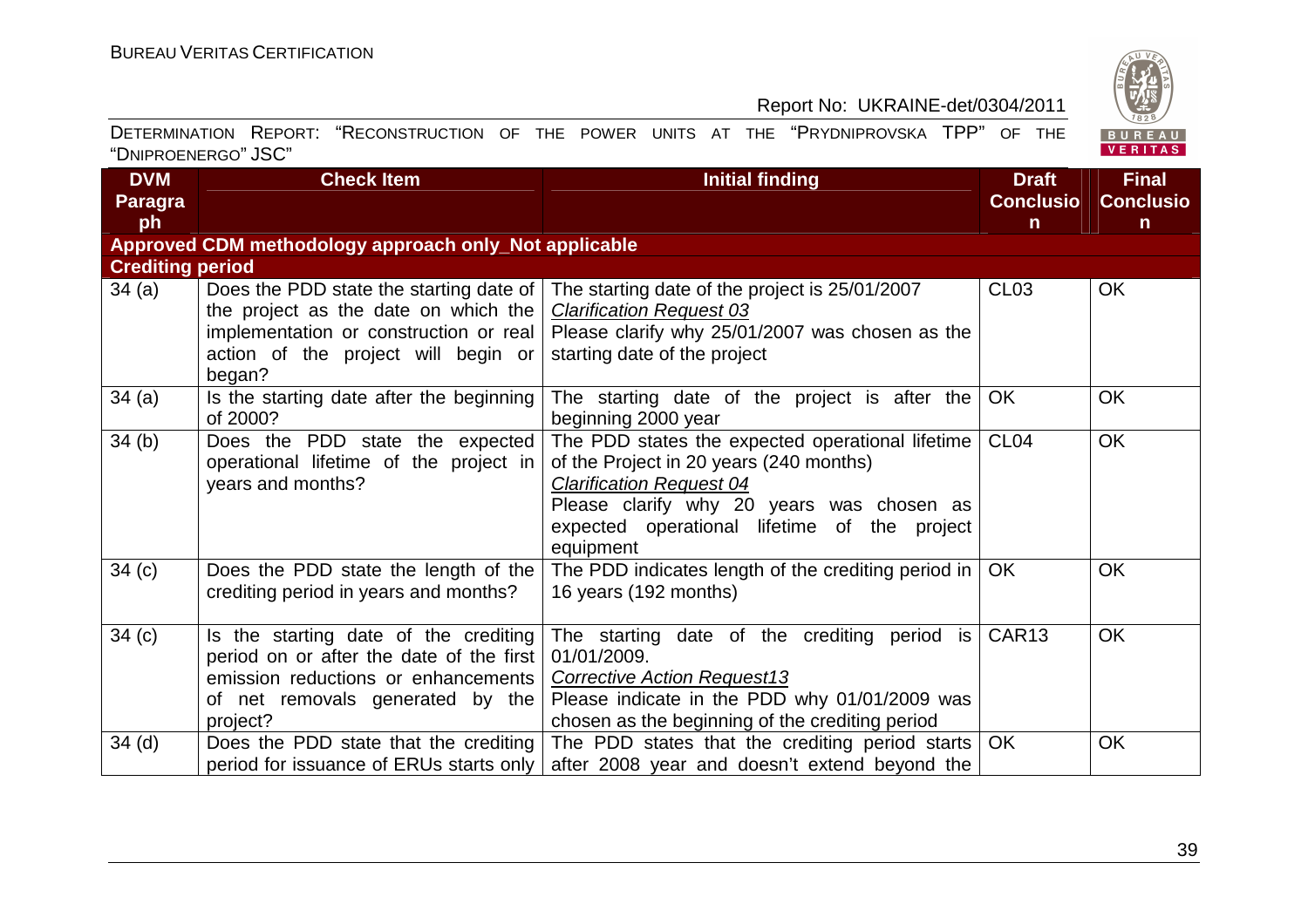BUREAU<br>VERITAS

|                     | DETERMINATION REPORT: "RECONSTRUCTION OF THE POWER UNITS AT THE "PRYDNIPROVSKA TPP" OF THE |  |  |  |  |  |
|---------------------|--------------------------------------------------------------------------------------------|--|--|--|--|--|
| "DNIPROENERGO" JSC" |                                                                                            |  |  |  |  |  |

| <b>DVM</b>             | <b>Check Item</b>                          | <b>Initial finding</b>                                 | <b>Draft</b>     | <b>Final</b>     |
|------------------------|--------------------------------------------|--------------------------------------------------------|------------------|------------------|
| Paragra                |                                            |                                                        | <b>Conclusio</b> | <b>Conclusio</b> |
| ph                     |                                            |                                                        | $\mathsf{n}$     | $\mathsf{n}$     |
|                        | after the beginning of 2008 and does       | operational lifetime of the project                    |                  |                  |
|                        | not extend beyond the operational          |                                                        |                  |                  |
|                        | lifetime of the project?                   |                                                        |                  |                  |
| 34 <sub>(d)</sub>      | If the crediting period extends beyond     | The estimation of emission reduction due to the JI     | OK.              | OK               |
|                        | 2012, does the PDD state that the          | project is provided for the period 2009-2028.          |                  |                  |
|                        | extension is subject to the host Party     | In the PDD the values of emission reductions           |                  |                  |
|                        | approval?                                  | during the period 2009-2012 are presented in table     |                  |                  |
|                        | the<br>emission<br>Are<br>estimates<br>of  | 5. The values of emission reductions for the period    |                  |                  |
|                        | reductions or enhancements of net          | 2012-2028 are presented separately in table 6 of       |                  |                  |
|                        | removals presented separately for          | the PDD.                                               |                  |                  |
|                        | those until 2012 and those after 2012?     |                                                        |                  |                  |
| <b>Monitoring plan</b> |                                            |                                                        |                  |                  |
| 35                     | Does the PDD explicitly indicate which     | The PDD explicitly<br>indicate that JI specific        | <b>OK</b>        | <b>OK</b>        |
|                        | of the following approaches is used?       | approach is used                                       |                  |                  |
|                        | - JI specific approach                     |                                                        |                  |                  |
|                        | Approved CDM methodology                   |                                                        |                  |                  |
|                        | approach                                   |                                                        |                  |                  |
|                        | <b>JI specific approach only</b>           |                                                        |                  |                  |
| 36(a)                  | Does the monitoring plan describe:         | The Monitoring Plan describes relevant factor and   OK |                  | <b>OK</b>        |
|                        | relevant factors<br>All<br>and<br>key      | parameters to be monitored, such as amount of          |                  |                  |
|                        | characteristics that will be monitored?    | electricity, supplied to grid, quantity of consumed    |                  |                  |
|                        | - The period in which they will be         | fuel etc. Period in which relevant factor and          |                  |                  |
|                        | monitored?                                 | parameters will be monitored is established.           |                  |                  |
|                        | - All decisive factors for the control and |                                                        |                  |                  |
|                        | reporting of project performance?          |                                                        |                  |                  |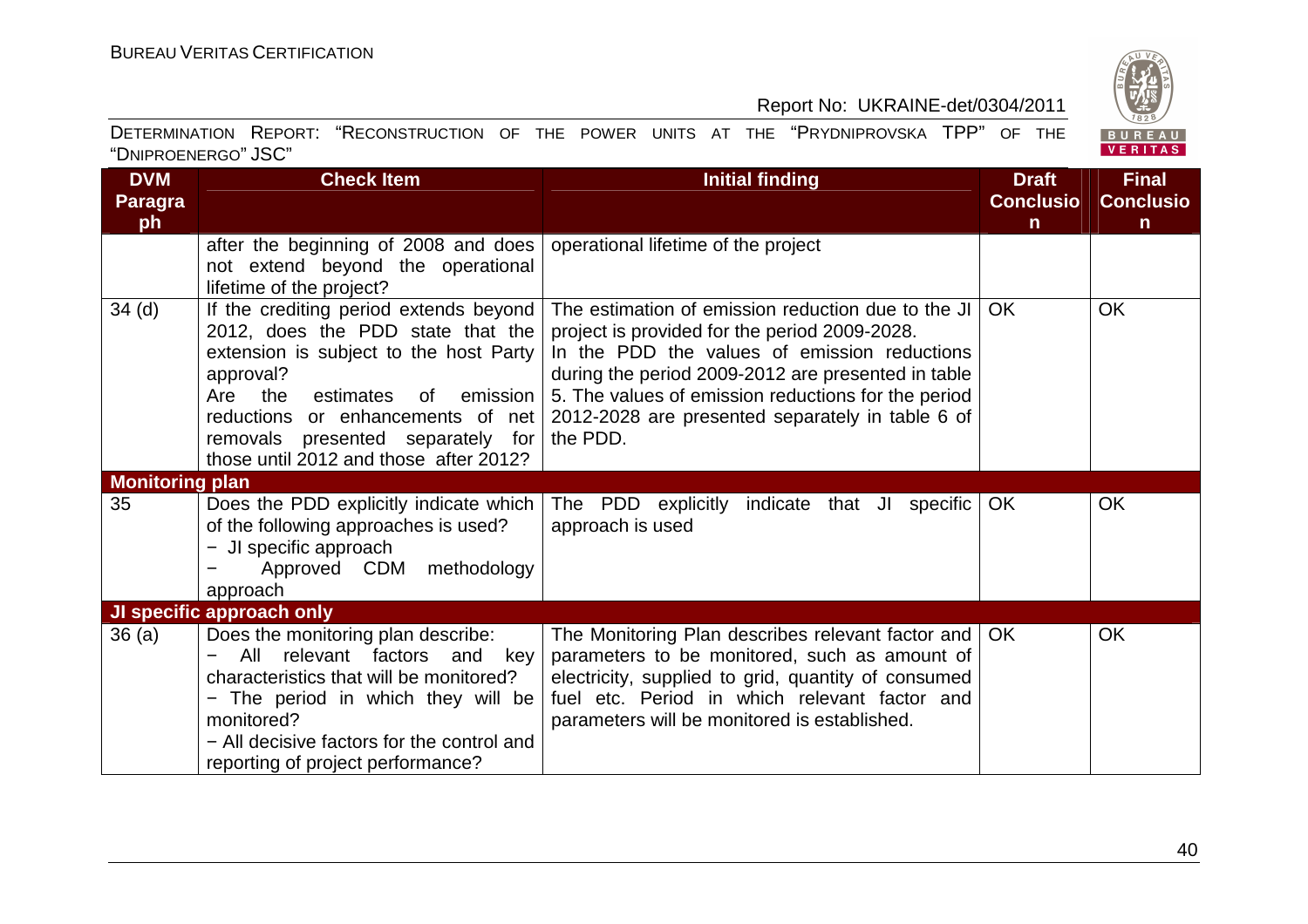

| <b>DVM</b>                       | <b>Check Item</b>                                                                                                                                                                                                                                                                                                                                                   | <b>Initial finding</b>                                                                                                                                                                                                                                                                                                                     | <b>Draft</b>     | <b>Final</b>     |
|----------------------------------|---------------------------------------------------------------------------------------------------------------------------------------------------------------------------------------------------------------------------------------------------------------------------------------------------------------------------------------------------------------------|--------------------------------------------------------------------------------------------------------------------------------------------------------------------------------------------------------------------------------------------------------------------------------------------------------------------------------------------|------------------|------------------|
| <b>Paragra</b>                   |                                                                                                                                                                                                                                                                                                                                                                     |                                                                                                                                                                                                                                                                                                                                            | <b>Conclusio</b> | <b>Conclusio</b> |
| ph                               |                                                                                                                                                                                                                                                                                                                                                                     |                                                                                                                                                                                                                                                                                                                                            | $\mathsf{n}$     | $\mathsf{n}$     |
| 36 <sub>(b)</sub>                | Does the monitoring plan specify the<br>indicators, constants and variables<br>used that are reliable, valid and provide<br>transparent picture of the emission<br>reductions or enhancements of net<br>removals to be monitored?                                                                                                                                   | The monitoring plan specifies the indicators,<br>constants and variables in transparent manner.                                                                                                                                                                                                                                            | OK               | Ok               |
| 36 <sub>(b)</sub>                | If default values are used:<br>- Are accuracy and reasonableness<br>carefully balanced in their selection?<br>- Do the default values originate from $ $<br>recognized sources?<br>- Are the default values supported by<br>statistical<br>analyses<br>providing<br>reasonable confidence levels?<br>- Are the default values presented in a<br>transparent manner? | The monitoring plan specify that next constants<br>are used for ERUs calculations:<br>oxidation factor of the fuel<br>Emission factor of the fuel.<br>$\sim 100$<br>Oxidation factors for coal, natural gas and heavy<br>fuel oil was chosen in accordance with IPCC<br>guidelines. For emission factor of the carbon see<br><b>CAR 09</b> | OK.              | <b>OK</b>        |
| 36 <sub>(b)</sub> <sub>(i)</sub> | For those values that are to be<br>provided by the project participants,<br>does the monitoring plan clearly<br>indicate how the values are to be<br>selected and justified?                                                                                                                                                                                        | The sources of values, provided by the project<br>participants are clearly indicates in the monitoring<br>plan                                                                                                                                                                                                                             | OK.              | <b>OK</b>        |
| $36$ (b) (ii)                    | For other values,<br>- Does the monitoring plan clearly<br>indicate the precise references from<br>which these values are taken?                                                                                                                                                                                                                                    | See section 36 (b) (i) of this protocol                                                                                                                                                                                                                                                                                                    | <b>OK</b>        | <b>OK</b>        |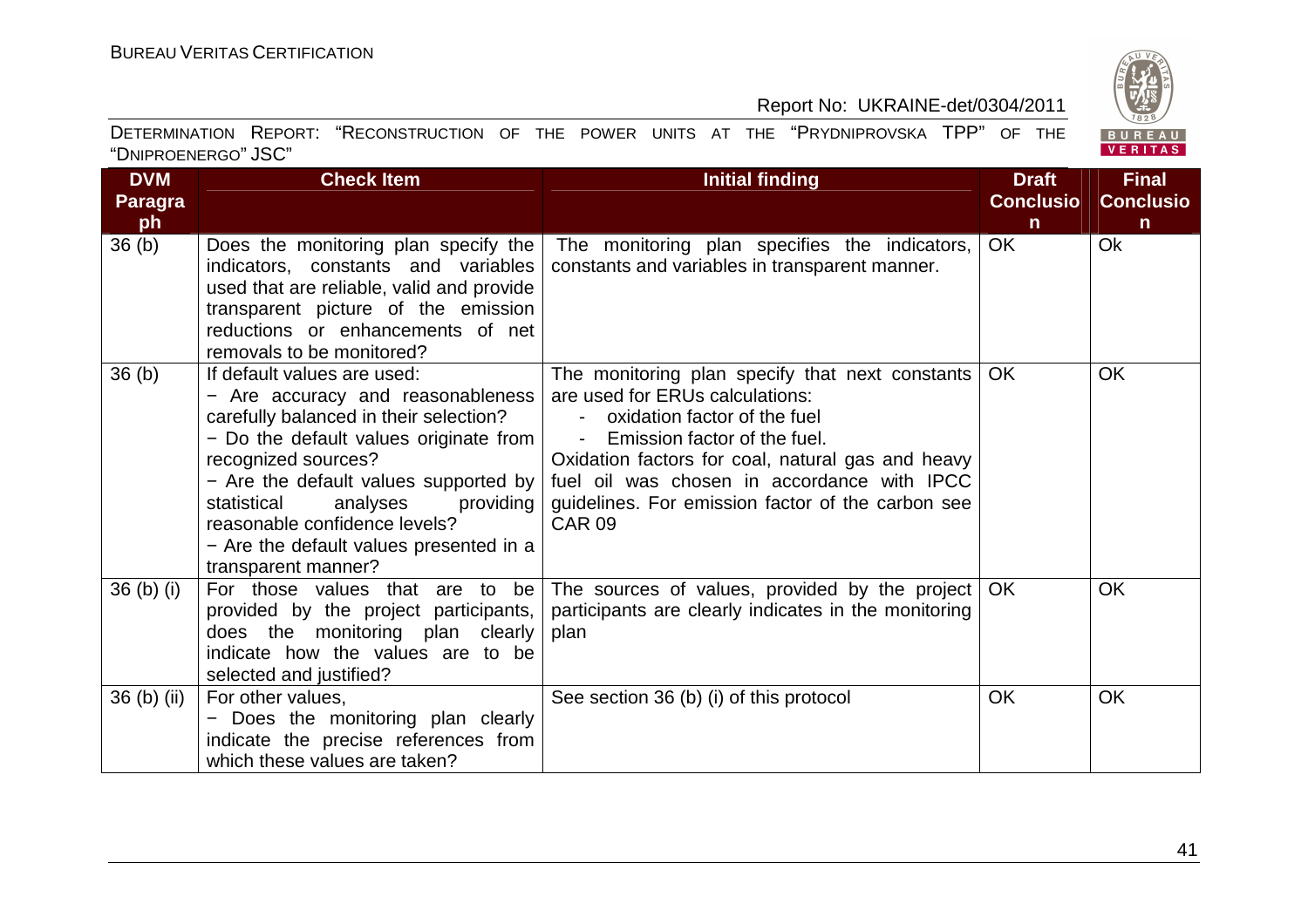

| <b>DVM</b>                       | <b>Check Item</b>                                                                                                                                                                          | <b>Initial finding</b>                                                                                                                                                                                                                                                                                          | <b>Draft</b>                     | <b>Final</b>                     |
|----------------------------------|--------------------------------------------------------------------------------------------------------------------------------------------------------------------------------------------|-----------------------------------------------------------------------------------------------------------------------------------------------------------------------------------------------------------------------------------------------------------------------------------------------------------------|----------------------------------|----------------------------------|
| <b>Paragra</b><br>ph             |                                                                                                                                                                                            |                                                                                                                                                                                                                                                                                                                 | <b>Conclusio</b><br>$\mathsf{n}$ | <b>Conclusio</b><br>$\mathsf{n}$ |
|                                  | - Is the conservativeness of the values<br>provided justified?                                                                                                                             |                                                                                                                                                                                                                                                                                                                 |                                  |                                  |
| 36 (b) (iii)                     | For all data sources, does the<br>monitoring plan specify the procedures<br>to be followed if expected data are<br>unavailable?                                                            | Corrective Action Request 14<br>Please, specify the procedures to be followed if<br>expected monitoring data are unavailable.                                                                                                                                                                                   | CAR14                            | <b>OK</b>                        |
| 36<br>(b)<br>(iv)                | Are International System Unit (SI units)<br>used?                                                                                                                                          | International System Units aren't used, but some<br>units are used.                                                                                                                                                                                                                                             | <b>OK</b>                        | <b>OK</b>                        |
| 36(b)(v)                         | Does the monitoring plan note any<br>parameters, coefficients, variables, etc.<br>that are used to calculate baseline<br>emissions or net removals but are<br>obtained through monitoring? | The monitoring plan doesn't note any parameters,<br>coefficients, variables, etc that are to be obtained<br>though monitoring in order to calculate baseline<br>emissions                                                                                                                                       | <b>OK</b>                        | <b>OK</b>                        |
| 36 <sub>(b)</sub> <sub>(v)</sub> | Is the use of parameters, coefficients,<br>variables, etc. consistent between the<br>baseline and monitoring plan?                                                                         | According to the monitoring plan and the PDD, the<br>use of parameters and variables are consistent<br>between the baseline and monitoring plan.                                                                                                                                                                | <b>OK</b>                        | <b>OK</b>                        |
| 36 <sub>(c)</sub>                | Does the monitoring plan draw on the<br>list of standard variables contained in<br>appendix B of "Guidance on criteria for<br>baseline setting and monitoring"?                            | The monitoring plan is established taking into $\overline{\text{OK}}$<br>account the list of standard variables contained in<br>appendix B of "Guidance on criteria for baseline<br>setting and monitoring". For instance, Carbon<br>Emission Factor for electricity ( $EFCO2$ ) is used in<br>given JI project |                                  | <b>OK</b>                        |
| 36 <sub>(d)</sub>                | Does the monitoring plan explicitly and<br>clearly distinguish:                                                                                                                            | <b>Corrective Action Request 15</b><br>Please, clearly indicate in the monitoring plan of<br>(i) Data and parameters that are not   the PDD division of the parameters into three                                                                                                                               | CAR15                            | <b>OK</b>                        |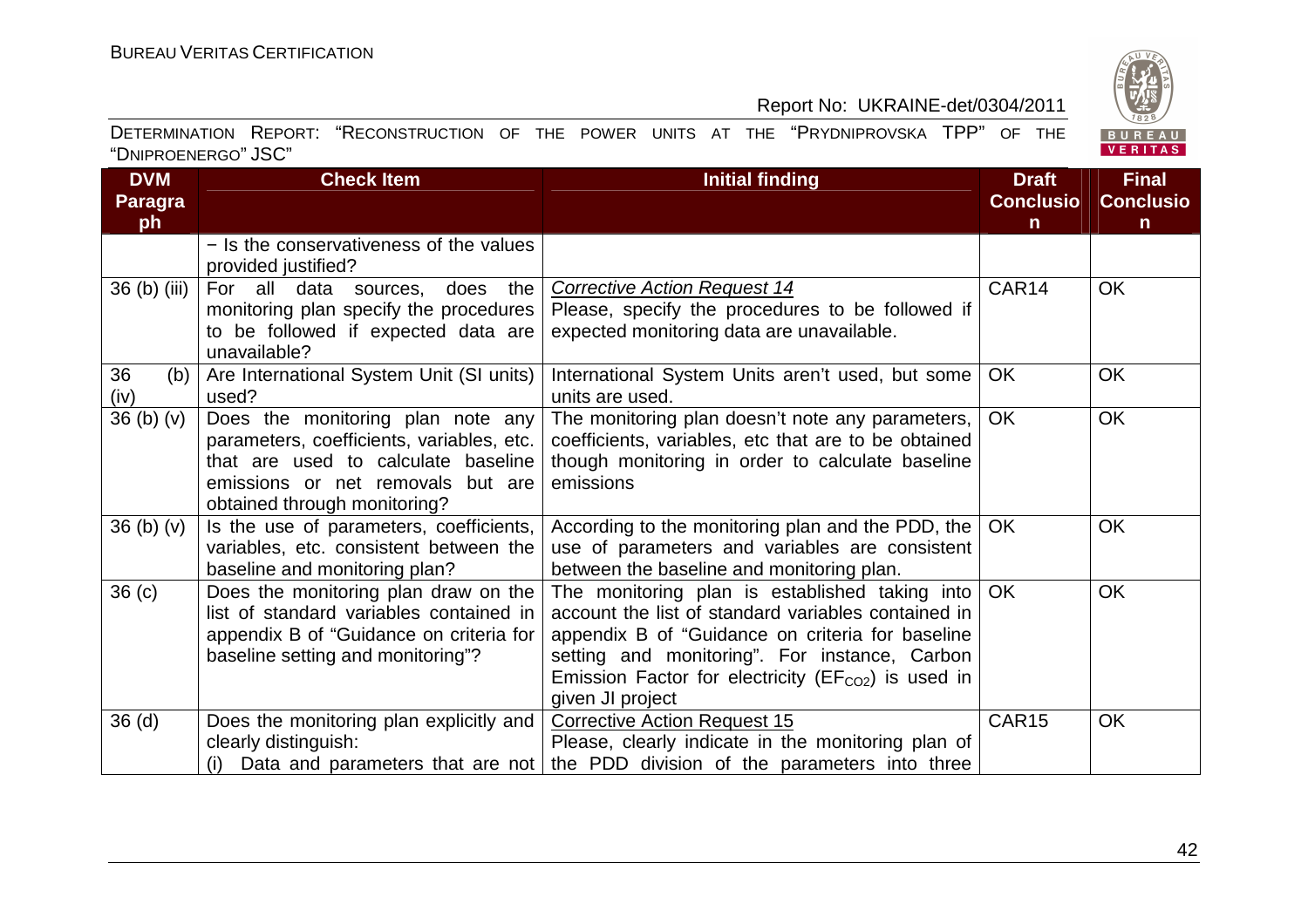BUREAU<br>VERITAS

#### Report No: UKRAINE-det/0304/2011

| <b>DVM</b>     | <b>Check Item</b>                                   | <b>Initial finding</b>                                                         | <b>Draft</b>     | <b>Final</b>     |
|----------------|-----------------------------------------------------|--------------------------------------------------------------------------------|------------------|------------------|
| <b>Paragra</b> |                                                     |                                                                                | <b>Conclusio</b> | <b>Conclusio</b> |
| ph             |                                                     |                                                                                | $\mathsf{n}$     | n.               |
|                | monitored throughout the crediting                  | groups, such as:                                                               |                  |                  |
|                | period, but are determined only once                | (i) Data and parameters that are not monitored                                 |                  |                  |
|                | (and thus remain fixed throughout the               | throughout the crediting period, but are determined                            |                  |                  |
|                | crediting period), and that are available           | only once (and thus remain fixed throughout the                                |                  |                  |
|                | already at the stage of determination?              | crediting period), and that are available already at                           |                  |                  |
|                | (ii) Data and parameters that are not               | the stage of determination;                                                    |                  |                  |
|                | monitored throughout the crediting                  | (ii) Data and parameters that are not monitored                                |                  |                  |
|                | period, but are determined only once                | throughout the crediting period, but are determined                            |                  |                  |
|                | (and thus remain fixed throughout the               | only once (and thus remain fixed throughout the                                |                  |                  |
|                | crediting period), but that are not                 | crediting period), but that are not already available                          |                  |                  |
|                | already available at the stage of<br>determination? | at the stage of determination;<br>(iii) Data and parameters that are monitored |                  |                  |
|                | (iii) Data and parameters that are                  | throughout the crediting period.                                               |                  |                  |
|                | monitored throughout the<br>crediting               | If any group is not applicable to parameters and                               |                  |                  |
|                | period?                                             | data of given JI project, please, state so in the                              |                  |                  |
|                |                                                     | PDD.                                                                           |                  |                  |
| 36(e)          | Does the monitoring plan describe the               | Methods for data monitoring and establish                                      | <b>OK</b>        | <b>OK</b>        |
|                | methods employed for data monitoring                | frequency of the last ones are specified in the                                |                  |                  |
|                | (including its frequency) and recording?            | monitoring plan described in the PDD.                                          |                  |                  |
| 36(f)          | Does the monitoring plan elaborate all              | Monitoring plan elaborates the formulae used for                               | OK               | OK               |
|                | algorithms and formulae used for the                | calculation and estimation of baseline emissions                               |                  |                  |
|                | estimation/calculation<br>0f<br>baseline            | and emission reductions due to the JI project                                  |                  |                  |
|                | emissions/removals<br>and<br>project                | implementation.                                                                |                  |                  |
|                | emissions/removals<br>direct<br><b>or</b>           |                                                                                |                  |                  |
|                | monitoring of emission reductions from              |                                                                                |                  |                  |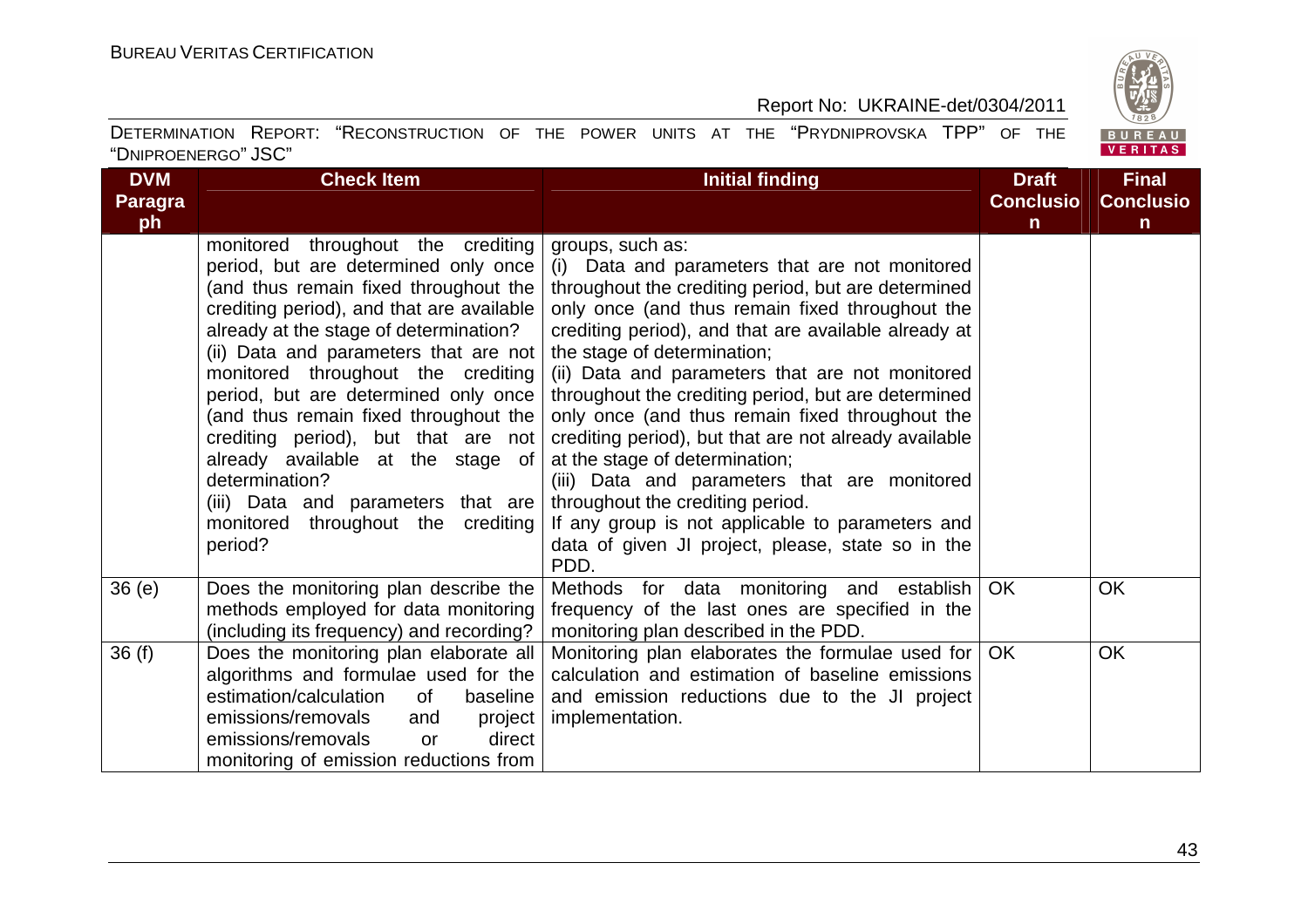

| <b>DVM</b>     | <b>Check Item</b>                                                                                                                                                    | <b>Initial finding</b>                                                                                                                                        | <b>Draft</b>     | <b>Final</b>     |
|----------------|----------------------------------------------------------------------------------------------------------------------------------------------------------------------|---------------------------------------------------------------------------------------------------------------------------------------------------------------|------------------|------------------|
| <b>Paragra</b> |                                                                                                                                                                      |                                                                                                                                                               | <b>Conclusio</b> | <b>Conclusio</b> |
| ph             |                                                                                                                                                                      |                                                                                                                                                               | $\mathsf{n}$     | $\mathsf{n}$     |
|                | the project, leakage, as appropriate?                                                                                                                                |                                                                                                                                                               |                  |                  |
| 36 (f) (i)     | Is the underlying rationale for the<br>algorithms/formulae explained?                                                                                                | The underlying rationale for the formulae is<br>presented                                                                                                     | <b>OK</b>        | <b>OK</b>        |
| 36 (f) (ii)    | Are consistent variables, equation<br>formats, subscripts etc. used?                                                                                                 | All variables and equation formats are consistent<br>and used in appropriately way.                                                                           | <b>OK</b>        | <b>OK</b>        |
| 36 (f) (iii)   | Are all equations numbered?                                                                                                                                          | Equations needed for calculations described in<br>section D and section E of the PDD. All equations<br>are numbered.                                          | <b>OK</b>        | <b>OK</b>        |
| 36 (f) (iv)    | Are all variables, with units indicated<br>defined?                                                                                                                  | <b>Corrective Action Request 16</b><br>Please provide in section D.1.1.2 units for the<br>share of fuel, consumed for energy production in<br>section D.1.1.2 | <b>CAR 16</b>    | <b>OK</b>        |
| 36(f)(v)       | the<br>conservativeness<br>ls.<br>0f<br>the<br>algorithms/procedures justified?                                                                                      | The conservativeness of the procedures is justified                                                                                                           | <b>OK</b>        | <b>OK</b>        |
| 36(f)(v)       | To the extent possible, are methods to<br>quantitatively account for uncertainty in<br>key parameters included?                                                      | Uncertainty level in key parameters identified as<br>low in table D.2 "Quality control and quality<br>assurance procedures undertaken for data<br>monitored". | <b>OK</b>        | <b>OK</b>        |
| 36 (f) (vi)    | Is consistency between the elaboration<br>of the<br>baseline scenario and the procedure<br>for calculating the emissions or net<br>removals of the baseline ensured? | There is consistency between the elaboration of<br>the baseline scenario and the procedure for<br>calculating the emissions of the baseline scenario.         | <b>OK</b>        | <b>OK</b>        |
| 36 (f) (vii)   | Are any parts of the algorithms or<br>formulae that are not self-evident                                                                                             | Used formulae are explained.                                                                                                                                  | <b>OK</b>        | OK               |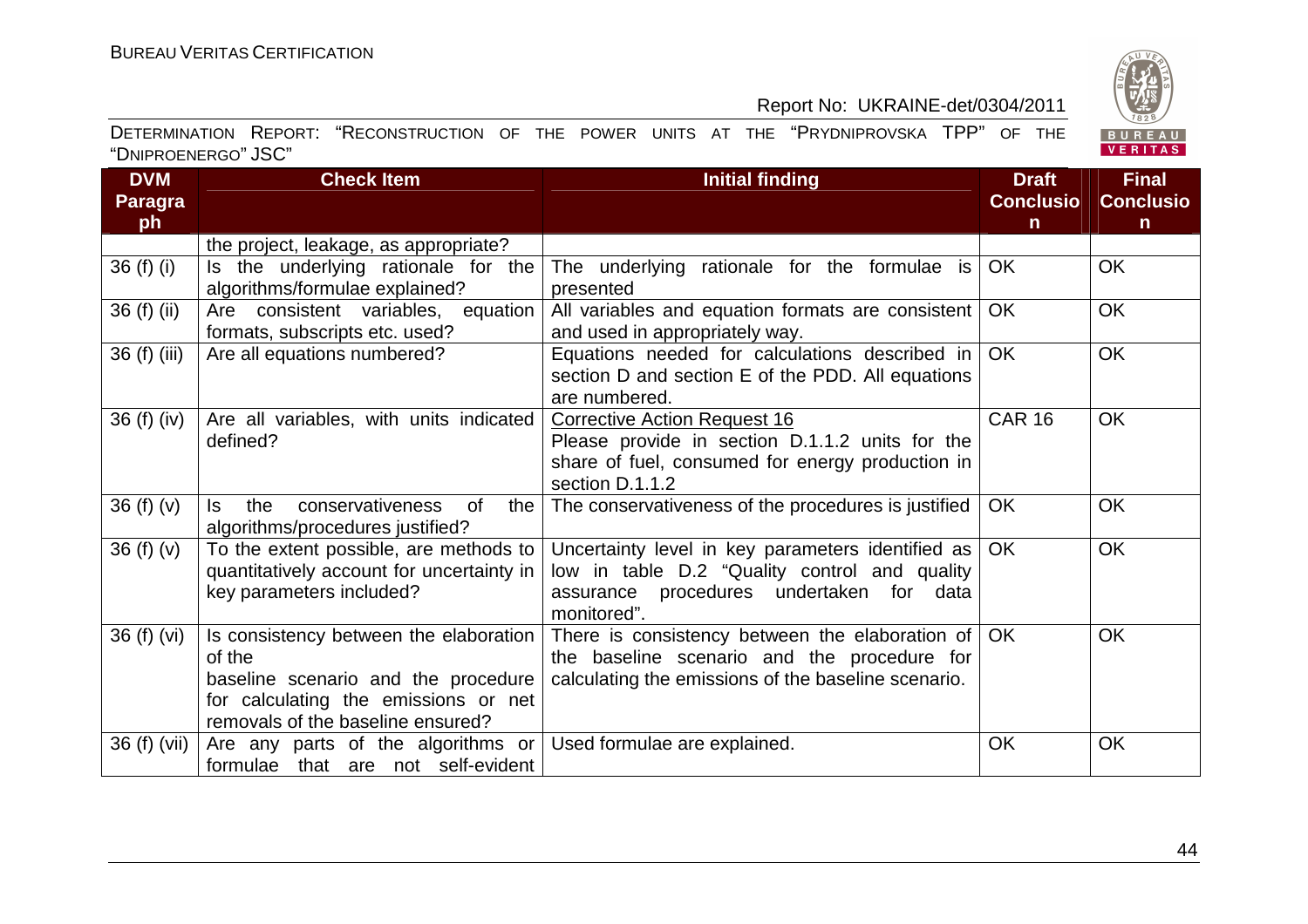

| <b>DVM</b>     | <b>Check Item</b>                                                                                                                                                                                           | <b>Initial finding</b>                                                                                                                                                                                                                                                                                                                               | <b>Draft</b>     | <b>Final</b>     |
|----------------|-------------------------------------------------------------------------------------------------------------------------------------------------------------------------------------------------------------|------------------------------------------------------------------------------------------------------------------------------------------------------------------------------------------------------------------------------------------------------------------------------------------------------------------------------------------------------|------------------|------------------|
| <b>Paragra</b> |                                                                                                                                                                                                             |                                                                                                                                                                                                                                                                                                                                                      | <b>Conclusio</b> | <b>Conclusio</b> |
| ph             |                                                                                                                                                                                                             |                                                                                                                                                                                                                                                                                                                                                      | $\mathsf{n}$     | $\mathsf{n}$     |
|                | explained?                                                                                                                                                                                                  |                                                                                                                                                                                                                                                                                                                                                      |                  |                  |
| 36 (f) (vii)   | Is it justified that the procedure is<br>consistent with standard technical                                                                                                                                 | In the PDD project developer describes the<br>monitoring procedure that is in compliance with                                                                                                                                                                                                                                                        | <b>OK</b>        | <b>OK</b>        |
|                | procedures in the relevant sector?                                                                                                                                                                          | technical procedure at Prydniprovska TPP.                                                                                                                                                                                                                                                                                                            |                  |                  |
| 36 (f) (vii)   | Are references provided as necessary?                                                                                                                                                                       | <b>Corrective Action Request 17</b><br>Please, provide in the sub-section D.1.5 of the                                                                                                                                                                                                                                                               | CAR17            | OK               |
|                |                                                                                                                                                                                                             | PDD references to the national environmental<br>legislation in relevant sectors.                                                                                                                                                                                                                                                                     |                  |                  |
| 36 (f) (vii)   | implicit<br>and<br>explicit<br>Are<br>key                                                                                                                                                                   | Key assumptions are explained in the PDD.                                                                                                                                                                                                                                                                                                            | <b>OK</b>        | <b>OK</b>        |
|                | assumptions explained in a transparent                                                                                                                                                                      |                                                                                                                                                                                                                                                                                                                                                      |                  |                  |
|                | manner?                                                                                                                                                                                                     |                                                                                                                                                                                                                                                                                                                                                      |                  |                  |
| 36 (f) (vii)   | Is it clearly stated which assumptions<br>procedures have<br>significant<br>and<br>uncertainty associated with them, and<br>how such uncertainty is to be                                                   | In the project design document there is not stated<br>any information about significant uncertainty level<br>of assumptions and procedures.                                                                                                                                                                                                          | OK               | OK               |
| 36 (f) (vii)   | addressed?<br>Is the uncertainty of key parameters                                                                                                                                                          | In the PDD project developer described the $OK$                                                                                                                                                                                                                                                                                                      |                  | <b>OK</b>        |
|                | described and, where possible, is an<br>uncertainty range at 95% confidence<br>level for key parameters for the<br>calculation of emission reductions or<br>enhancements<br>of net<br>removals<br>provided? | uncertainty level of key parameters. Uncertainty<br>level of concerned data was assessed as low.<br>Measuring devices for monitoring of<br>key<br>parameters are calibrated/verified in compliance<br>with the state regulation, Prydniprovska TPP<br>standards and approved methodologies in order to<br>assure quality control of monitoring data. |                  |                  |
| 36(q)          | Does the monitoring plan identify a                                                                                                                                                                         | No national or international monitoring standard   OK                                                                                                                                                                                                                                                                                                |                  | <b>OK</b>        |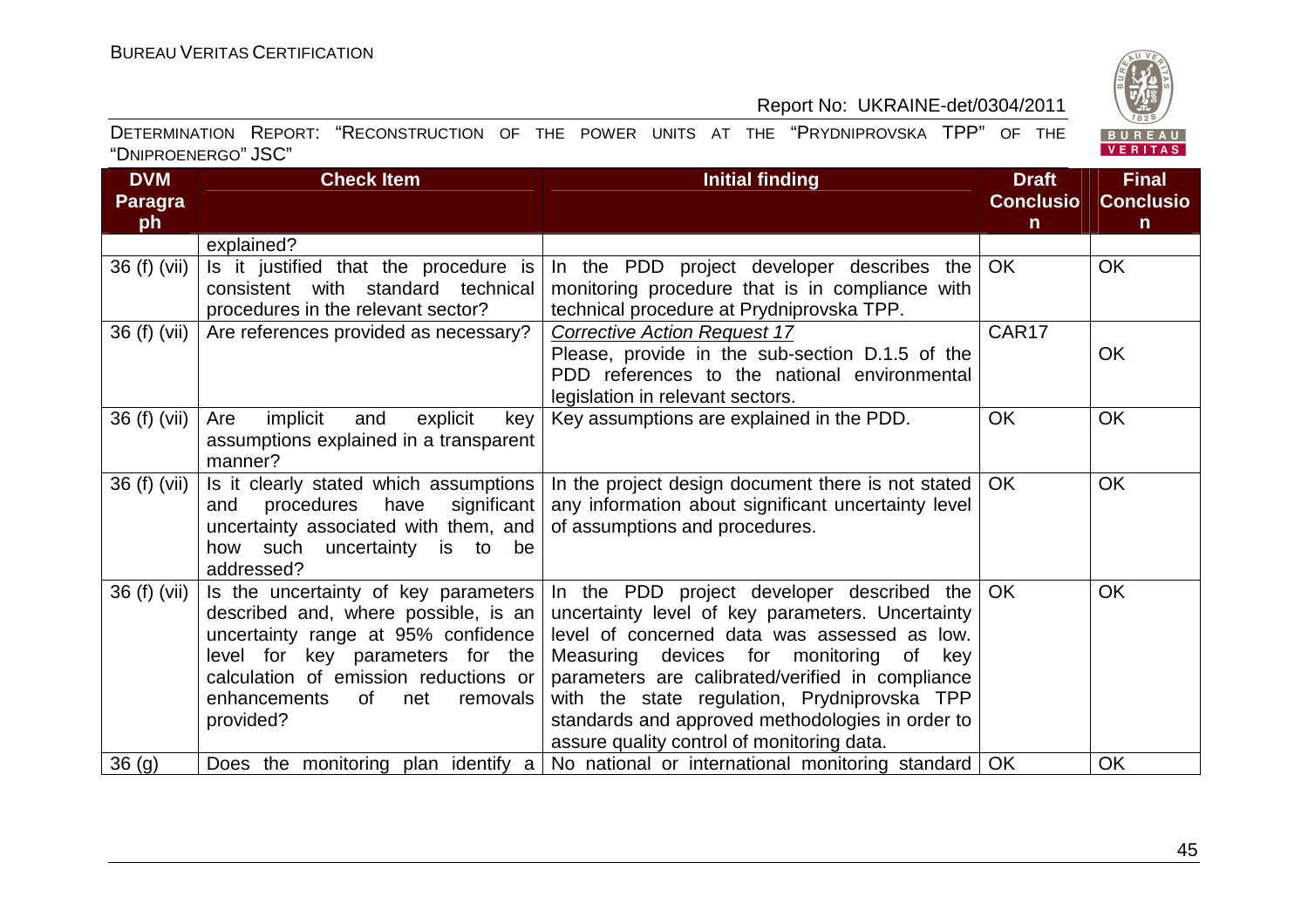BUREAU<br>VERITAS

#### Report No: UKRAINE-det/0304/2011

| <b>DVM</b>     | <b>Check Item</b>                                                                                                                                                                                                                                                                                      | <b>Initial finding</b>                                                                                                                                                                                                                                                                                                               | <b>Draft</b>      | <b>Final</b>     |
|----------------|--------------------------------------------------------------------------------------------------------------------------------------------------------------------------------------------------------------------------------------------------------------------------------------------------------|--------------------------------------------------------------------------------------------------------------------------------------------------------------------------------------------------------------------------------------------------------------------------------------------------------------------------------------|-------------------|------------------|
| <b>Paragra</b> |                                                                                                                                                                                                                                                                                                        |                                                                                                                                                                                                                                                                                                                                      | <b>Conclusio</b>  | <b>Conclusio</b> |
| ph             | national or international monitoring<br>standard if such standard has to be<br>and/or is applied to certain aspects of<br>the project?<br>Does the monitoring plan provide a<br>reference as to where a detailed<br>description of the standard can be<br>found?                                       | are used for monitoring of the JI project<br>implementation.                                                                                                                                                                                                                                                                         | $\mathsf{n}$      | $\mathsf{n}$     |
| 36(h)          | Does the monitoring plan document   Not applicable for given JI project.<br>statistical techniques, if used for<br>monitoring, and that they are used in a<br>conservative manner?                                                                                                                     |                                                                                                                                                                                                                                                                                                                                      | <b>OK</b>         | <b>OK</b>        |
| 36 (i)         | Does the monitoring plan present the<br>quality<br>and<br>control<br>assurance<br>procedures for the monitoring process,<br>including, as appropriate, information<br>on calibration and on how records on<br>data and/or method validity and<br>accuracy are kept and made available<br>upon request? | In monitoring plan section $D.2$ and $D.3$ of the $CAR18$<br>quality<br>assurance and control procedures,<br>including information about calibration and how<br>monitoring data are to be recorded and collected.<br><b>Corrective Action Request 18</b><br>Please, provide Calibration plan of JI project<br>measurement equipment. |                   | <b>OK</b>        |
| 36 (j)         | Does the monitoring plan clearly<br>identify the responsibilities and the<br>authority regarding the monitoring<br>activities?                                                                                                                                                                         | <b>Corrective Action Request 19</b><br>Please identify the responsible departments and<br>persons regarding monitoring activities of the JI<br>project in section D.2 and section D.3 of the PDD.                                                                                                                                    | CAR <sub>19</sub> | <b>OK</b>        |
| 36(k)          | Does the monitoring plan, on the                                                                                                                                                                                                                                                                       | According to the section B.2 of the PDD, no similar                                                                                                                                                                                                                                                                                  | <b>OK</b>         | <b>OK</b>        |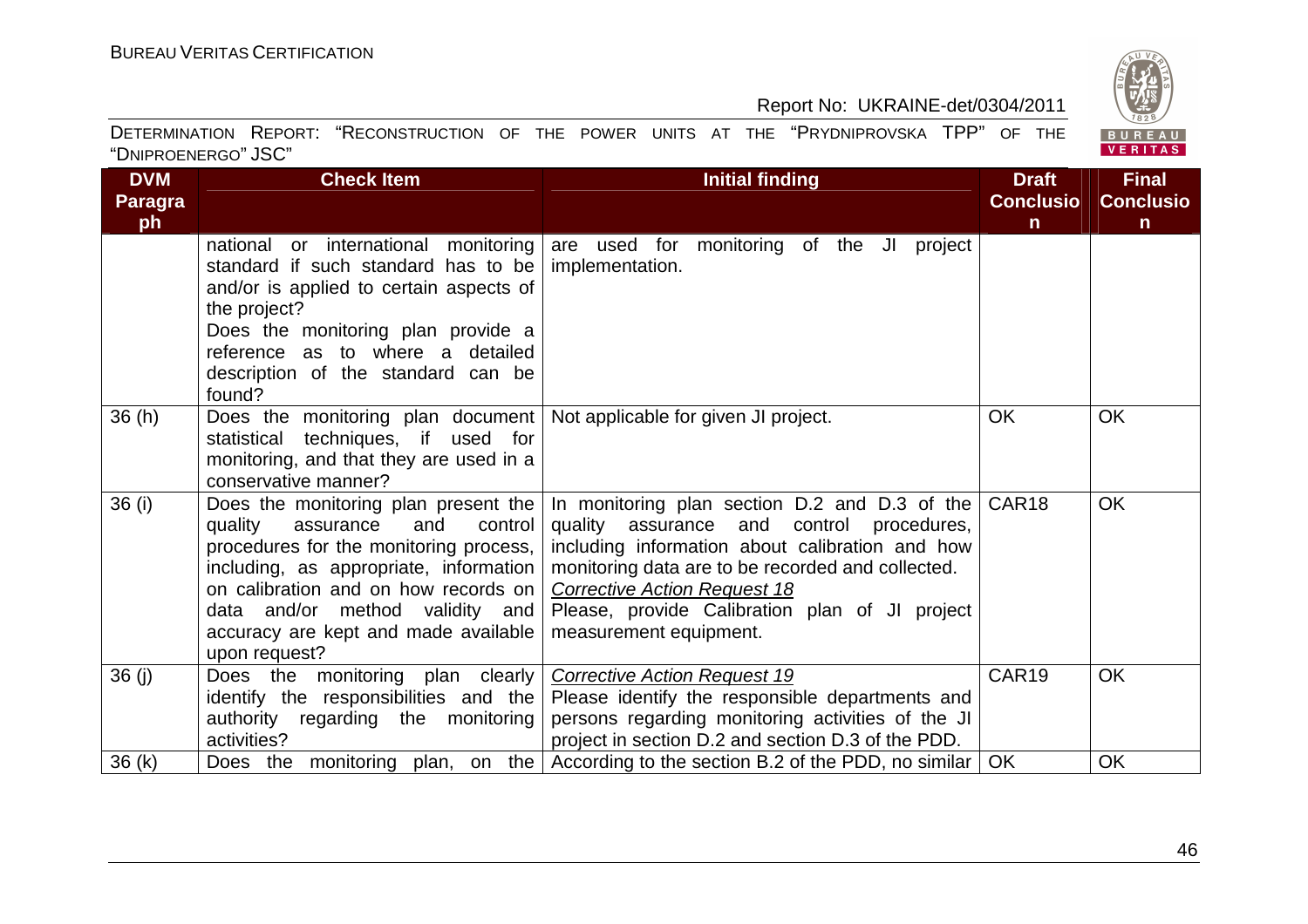BUREAU<br>VERITAS

|                     | DETERMINATION REPORT: "RECONSTRUCTION OF THE POWER UNITS AT THE "PRYDNIPROVSKA TPP" OF THE |  |  |  |  |  |
|---------------------|--------------------------------------------------------------------------------------------|--|--|--|--|--|
| "DNIPROENERGO" JSC" |                                                                                            |  |  |  |  |  |

| <b>DVM</b>     | <b>Check Item</b>                                                                                                                                                                                                                                                                                               | <b>Initial finding</b>                                                                                                                                                                                                                                                                                                                                                         | <b>Draft</b>      | <b>Final</b>     |
|----------------|-----------------------------------------------------------------------------------------------------------------------------------------------------------------------------------------------------------------------------------------------------------------------------------------------------------------|--------------------------------------------------------------------------------------------------------------------------------------------------------------------------------------------------------------------------------------------------------------------------------------------------------------------------------------------------------------------------------|-------------------|------------------|
| <b>Paragra</b> |                                                                                                                                                                                                                                                                                                                 |                                                                                                                                                                                                                                                                                                                                                                                | <b>Conclusio</b>  | <b>Conclusio</b> |
| ph             |                                                                                                                                                                                                                                                                                                                 |                                                                                                                                                                                                                                                                                                                                                                                | $\mathsf{n}$      | n.               |
|                | whole,<br>reflect<br>monitoring<br>good<br>practices appropriate to the project<br>type?<br>If it is a JI LULUCF project, is the good<br>practice guidance developed by IPCC<br>applied?                                                                                                                        | activity to this project is identified in Ukraine, so<br>good monitoring practice to this type project is<br>unavailable.                                                                                                                                                                                                                                                      |                   |                  |
| $36$ (I)       | Does the monitoring plan provide, in<br>tabular form, a complete compilation of<br>the data that need to be collected for its<br>application, including data that are<br>measured or sampled and data that are<br>collected from other sources but not<br>including data that are calculated with<br>equations? | Presented in the PDD monitoring plan provides a  <br>complete compilation of the data that need to be<br>collected for its application, including data that are<br>measured or sampled and data that are collected<br>from other sources. Data connected with baseline<br>scenario and emission reduction calculation are<br>stated in tabular format in section D of the PDD. | <b>OK</b>         | <b>OK</b>        |
| 36(m)          | Does the monitoring plan indicate that<br>the data monitored and required for<br>verification are to be kept for two years<br>after the last transfer of ERUs for the<br>project?                                                                                                                               | <b>Corrective Action Request 20</b><br>Please, indicate in the sub-section D.3 of the PDD<br>that the data monitored and required for<br>verification are to be kept for two years after the<br>last transfer of ERUs for the project                                                                                                                                          | CAR <sub>20</sub> | <b>OK</b>        |
| 37             | If selected elements or combinations of<br>approved CDM methodologies<br>or<br>methodological tools are used<br>for<br>establishing the monitoring plan, are<br>the selected elements or combination,<br>together with elements supplementary                                                                   | There is not any selected<br>elements<br>or 1<br>combinations of approved CDM methodologies                                                                                                                                                                                                                                                                                    | <b>OK</b>         | <b>OK</b>        |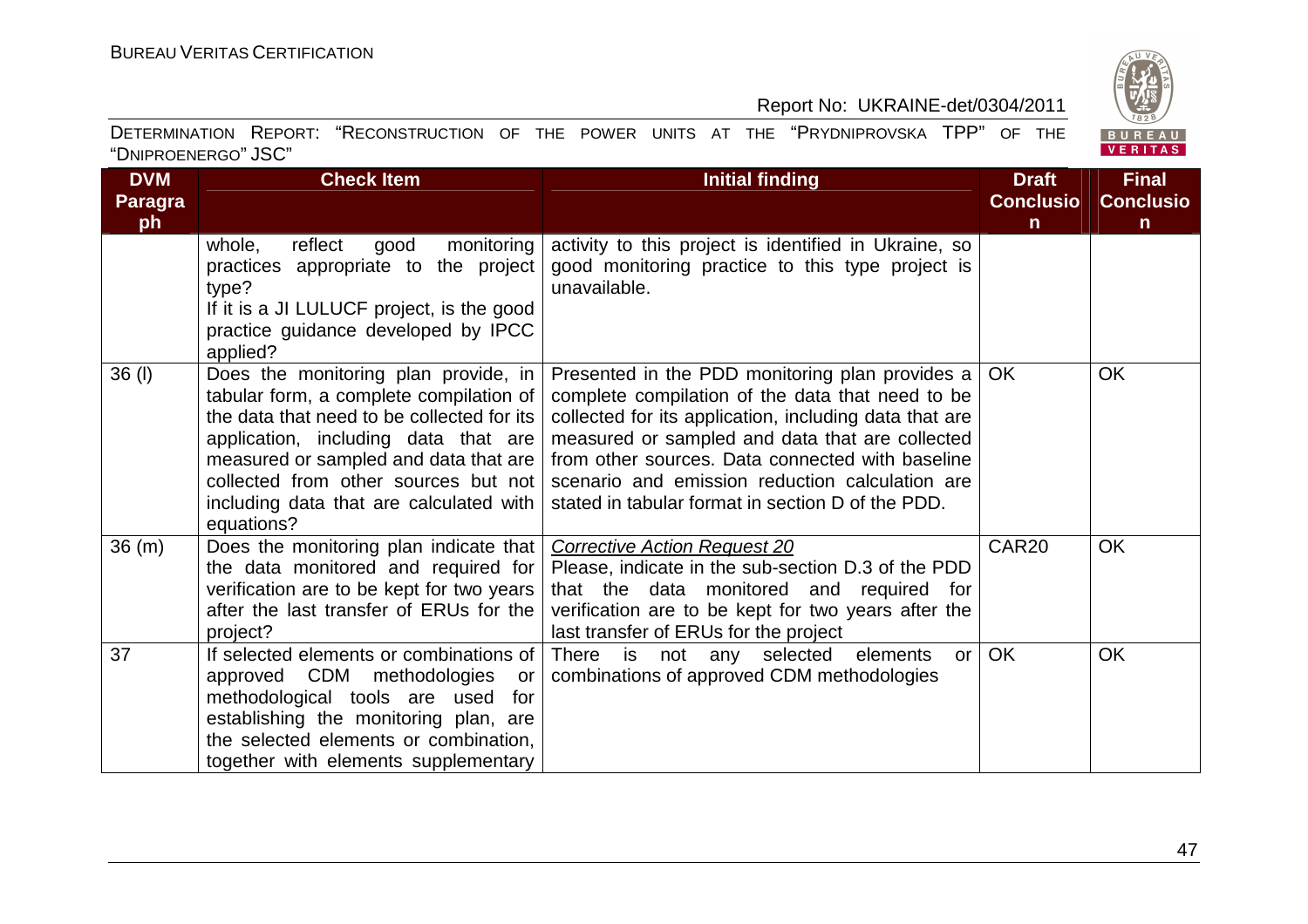

| <b>DVM</b>     | <b>Check Item</b>                                                                                                                                                                                                                   | <b>Initial finding</b>                                                                                                                                                                                                                                                                                | <b>Draft</b>     | <b>Final</b>     |
|----------------|-------------------------------------------------------------------------------------------------------------------------------------------------------------------------------------------------------------------------------------|-------------------------------------------------------------------------------------------------------------------------------------------------------------------------------------------------------------------------------------------------------------------------------------------------------|------------------|------------------|
| <b>Paragra</b> |                                                                                                                                                                                                                                     |                                                                                                                                                                                                                                                                                                       | <b>Conclusio</b> | <b>Conclusio</b> |
| ph             |                                                                                                                                                                                                                                     |                                                                                                                                                                                                                                                                                                       | n.               | $\mathsf{n}$     |
|                | developed by the project participants in                                                                                                                                                                                            |                                                                                                                                                                                                                                                                                                       |                  |                  |
|                | line with 36 above?                                                                                                                                                                                                                 |                                                                                                                                                                                                                                                                                                       |                  |                  |
|                | Approved CDM methodology approach only_Not applicable                                                                                                                                                                               |                                                                                                                                                                                                                                                                                                       |                  |                  |
|                |                                                                                                                                                                                                                                     | Applicable to both JI specific approach and approved CDM methodology approach_Not applicable                                                                                                                                                                                                          |                  |                  |
| <b>Leakage</b> |                                                                                                                                                                                                                                     |                                                                                                                                                                                                                                                                                                       |                  |                  |
|                | JI specific approach only                                                                                                                                                                                                           |                                                                                                                                                                                                                                                                                                       |                  |                  |
| 40(a)          | Does the PDD appropriately describe<br>an assessment of the potential leakage<br>of the project and appropriately explain<br>which sources of leakage are to be<br>calculated<br>which<br>and<br>can<br>be<br>neglected?            | As project developers regard, as due to the Project   OK<br>implementation the fuel consumption is lowered,<br>so the Leakages due to the fugitive CH4 emission<br>are also lowered. Moreover, this value is<br>vanishingly small and we use the conservative<br>assumption, that the leakage is left |                  | OK               |
| 40(b)          | Does the PDD provide a procedure for<br>an ex ante estimate of leakage?                                                                                                                                                             | According to the information and justification<br>stated in the PDD, leakage is absent. Please, refer<br>to section B.3 of the PDD.                                                                                                                                                                   | <b>OK</b>        | <b>OK</b>        |
|                | Approved CDM methodology approach only_Not applicable                                                                                                                                                                               |                                                                                                                                                                                                                                                                                                       |                  |                  |
|                | Estimation of emission reductions or enhancements of net removals                                                                                                                                                                   |                                                                                                                                                                                                                                                                                                       |                  |                  |
| 42             | Does the PDD indicate which of the<br>following approaches it chooses?<br>(a) Assessment of emissions or net<br>removals in the baseline scenario and<br>in the project scenario<br>(b) Direct assessment of emission<br>reductions | The PDD indicates that assessment of emissions<br>in the baseline scenario and in the project scenario<br>is chosen                                                                                                                                                                                   | <b>OK</b>        | <b>OK</b>        |
| 43             |                                                                                                                                                                                                                                     | If the approach (a) in 42 is chosen, The PDD provides ex ante estimates of emissions                                                                                                                                                                                                                  | <b>OK</b>        | <b>OK</b>        |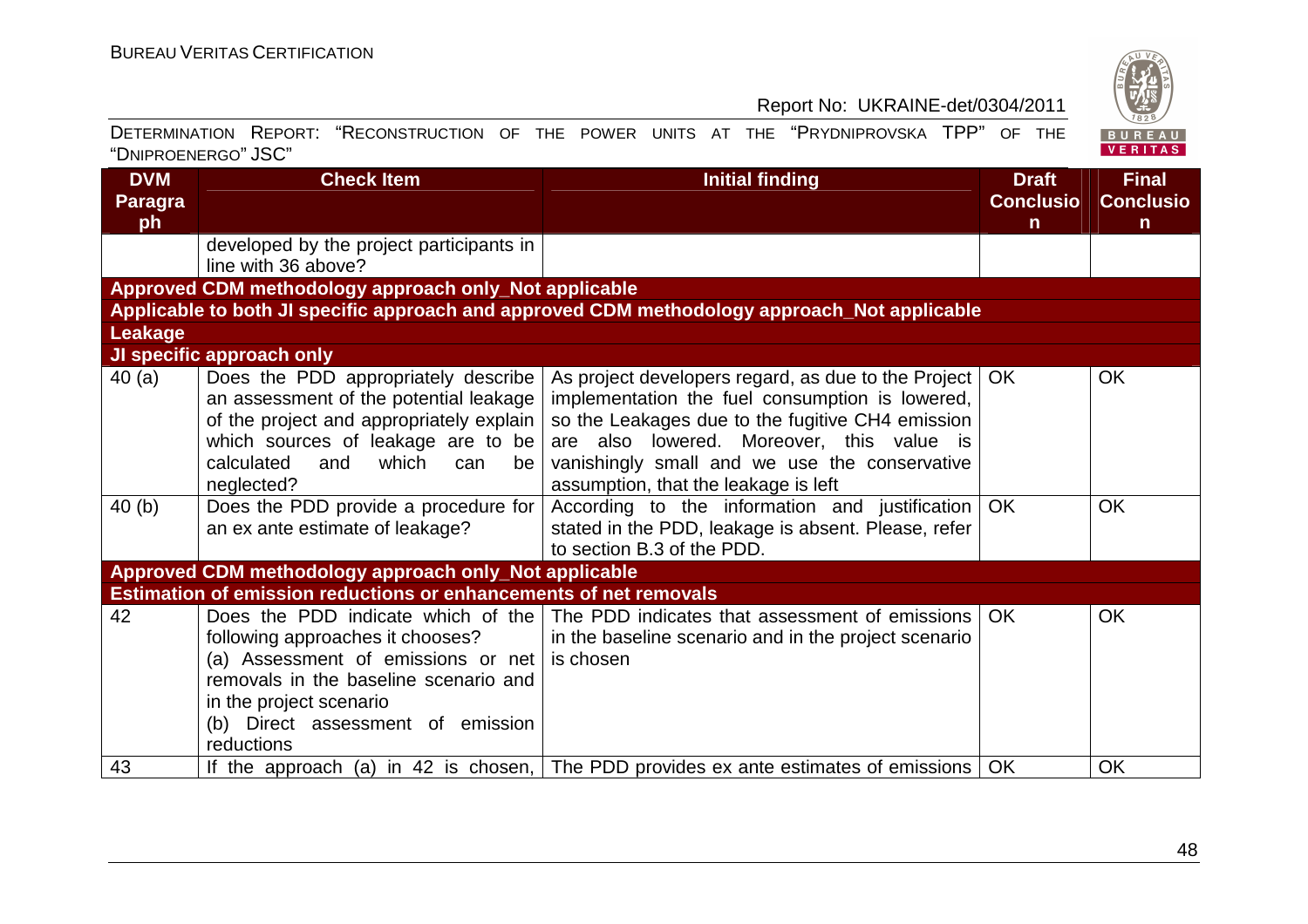

| <b>DVM</b> | <b>Check Item</b>                                                                                                                                                                                                                                                                                                                         | <b>Initial finding</b>                                                                                                                                                                        | <b>Draft</b>                           | <b>Final</b>     |
|------------|-------------------------------------------------------------------------------------------------------------------------------------------------------------------------------------------------------------------------------------------------------------------------------------------------------------------------------------------|-----------------------------------------------------------------------------------------------------------------------------------------------------------------------------------------------|----------------------------------------|------------------|
| Paragra    |                                                                                                                                                                                                                                                                                                                                           |                                                                                                                                                                                               | <b>Conclusio</b>                       | <b>Conclusio</b> |
| ph         |                                                                                                                                                                                                                                                                                                                                           |                                                                                                                                                                                               | $\mathsf{n}$                           | $\mathsf{n}$     |
|            | the PDD provide ex ante<br>does<br>estimates of:<br>(a) Emissions or net removals for the<br>project scenario (within the project)                                                                                                                                                                                                        | for the project and baseline scenario. As for<br>leakage, it is considered as absent, because<br>electric energy producing at the Prydniprovska<br>TPP that does not concern with production, |                                        |                  |
|            | boundary)?<br>(b) Leakage, as applicable?                                                                                                                                                                                                                                                                                                 | transportation and firing of additional amount of<br>fuel at the Prydniprovska TPP                                                                                                            |                                        |                  |
|            | (c) Emissions or net removals for the<br>baseline scenario (within the project<br>boundary)?                                                                                                                                                                                                                                              |                                                                                                                                                                                               |                                        |                  |
|            | (d)<br>Emission<br>reductions<br>or                                                                                                                                                                                                                                                                                                       |                                                                                                                                                                                               |                                        |                  |
|            | enhancements<br>0f<br>net<br>removals<br>adjusted by leakage?                                                                                                                                                                                                                                                                             |                                                                                                                                                                                               |                                        |                  |
| 44         | If the approach (b) in 42 is chosen,<br>does the PDD provide ex ante<br>estimates of:<br>Emission<br>reductions<br>(a)<br>or<br>enhancements of net removals (within<br>the project boundary)?<br>(b) Leakage, as applicable?<br>Emission<br>(c)<br>reductions<br><u>or</u><br>enhancements of<br>net<br>removals<br>adjusted by leakage? | See section 42 of this protocol                                                                                                                                                               |                                        |                  |
| 45         | For both approaches in 42<br>(a) Are the estimates in 43 or 44 given:<br>(i) On a periodic basis?                                                                                                                                                                                                                                         | estimation of baseline<br>The<br>emissions<br>and<br>emission reduction are made on a periodic basis<br>from beginning to the end of the crediting period                                     | CAR <sub>21</sub><br>CAR <sub>22</sub> | <b>OK</b>        |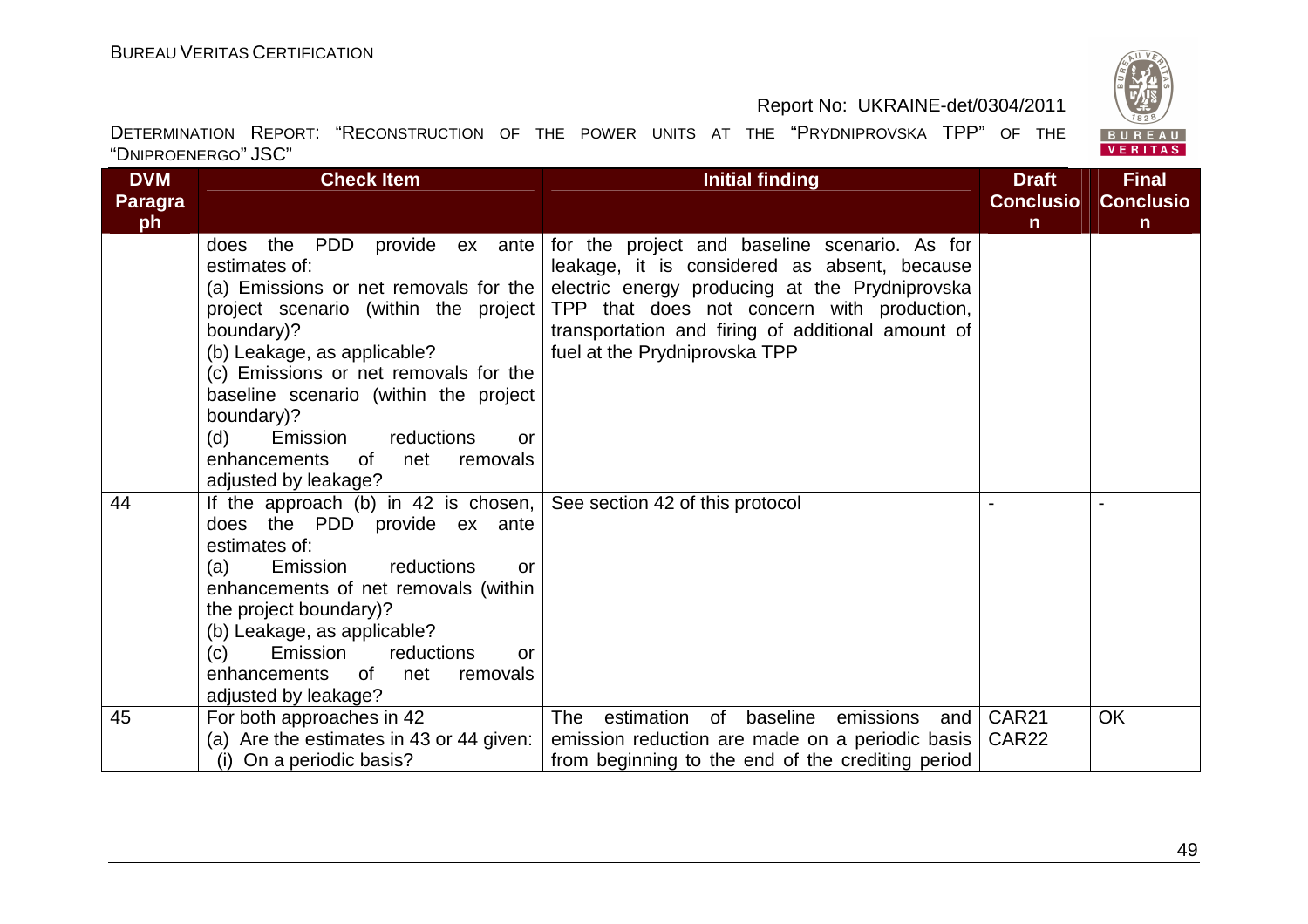BUREAU<br>VERITAS

#### Report No: UKRAINE-det/0304/2011

| <b>DVM</b>     | <b>Check Item</b>                         | <b>Initial finding</b>                                 | <b>Draft</b>     | <b>Final</b>     |
|----------------|-------------------------------------------|--------------------------------------------------------|------------------|------------------|
| <b>Paragra</b> |                                           |                                                        | <b>Conclusio</b> | <b>Conclusio</b> |
| ph             |                                           |                                                        | n                | $\mathsf{n}$     |
|                | (ii) At least from the beginning until    | for each year.                                         |                  |                  |
|                | the end of the crediting period?          | Estimations of emission reductions are carried out     |                  |                  |
|                | (iii) On a source-by-source/sink-by-      | for CO2 as greenhouse gas. Calculations are            |                  |                  |
|                | sink                                      | regarded in $t CO2$ equivalent.                        |                  |                  |
|                | basis?                                    | Formulae used for calculating the estimates            |                  |                  |
|                | (iv) For each GHG?                        | concerning in section D and section E are              |                  |                  |
|                | (v) In tones of CO2 equivalent, using     | consistent throughout the PDD.                         |                  |                  |
|                | global warming potentials defined by      | Data sources used for calculating the estimates        |                  |                  |
|                | decision 2/CP.3 or as subsequently        | are clearly identified.                                |                  |                  |
|                | revised in accordance with Article 5 of   | Among key factors influencing the baseline             |                  |                  |
|                | the Kyoto Protocol?                       | emissions or the activity level of the project as well |                  |                  |
|                | (b) Are the formula used for calculating  | as risks associated with the project is taken into     |                  |                  |
|                | the                                       | account.                                               |                  |                  |
|                | estimates in 43 or 44 consistent          | Conservative assumptions are taken into account        |                  |                  |
|                | throughout the PDD?                       | while estimating emission reduction.                   |                  |                  |
|                | (c) For calculating estimates in 43 or    | In the PDD there are provided tables with              |                  |                  |
|                | 44, are key factors influencing the       | calculation results of CO2 emission reductions. As     |                  |                  |
|                | baseline emissions or removals and the    | a fact, estimated total value of CO2 emission          |                  |                  |
|                | activity level of the project and the     | reductions for the first crediting period is 171 855 t |                  |                  |
|                | emissions or net removals as well as      | CO2 equivalent; moreover, estimated total value of     |                  |                  |
|                | risks associated with the project taken   | CO2 emission reductions for the period 2013-2028       |                  |                  |
|                | into account, as appropriate?             | 7 496 888 t CO2 equivalent.                            |                  |                  |
|                | (d)<br>Are data sources used for          | <b>Corrective Action Request 21</b>                    |                  |                  |
|                | calculating the estimates in 43 or 44     | Please, provide in table E-6 and table E-7 the         |                  |                  |
|                | identified,<br>clearly<br>reliable<br>and | annual average value of CO2 emissions reduction.       |                  |                  |
|                | transparent?                              |                                                        |                  |                  |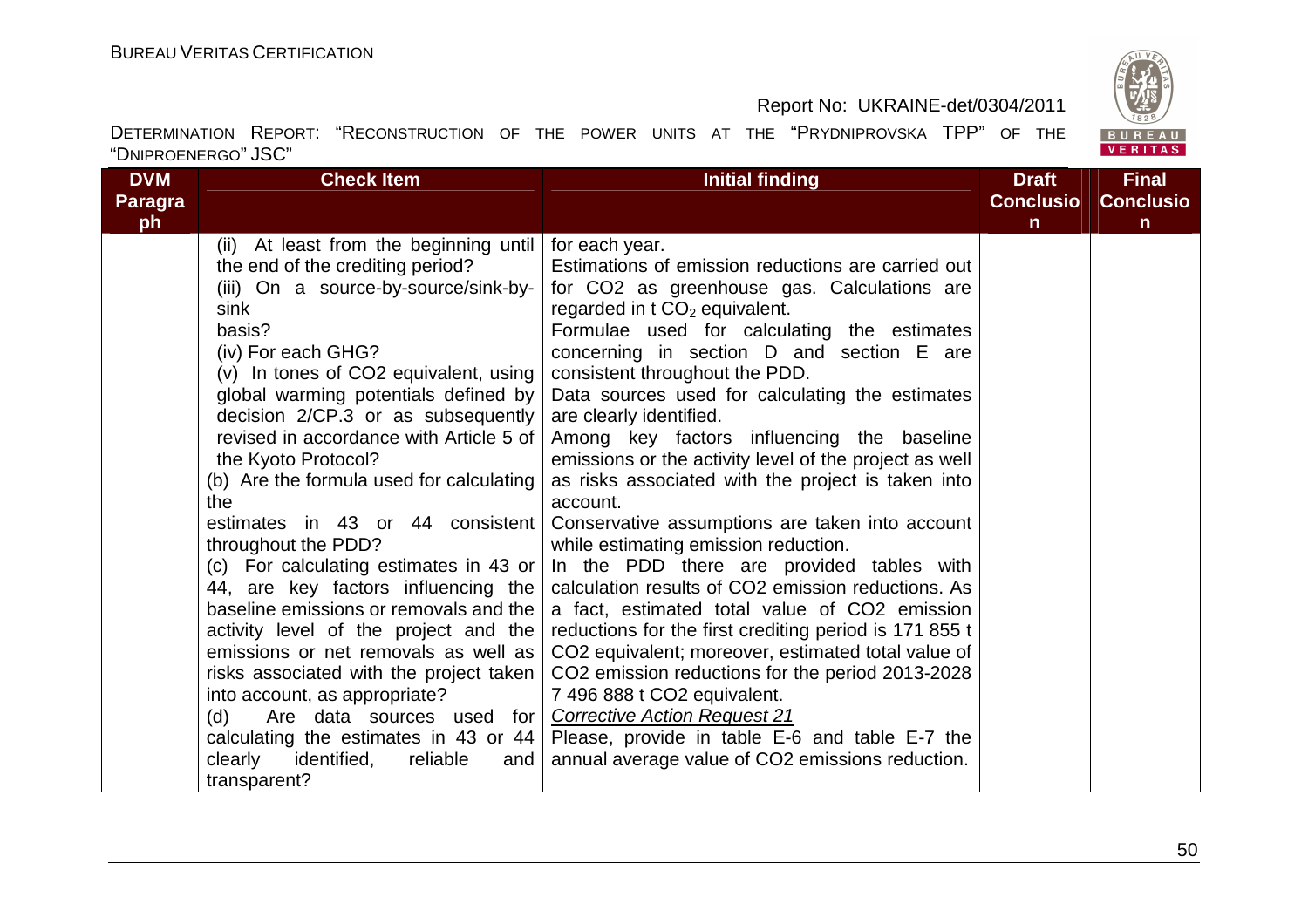BUREAU<br>VERITAS

#### Report No: UKRAINE-det/0304/2011

| <b>DVM</b>     | <b>Check Item</b>                                         | <b>Initial finding</b>                           | <b>Draft</b>     | <b>Final</b>     |
|----------------|-----------------------------------------------------------|--------------------------------------------------|------------------|------------------|
| <b>Paragra</b> |                                                           |                                                  | <b>Conclusio</b> | <b>Conclusio</b> |
| ph             |                                                           |                                                  | $\mathsf{n}$     | $\mathsf{n}$     |
|                | Are emission factors (including)<br>(e)                   | <b>Corrective Action Request 22</b>              |                  |                  |
|                | default emission factors) if used for                     | Please exclude negative value of emissions       |                  |                  |
|                | calculating the estimates in 43 or 44 $\vert$             | reduction from the estimated emissions reduction |                  |                  |
|                | selected<br>by<br>carefully<br>balancing                  | during 2011                                      |                  |                  |
|                | accuracy and reasonableness, and                          |                                                  |                  |                  |
|                | appropriately justified of the choice?                    |                                                  |                  |                  |
|                | (f) Is the estimation in 43 or 44 based                   |                                                  |                  |                  |
|                | on conservative assumptions and the                       |                                                  |                  |                  |
|                | plausible scenarios<br>most<br>-in<br>- a                 |                                                  |                  |                  |
|                | transparent manner?                                       |                                                  |                  |                  |
|                | $(g)$ Are the estimates in 43 or 44                       |                                                  |                  |                  |
|                | consistent throughout the PDD?                            |                                                  |                  |                  |
|                | (h) Is the annual average of estimated                    |                                                  |                  |                  |
|                | emission reductions or enhancements                       |                                                  |                  |                  |
|                | of net removals calculated by dividing                    |                                                  |                  |                  |
|                | the total estimated emission reductions                   |                                                  |                  |                  |
|                | or enhancements of net removals over                      |                                                  |                  |                  |
|                | the crediting period by the total months                  |                                                  |                  |                  |
|                | of the crediting period and multiplying                   |                                                  |                  |                  |
|                | by twelve?                                                |                                                  |                  |                  |
| 46             | If the calculation of the baseline                        | The calculation of baseline emissions is to be   | <b>OK</b>        | <b>OK</b>        |
|                | emissions or                                              | performed ex post. In the PDD there are provided |                  |                  |
|                | net removals is to be performed $ex$                      | ex ante calculation of emissions. All estimated  |                  |                  |
|                | post, does the PDD include an                             | values are presented in section E of the PDD and |                  |                  |
|                | illustrative ex ante emissions or net Excel spreadsheets. |                                                  |                  |                  |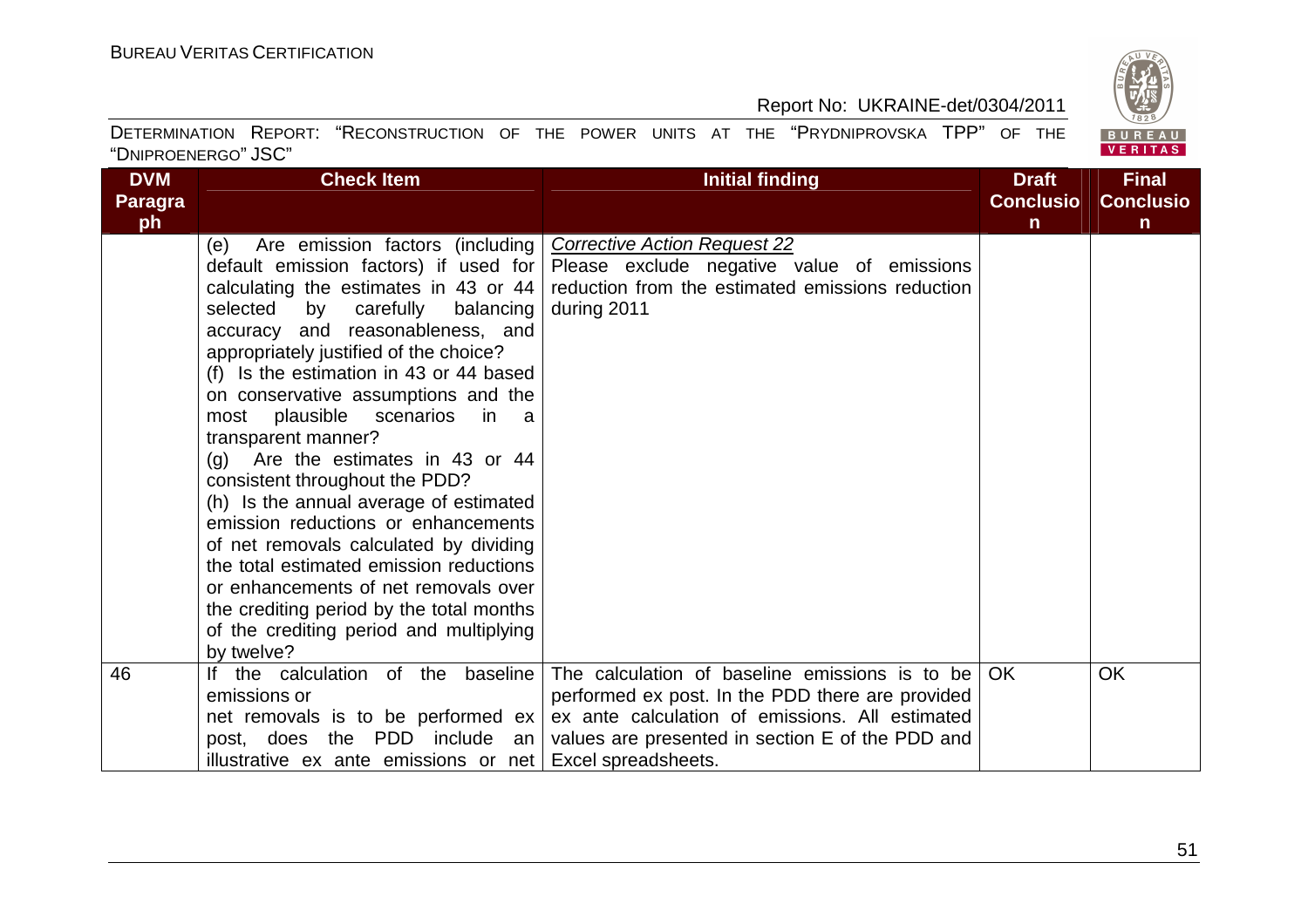

| <b>DVM</b>           | <b>Check Item</b>                                                                                                                                                                                                                                                                                                                                                                      | <b>Initial finding</b>                                                                                                                                                                                                                                                                                                                                                                                                                                                                | <b>Draft</b>                     | <b>Final</b>                     |
|----------------------|----------------------------------------------------------------------------------------------------------------------------------------------------------------------------------------------------------------------------------------------------------------------------------------------------------------------------------------------------------------------------------------|---------------------------------------------------------------------------------------------------------------------------------------------------------------------------------------------------------------------------------------------------------------------------------------------------------------------------------------------------------------------------------------------------------------------------------------------------------------------------------------|----------------------------------|----------------------------------|
| <b>Paragra</b><br>ph |                                                                                                                                                                                                                                                                                                                                                                                        |                                                                                                                                                                                                                                                                                                                                                                                                                                                                                       | <b>Conclusio</b><br>$\mathsf{n}$ | <b>Conclusio</b><br>$\mathsf{n}$ |
|                      | removals calculation?                                                                                                                                                                                                                                                                                                                                                                  |                                                                                                                                                                                                                                                                                                                                                                                                                                                                                       |                                  |                                  |
|                      | Approved CDM methodology approach only_Not applicable                                                                                                                                                                                                                                                                                                                                  |                                                                                                                                                                                                                                                                                                                                                                                                                                                                                       |                                  |                                  |
|                      | <b>Environmental impacts</b>                                                                                                                                                                                                                                                                                                                                                           |                                                                                                                                                                                                                                                                                                                                                                                                                                                                                       |                                  |                                  |
| 48 (a)               | the PDD<br>Does<br>list<br>attach<br>and<br>documentation on the analysis of the<br>environmental impacts of the project,<br>including transboundary impacts, in<br>accordance<br>with procedures<br>as<br>determined by the host Party?                                                                                                                                               | The project design document includes description<br>of the environmental impact assessment of the JI<br>project that performed in accordance with<br>procedure determined in Ukraine. Referenced<br>environmental documents are listed in section F.1<br>of the PDD.<br><b>Corrective Action Request 23</b><br>According to the PDD, reconstruction of all units at<br>Prydniprovska TPP will be implemented. Please<br>indicate in the section F.1 documents applied to<br>whole TPP | <b>CAR 23</b>                    | OK                               |
| 48(b)                | If the analysis in 48 (a) indicates that<br>environmental impacts<br>the t<br>are<br>considered significant by the project<br>participants or the host Party, does the<br>PDD provide conclusion and all<br>references<br>to<br>supporting<br>documentation of an environmental<br>impact assessment undertaken in<br>accordance with the procedures as<br>required by the host Party? | Please, see section F of the PDD and section<br>48(a) of this protocol                                                                                                                                                                                                                                                                                                                                                                                                                | OK                               | <b>OK</b>                        |
|                      | <b>Stakeholders comments</b>                                                                                                                                                                                                                                                                                                                                                           |                                                                                                                                                                                                                                                                                                                                                                                                                                                                                       |                                  |                                  |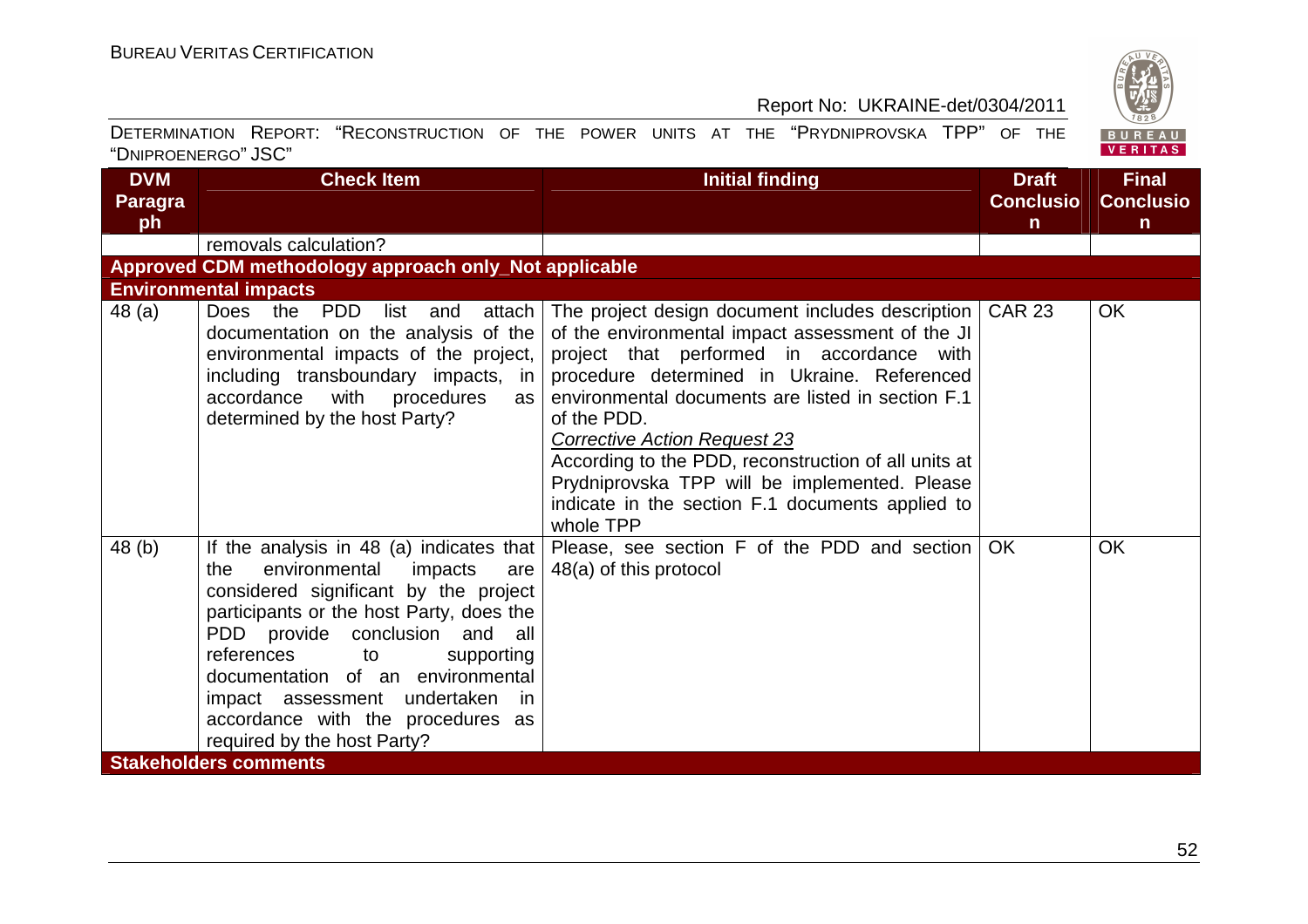

| <b>DVM</b><br>Paragra<br>ph l                                                                                                                                                                                                                                                                                                                                      | <b>Check Item</b>                                                                                                                                                                                                                                                                                                                                                        | <b>Initial finding</b>                                                                                                                                                                                                                                                                                                                                                                                                                                                         | <b>Draft</b><br><b>Conclusio</b><br>n. | <b>Final</b><br><b>Conclusio</b><br>$\mathsf{n}$ |  |  |  |
|--------------------------------------------------------------------------------------------------------------------------------------------------------------------------------------------------------------------------------------------------------------------------------------------------------------------------------------------------------------------|--------------------------------------------------------------------------------------------------------------------------------------------------------------------------------------------------------------------------------------------------------------------------------------------------------------------------------------------------------------------------|--------------------------------------------------------------------------------------------------------------------------------------------------------------------------------------------------------------------------------------------------------------------------------------------------------------------------------------------------------------------------------------------------------------------------------------------------------------------------------|----------------------------------------|--------------------------------------------------|--|--|--|
| 49                                                                                                                                                                                                                                                                                                                                                                 | lf<br>consultation<br>stakeholder<br>was<br>undertaken in<br>accordance with the procedure as<br>required by the host Party, does the<br>PDD provide:<br>(a) A list of stakeholders from whom<br>comments on the projects have been<br>received, if any?<br>(b) The nature of the comments?<br>(c) A description on whether and how<br>the comments have been addressed? | Host Party doesn't require stakeholder<br>The<br>consultation process for the JI project.<br>During the project realization, the local public<br>community was informed via the mass-media. No<br>comments<br>connected<br>with<br>JI<br>project<br>implementation were received.<br>Also, stakeholder's comments will be collected<br>during determination procedure<br><b>Corrective Action Request 24</b><br>Please provide correct reference<br>the<br>to<br>publications. | <b>CAR 24</b>                          | <b>OK</b>                                        |  |  |  |
| Determination regarding small-scale projects (additional elements for assessment) Not applicable<br>Determination regarding land use, land-use change and forestry projects (additional/alternative elements for<br>assessment) Not applicable<br>Determination regarding programmes of activities (additional/alternative elements for assessment) Not applicable |                                                                                                                                                                                                                                                                                                                                                                          |                                                                                                                                                                                                                                                                                                                                                                                                                                                                                |                                        |                                                  |  |  |  |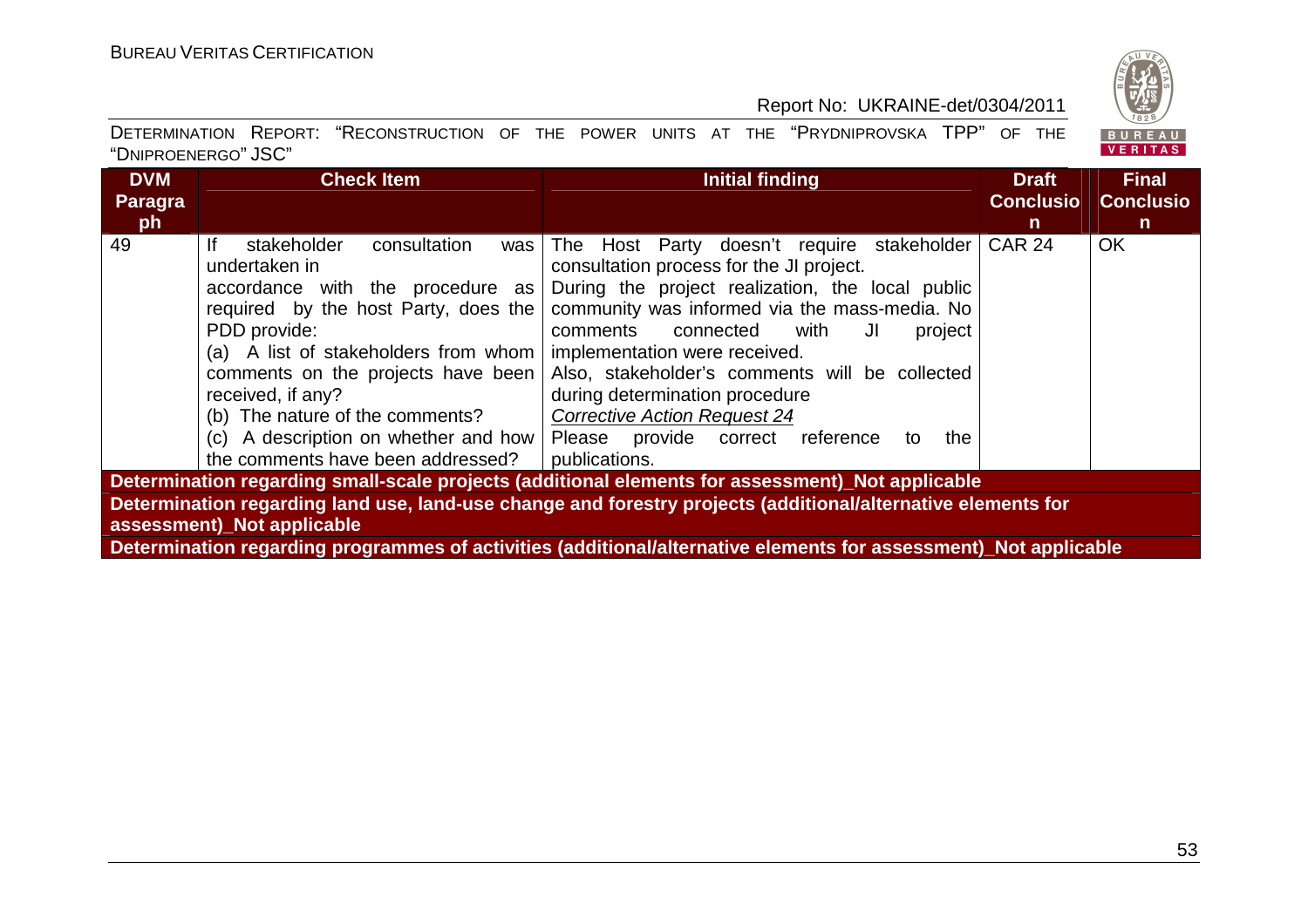DETERMINATION REPORT: "RECONSTRUCTION OF THE POWER UNITS AT THE "PRYDNIPROVSKA TPP" OF THE "DNIPROENERGO" JSC"



# **Table 2 Resolution of Corrective Action and Clarification Requests**

| Draft report clarifications and corrective<br>action requests by determination team                                                                                                                                          | Ref. to<br><b>checklis</b><br>questio<br>$n$ in | <b>Summary of project participant response</b>                                                                                                                                                                                                                                                                                                                                                                                                                                | <b>Determination team</b><br>conclusion |
|------------------------------------------------------------------------------------------------------------------------------------------------------------------------------------------------------------------------------|-------------------------------------------------|-------------------------------------------------------------------------------------------------------------------------------------------------------------------------------------------------------------------------------------------------------------------------------------------------------------------------------------------------------------------------------------------------------------------------------------------------------------------------------|-----------------------------------------|
|                                                                                                                                                                                                                              | table 1                                         |                                                                                                                                                                                                                                                                                                                                                                                                                                                                               |                                         |
| <b>Corrective Action Request 01</b><br>Please, briefly summarise in the section A.2<br>the following:<br>a) Situation existing prior to the starting date<br>of the project;<br>b) Baseline scenario;<br>c) Project scenario |                                                 | Prior to the starting date of the Project the<br>Prydniprovska TPP had been working using its<br>equipment without any major repairs or<br>reconstructions. That kind of working lead to the<br>continuous working parameters deterioration.<br>The continuation of this situation would have<br>been the Baseline Scenario and the Project<br>Scenario foresees the full-scale reconstruction<br>of all generating equipment, and the all working<br>parameters improvement. | The issue is closed                     |
| <b>Corrective Action Request 02</b><br>Please, briefly summarise in the section A.2<br>the history of the project, including its JI<br>component                                                                             |                                                 | For this purpose in 2007 the contract for the<br>TEA on one of the Units' reconstruction was<br>signed. That was the first major step under way<br>to the Project implementation and, as Ukraine<br>was the party of the Kyoto Protocol, one of the<br>main arguments in favor of the Project was the<br>possibility of it's registration as the JI Project.                                                                                                                  | The issue is closed                     |
| <b>Corrective Action Request 03</b><br>Please, indicate in section A.3 second Party<br>involved                                                                                                                              |                                                 | The ING Bank N.V. from the Netherlands were<br>indicated as Project Participant and Party<br>involved                                                                                                                                                                                                                                                                                                                                                                         | CAR is pending                          |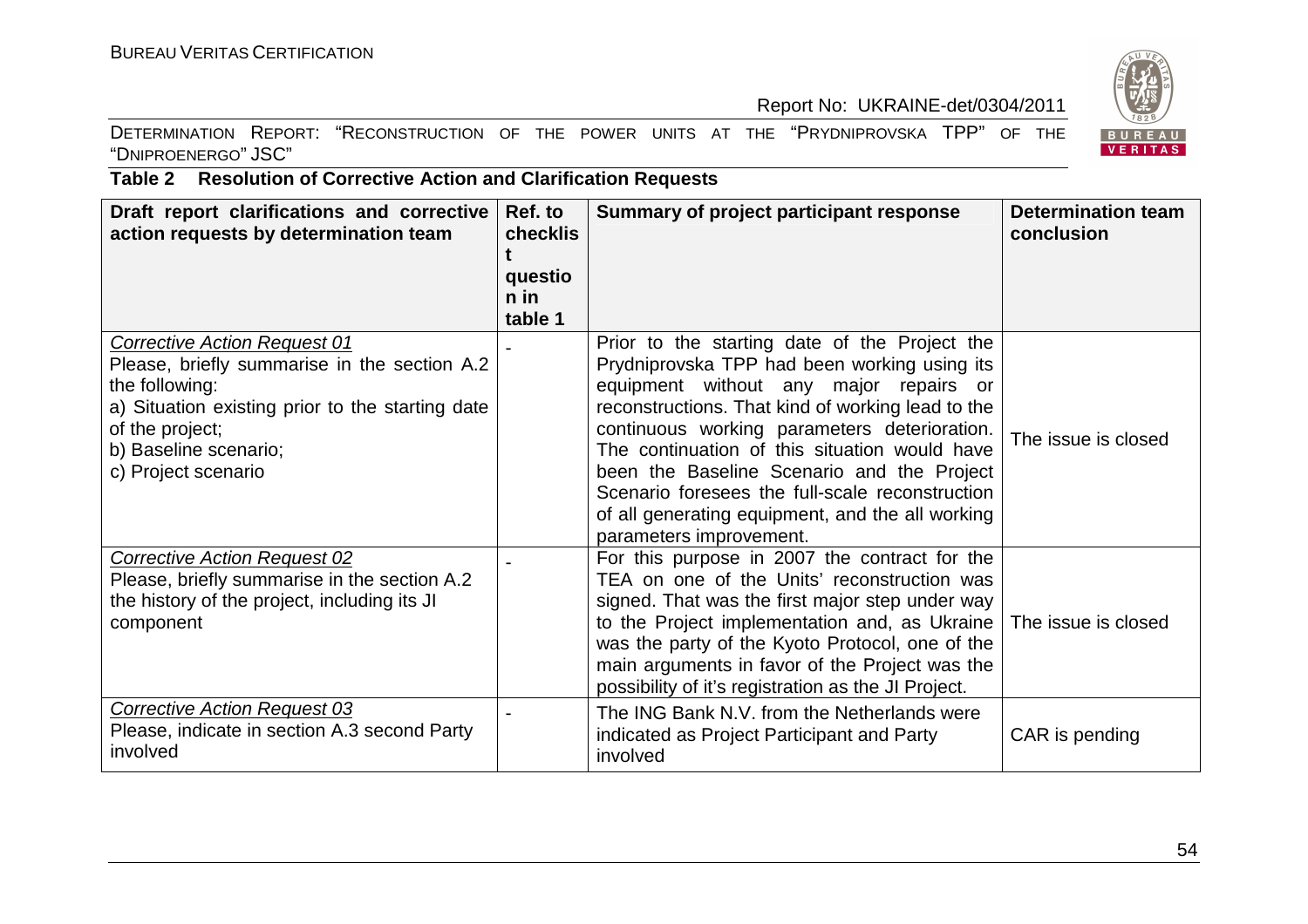

| <b>Corrective Action Request 04</b><br>Please transfer units reconstruction schedule<br>to section A.4.2 of the PDD                                      |    | Done, see sec. A.4.2                                                                                                                                                                                                                                                                                                                                                                                                                                               | The issue is closed |
|----------------------------------------------------------------------------------------------------------------------------------------------------------|----|--------------------------------------------------------------------------------------------------------------------------------------------------------------------------------------------------------------------------------------------------------------------------------------------------------------------------------------------------------------------------------------------------------------------------------------------------------------------|---------------------|
| <b>Corrective Action Request 05</b><br>Please prove with evidences in section A.4.3<br>why proposed repair activity is not common<br>practice in Ukraine |    | The mandatory list of the measures within the<br>repairs is given in the GKD 34.20.661-2003<br>"The Rules for the Organization of the Power<br>Plants and the Networks Equipment, Buildings<br>and Constructions Servicing and Repairs"<br>approved by the Ministry of the Fuel and Energy<br>of Ukraine in 2004. The measures outside the<br>list should be taken into account when<br>calculating the Project, Baseline Emission and<br>the Emission Reductions. | The issue is closed |
| <b>Corrective Action Request 06</b><br>Please, correct section A.4.3 that it doesn't<br>exceed one page                                                  |    | Corrections were provided                                                                                                                                                                                                                                                                                                                                                                                                                                          | The issue is closed |
| <b>Corrective Action Request 07</b><br>Please, provide Letter of Approval of the host<br>Party.                                                          | 19 | Letter of Approval #2753/23/7 dated 26/09/2012<br>has been issued by State Environment<br>Investment Agency of Ukraine.                                                                                                                                                                                                                                                                                                                                            |                     |
|                                                                                                                                                          |    | Letter of Approval #2012JI49 dated 18/10/2012<br>has been issued by Ministry of Economic<br>Affairs, Agriculture and Development of the<br>Kingdom Netherlands                                                                                                                                                                                                                                                                                                     | the issue is closed |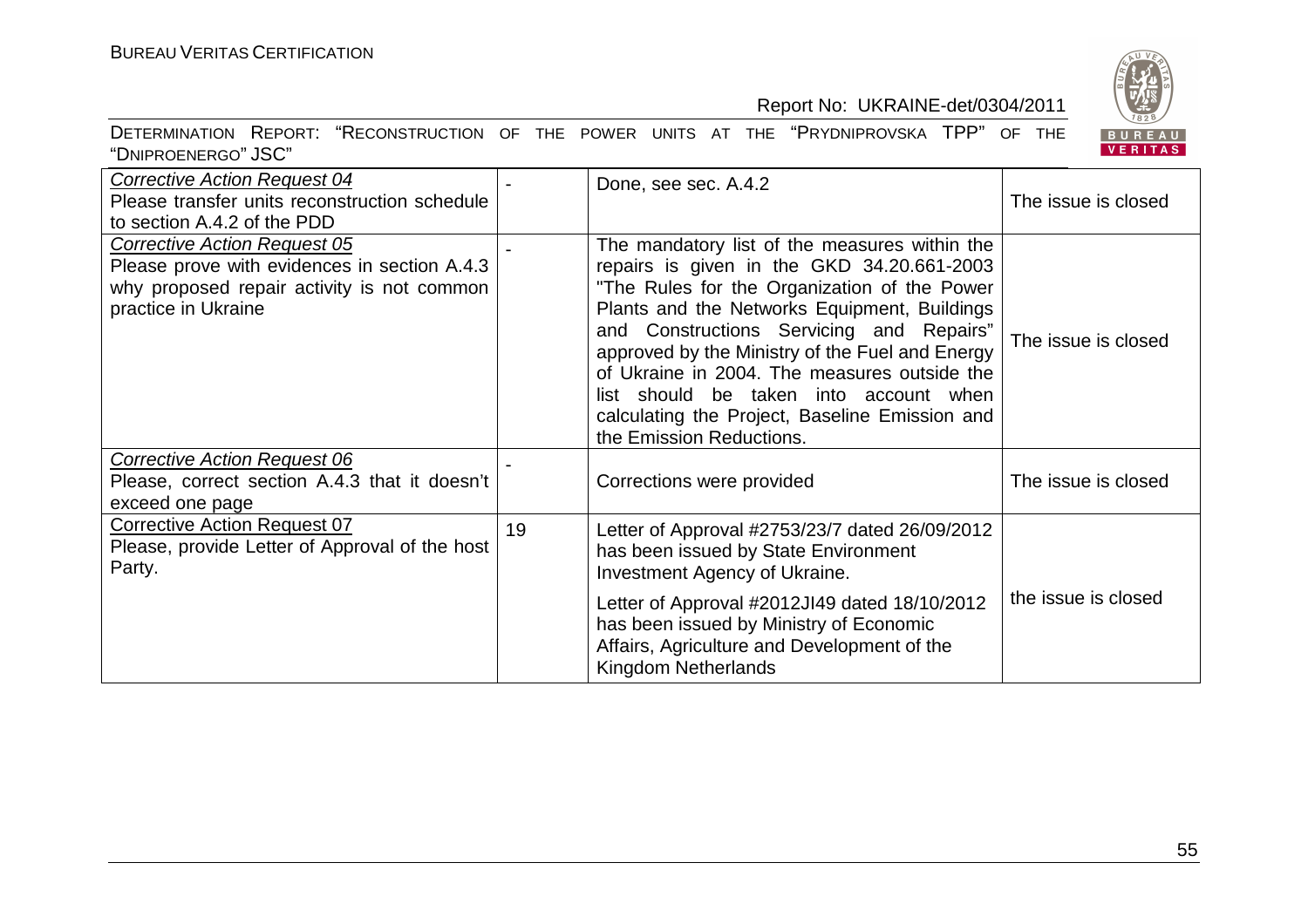

| <b>Corrective Action Request 08</b><br>Multi-project Carbon Emission Factor defined<br>in the IPCC 1996 Guidelines for National<br>Greenhouse Gas Inventories for JI projects<br>developed in Ukraine is used for this project.<br>Please, change value of Carbon Emission<br>Factor on value, which is approved by SEIA. | 25    | The SEIA uses the IPCC 1996 values (see<br>http://www.neia.gov.ua/nature/doccatalog/docu<br>$ment$ ?id=125381, annex I)                                                                                                                                                                                                                                                                                                                                            | The issue is closed |
|---------------------------------------------------------------------------------------------------------------------------------------------------------------------------------------------------------------------------------------------------------------------------------------------------------------------------|-------|--------------------------------------------------------------------------------------------------------------------------------------------------------------------------------------------------------------------------------------------------------------------------------------------------------------------------------------------------------------------------------------------------------------------------------------------------------------------|---------------------|
| <b>Corrective Action Request 09</b><br>Permanent repairs, mid repairs and capital<br>repairs are common practise in Ukraine<br>energy industry. Please, prove that proposed<br>project activity is not common practise at<br><b>Ukraine TPPs</b>                                                                          | 29(a) | The mandatory list of the measures within the<br>repairs is given in the GKD 34.20.661-2003<br>"The Rules for the Organization of the Power<br>Plants and the Networks Equipment, Buildings<br>and Constructions Servicing and Repairs"<br>approved by the Ministry of the Fuel and Energy<br>of Ukraine in 2004. The measures outside the<br>list should be taken into account when<br>calculating the Project, Baseline Emission and<br>the Emission Reductions. | The issue is closed |
| Corrective Action Request 10<br>According to the PDD the most important<br>barriers for project activity are financial and<br>technological barriers.<br>Please, provide full financial analysis of the<br>project or clearly describe technological<br>barriers of the project                                           | 29(b) | The technical parameters reached by the<br>Project (the fuel consumption lowering) do not<br>allow the Project Owner to get the profit. The<br>NPV of the Project by 2020 is $-1$ 148 960 000<br>UAH.<br>The JI registration raises the NPV to $-1$<br>049327 590 UAH. (The calculation is presented<br>to the AIE).                                                                                                                                               | The issue is closed |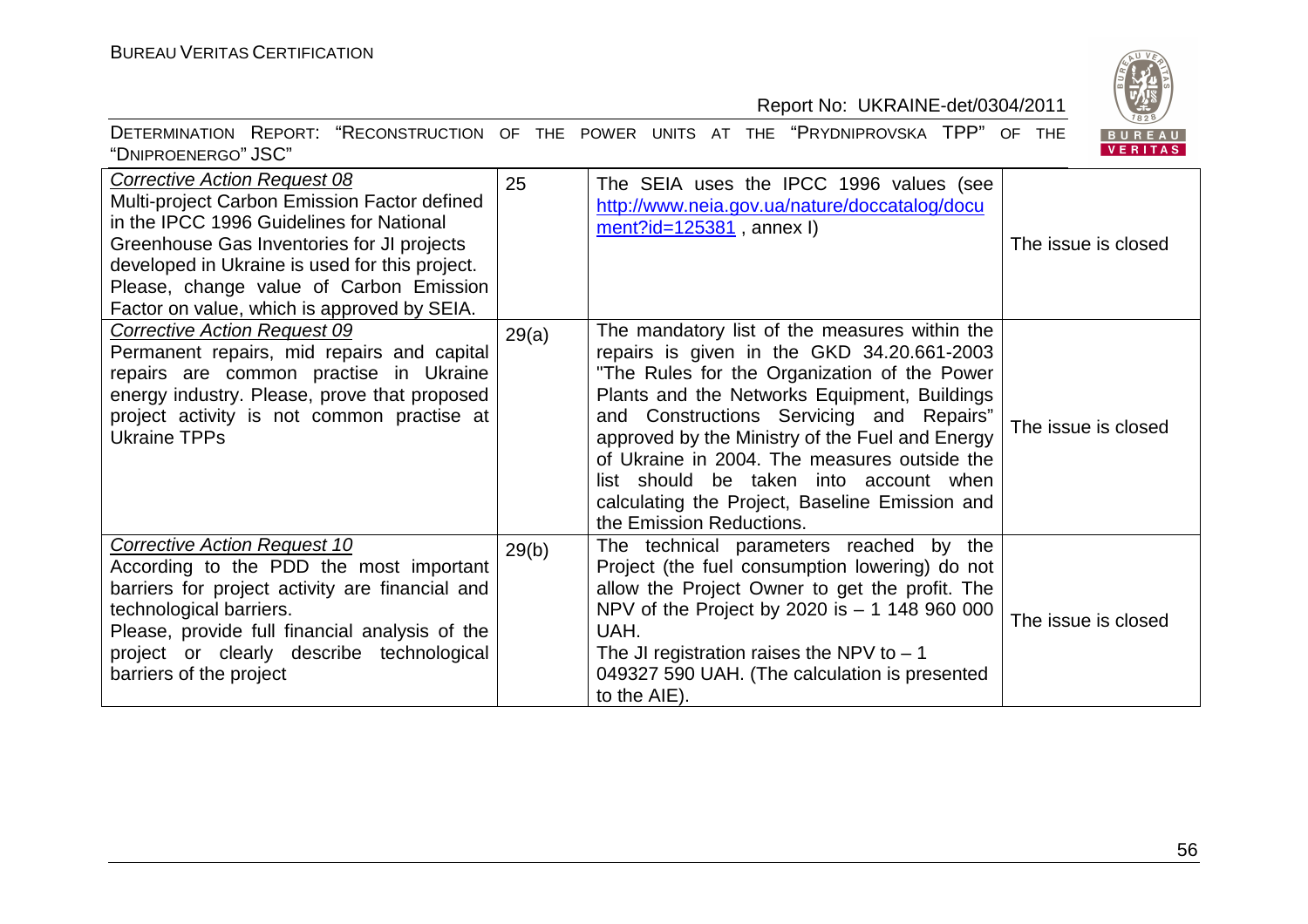



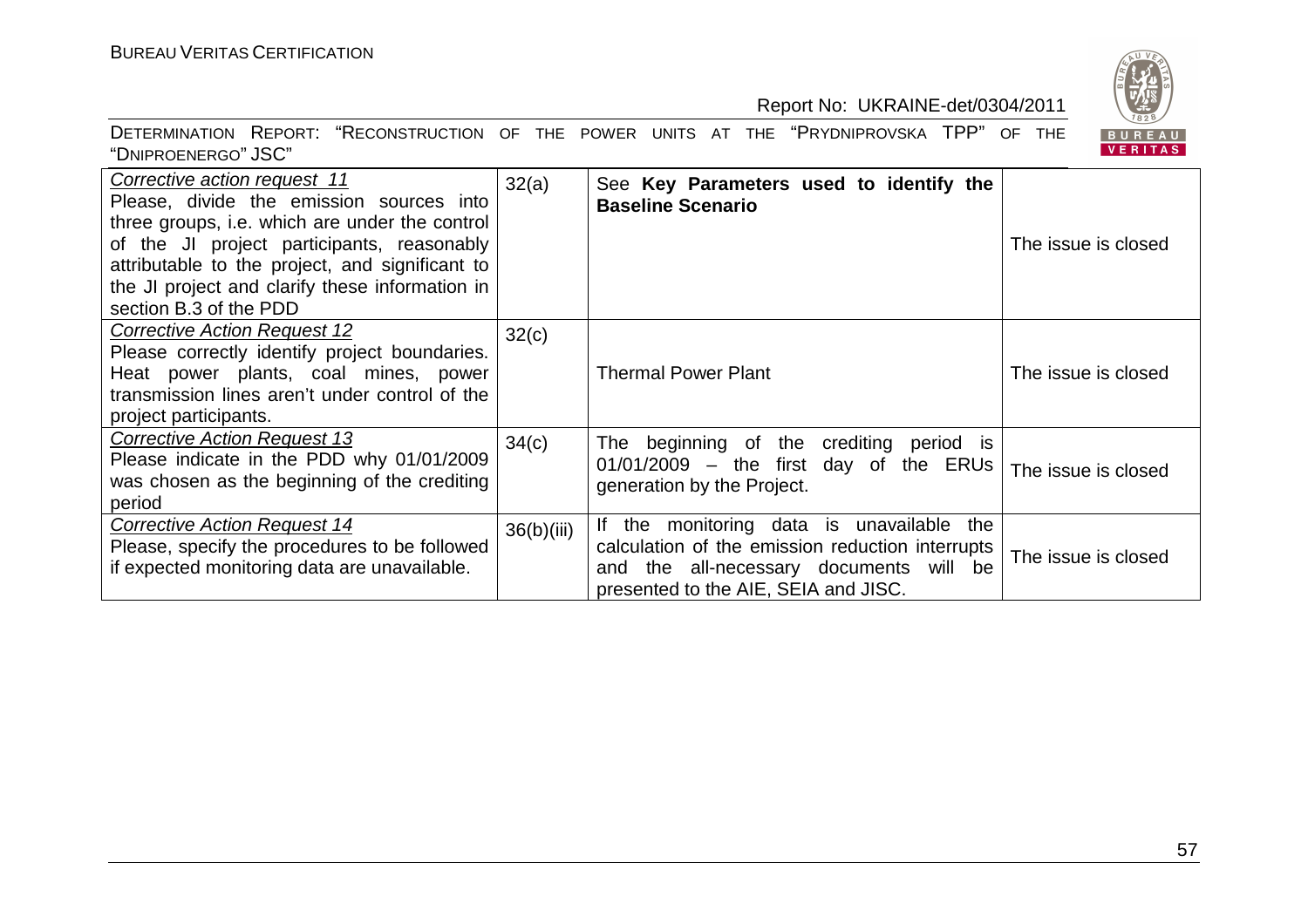

| <b>Corrective Action Request 15</b><br>Please, clearly indicate in the monitoring plan<br>of the PDD division of the parameters into<br>three groups, such as:<br>Data and parameters that are not<br>(i)<br>monitored throughout the crediting period, but<br>are determined only once (and thus remain<br>fixed throughout the crediting period), and<br>that are available already at the stage of<br>determination;<br>(ii) Data and parameters that are not<br>monitored throughout the crediting period, but<br>are determined only once (and thus remain<br>fixed throughout the crediting period), but that<br>are not already available at the stage of<br>determination;<br>(iii) Data and parameters that are monitored<br>throughout the crediting period.<br>If any group is not applicable to parameters<br>and data of given JI project, please, state so<br>in the PDD. | 36(d)     | see Key Parameters used to identify the<br><b>Baseline Scenario.</b> | The issue is closed |
|-----------------------------------------------------------------------------------------------------------------------------------------------------------------------------------------------------------------------------------------------------------------------------------------------------------------------------------------------------------------------------------------------------------------------------------------------------------------------------------------------------------------------------------------------------------------------------------------------------------------------------------------------------------------------------------------------------------------------------------------------------------------------------------------------------------------------------------------------------------------------------------------|-----------|----------------------------------------------------------------------|---------------------|
| <b>Corrective Action Request 16</b><br>Please provide in section D.1.1.2 units for the<br>share of fuel, consumed<br>for<br>energy<br>production in section D.1.1.2                                                                                                                                                                                                                                                                                                                                                                                                                                                                                                                                                                                                                                                                                                                     | 36(f)(iv) | see Key Parameters used to identify the<br><b>Baseline Scenario.</b> | The issue is closed |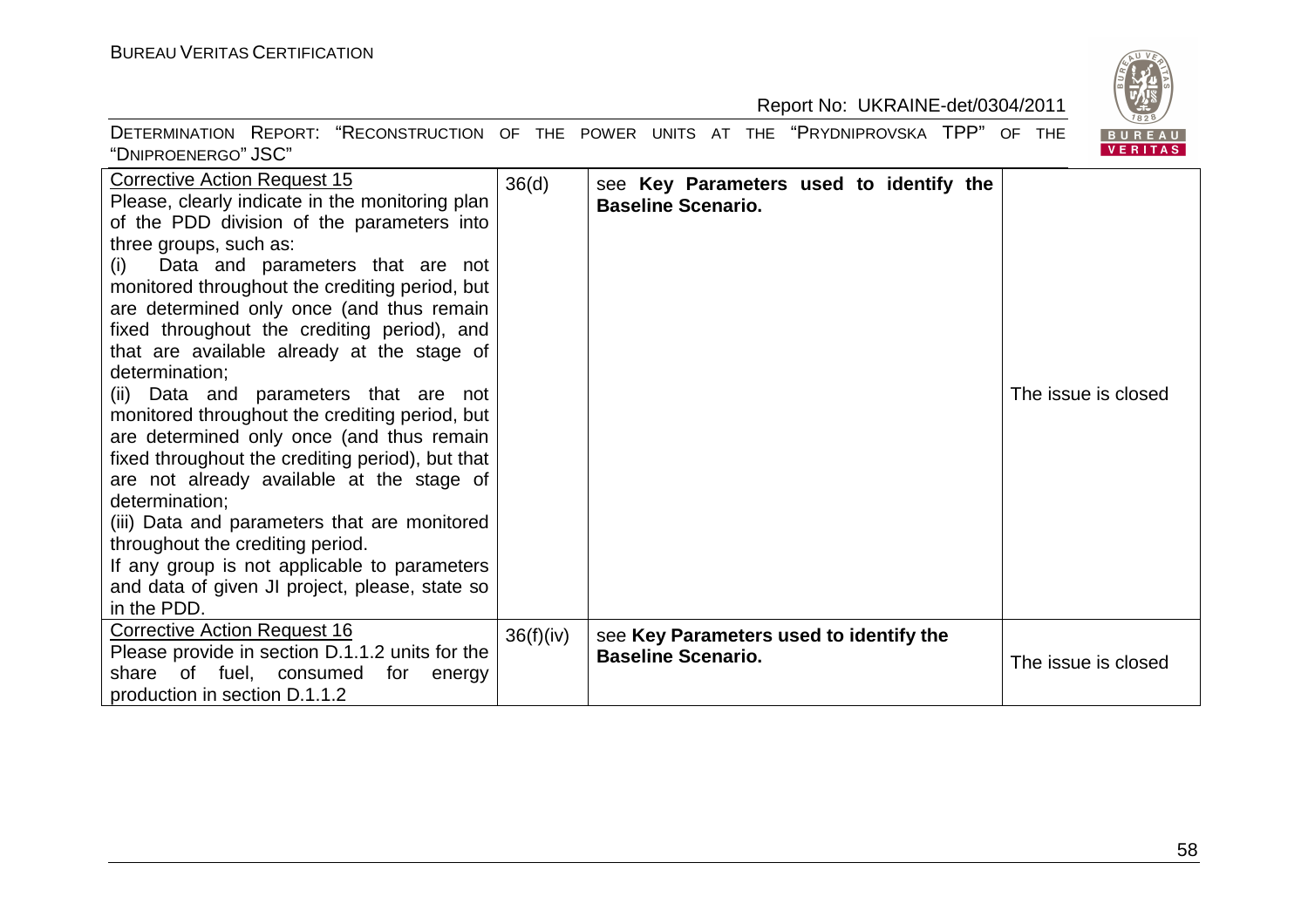